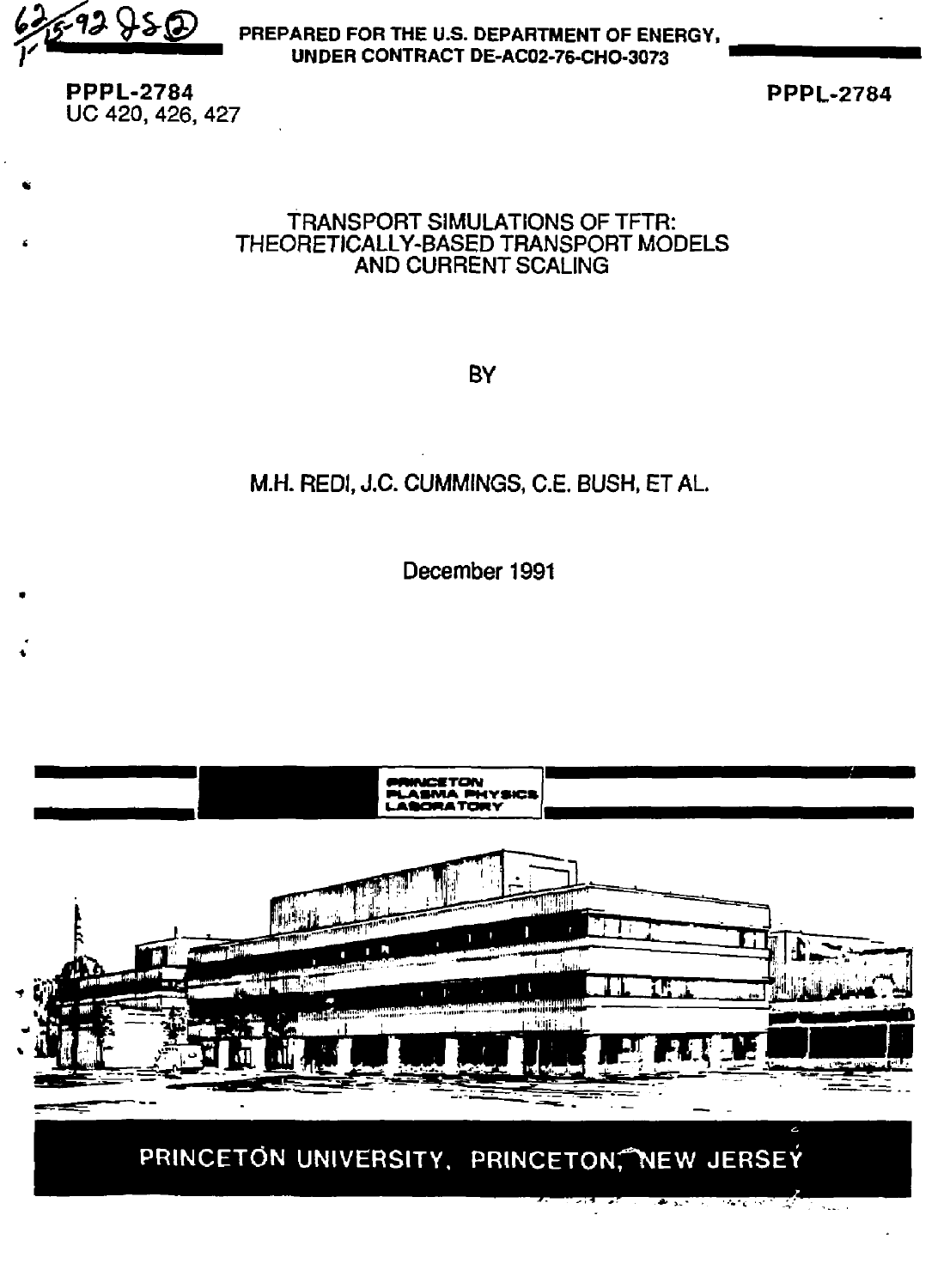#### **NOTICE**

**This report was prepared as an account of work sponsored by an agency of the United States Government. Neither the United States Government nor any agency thereof, nor any of their employees, makes any warranty, express or implied, or assumes any legal liability or responsibility for the accuracy, completeness, or usefulnes of any information, apparatus, product, or process disclosed, or represents that its ui would not infringe privately owned rights. Reference herein to any specific commercial produce, process, or service by trade name, trademark, manufacturer, or otherwise,**  does not necessarily constitute or imply its endorsement, recommendation, or fa pring **by the United States Government or any agency thereof. The views and opinions of authors expressed herein do not necessarily state or reflect those of the United States Government or any agency thereof.** 

#### **NOTICE**

**This report has been reproduced directly from the best available copy.** 

**Available to DOE and DOE contractors from the:** 

**Office of Scientific and Technical Information P.O. Box 62 Oak Ridge, TN 37831; Prices available from (615) 576-8401.** 

**Available to the public from the:** 

**National Technical Information Service U.S. Department of Commerce 5285 Port Royal Road Springfield, Virginia 22161 703-487-4650**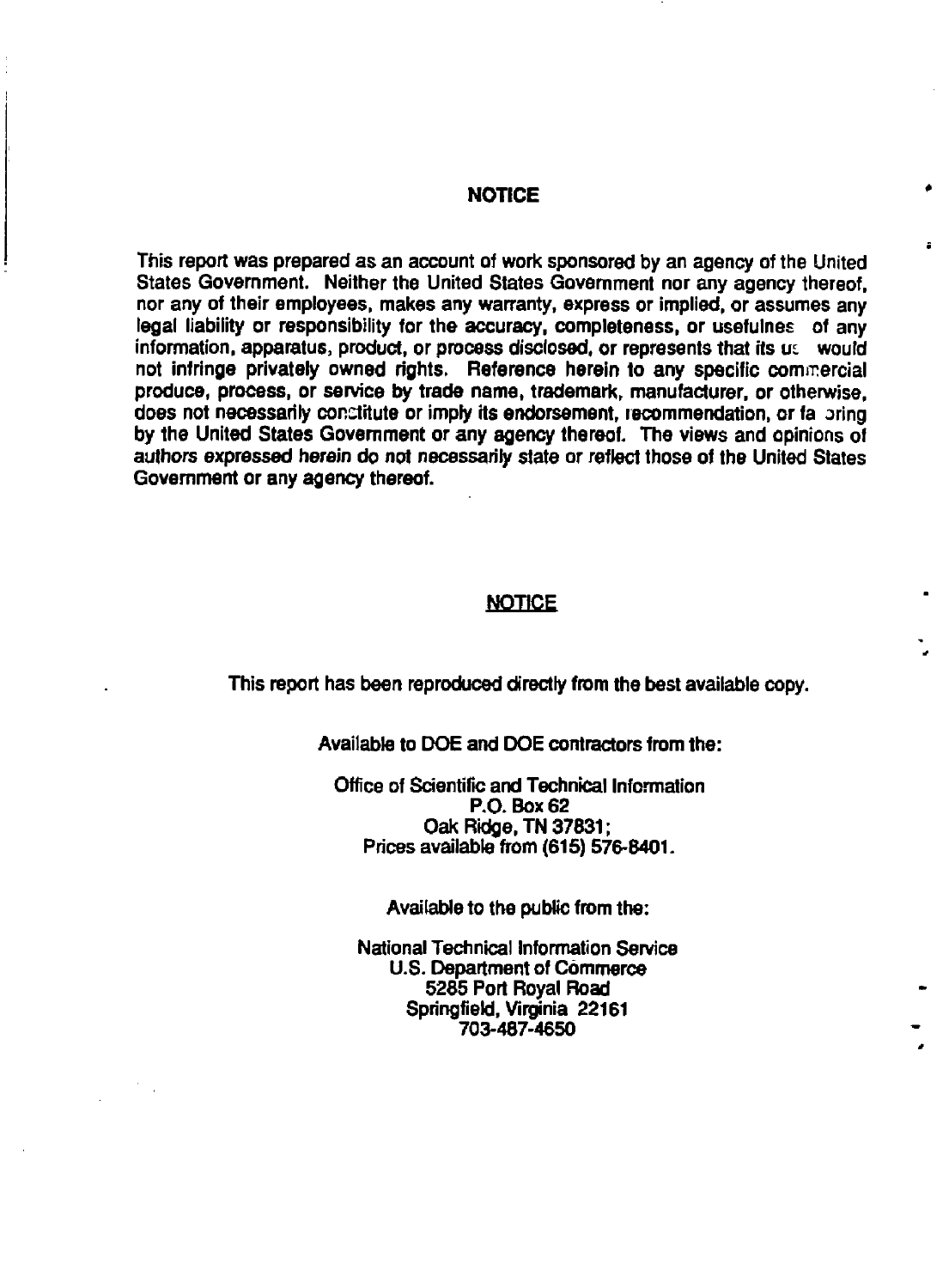PPPL—2784 DE92 005130

# Transport Simulations of TFTR: Theoretically-Based Transport Models and Current Scaling

M. H. Redi, J. C. Cumrnings, C. E. Bush, E. Fredrickson,

B. Grek, T. S. Hahm, K. W. Hill, D. W. Johnson,

D. K. Mansfield, H. Park, S. D. Scott, B. C. Stratton,

E. J. Synakowski. W. M. Tang, G. Taylor

Princeton Plasma Physics Laboratory, Princeton University,

Princeton. NJ 08543



DISTRIBUTION OF THIS DOCUMENT IS UNLIMITED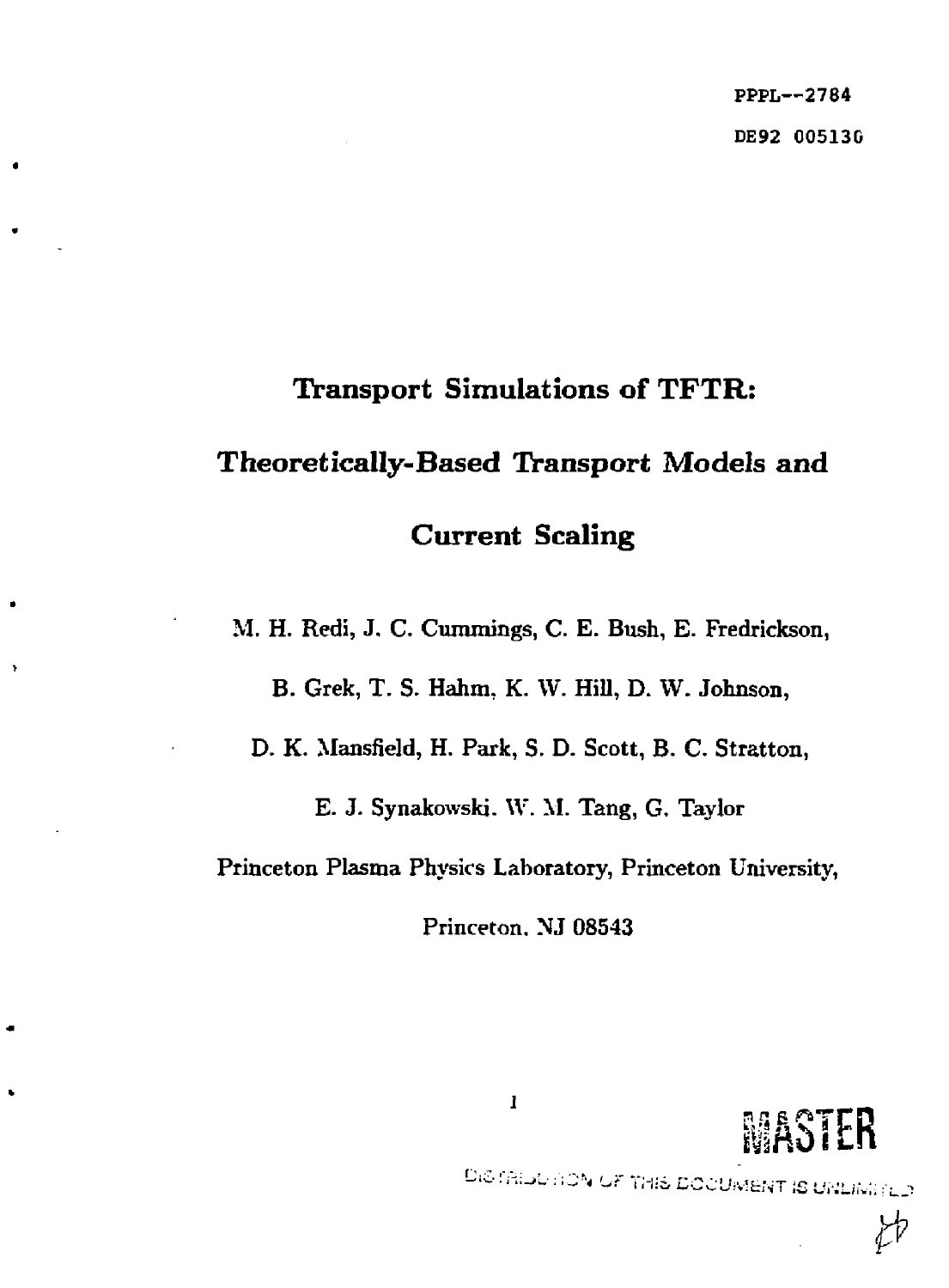#### Abstract

**In order to study the microscopic physics underlying observed L-mode current scaling, l-l/2-d BALDUR has been used to simulate density and temperature profiles for high and low current, neutral beam heated discharges on TFTR with several semi-empirical, theoretically-based models previously compared for TFTR, including several versions of trapped electron drift wave driven transport. Experiments at TFTR, JET and DIII-D show that** *lp*  **scaling of** *r<sup>E</sup>*  **does not arise from edge modes as previously thought, and is most likely to arise from nonlocal processes or from the [p-dependence of local plasma core transport. Consistent with this, it is found that strong current scaling does not arise from any of several edge models of resistive ballooning. Simulations with the profile consistent drift wave model and with a new model for toroidal collisionless trapped electron mode core transport**  in a multimode formalism, lead to strong current scaling of  $\tau_E$  for the L**mode cases on TFTR. None of the theoretically-based models succeeded in simulating the measured temperature and density profiles for both high and low current experiments.** 

**(PACS 52.55.Pi, 52.55.Fa, 52.30.Jb, 52.35.Kt)**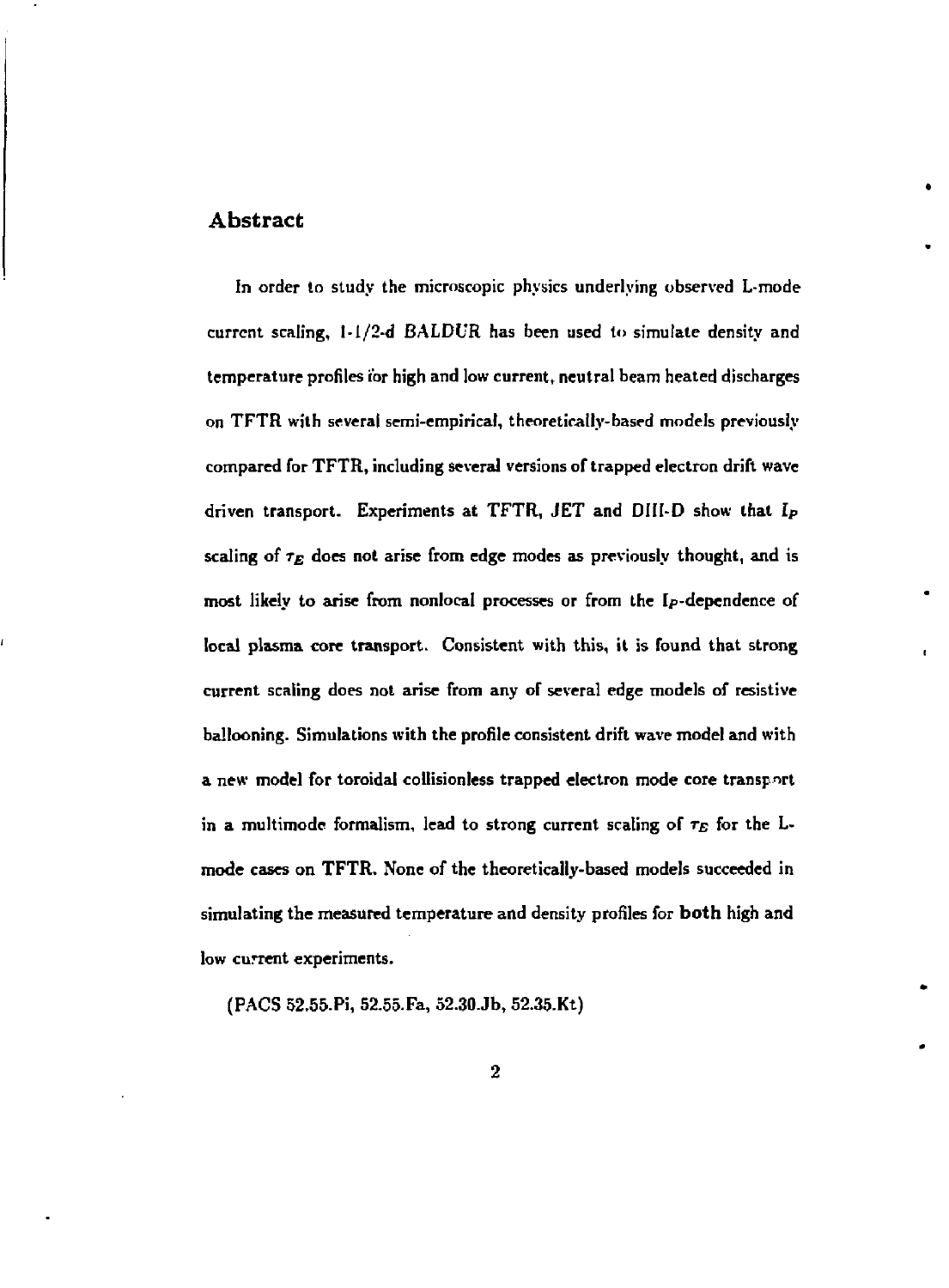#### **I. Introduction**

**Recent research on the basis of plasma confinement has led to the development of several theoretically-based models " 1 —I; for thermal and particle transport which have been used to simulate experiments on a variety of tokamaks [5-151. Simulations of TFTR with standardized, benchmarked profile consistent (PCDW) and multimode** *models* **have shown that both supershot and L-mode scenarios could not be simulated with a single model [14], Here L-mode current scaling predictions for TFTR are compared for these theoretically-based models to see if successful predictions can be achieved in this reduced experimental space. In addition to PCDW, we compare the results of TFTR simulations with several different trapped electron mode models ivithin the multimode formulation to measured plasma profiles. Edge transport is provided semiempirically, by a profile-consistent constraint (applied at all radii) or by resistive ballooning modes. The multimode models are tested first for both density and thermal transport predictions. All models are then tested with empirical density transport to provide electron density profiles as measured. Finally, predictions with a recent multimode model, Version 5.10 proposed by Bateman [15] are compared to TFTR measure-**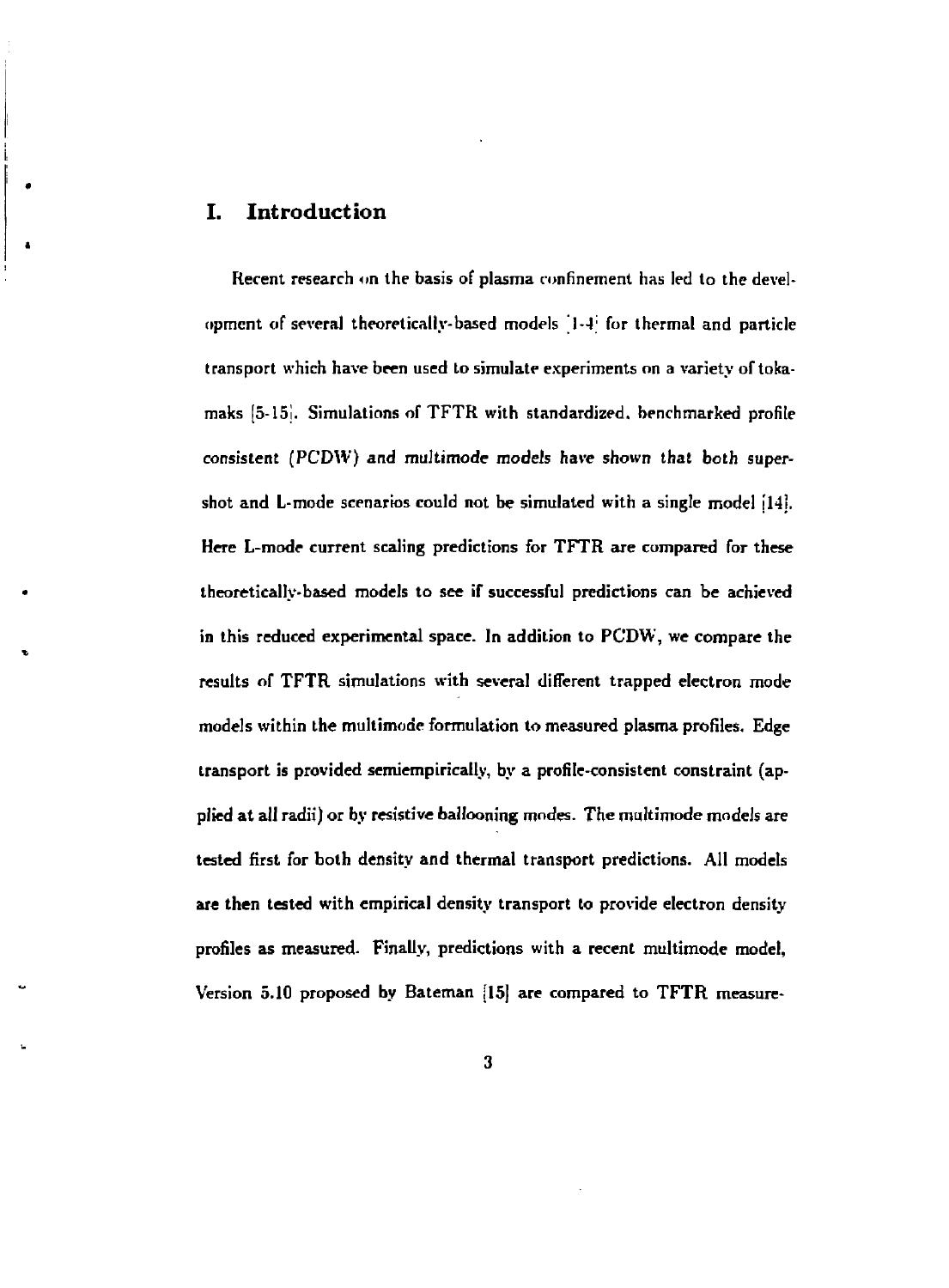**ments.** 

**This paper is organized as follows: In Section II the experiments simulated are discussed. In Section Hi the models are presented and the transport simulation procedure is briefly described. Results are presented with a discussion in Section IV, and a summary and conclusion is found in Section V.** 

#### **II. TFTR Experiments Simulated**

**Two TFTR experiments representing high and low current conditions from a 1989 L-mode current scan [16, 17] are the basis for this comparative**  study of transport models. The plasma parameters of the high current (I<sub>p</sub>  $= 2.1$  MA, shot 45601) and the low current  $(I_p = 0.9$  MA, shot 41087) **experiments are shown in Table I. These experiments were chosen for study because most of the externally controlled plasma parameters are very similar,**  aside from  $I_P$  (and  $q_a$ ). R, a,  $B_Z$ ,  $n_e(r)$ ,  $P_{inj}$ ,  $Z_{eff}$  are the same, within 15%, **for these two experiments. We wiil compare simulation results to the electron density and temperature profiles, measured by Thomson scattering (shot 41087) and by multichannel infrared interferometry and electron cyclotron**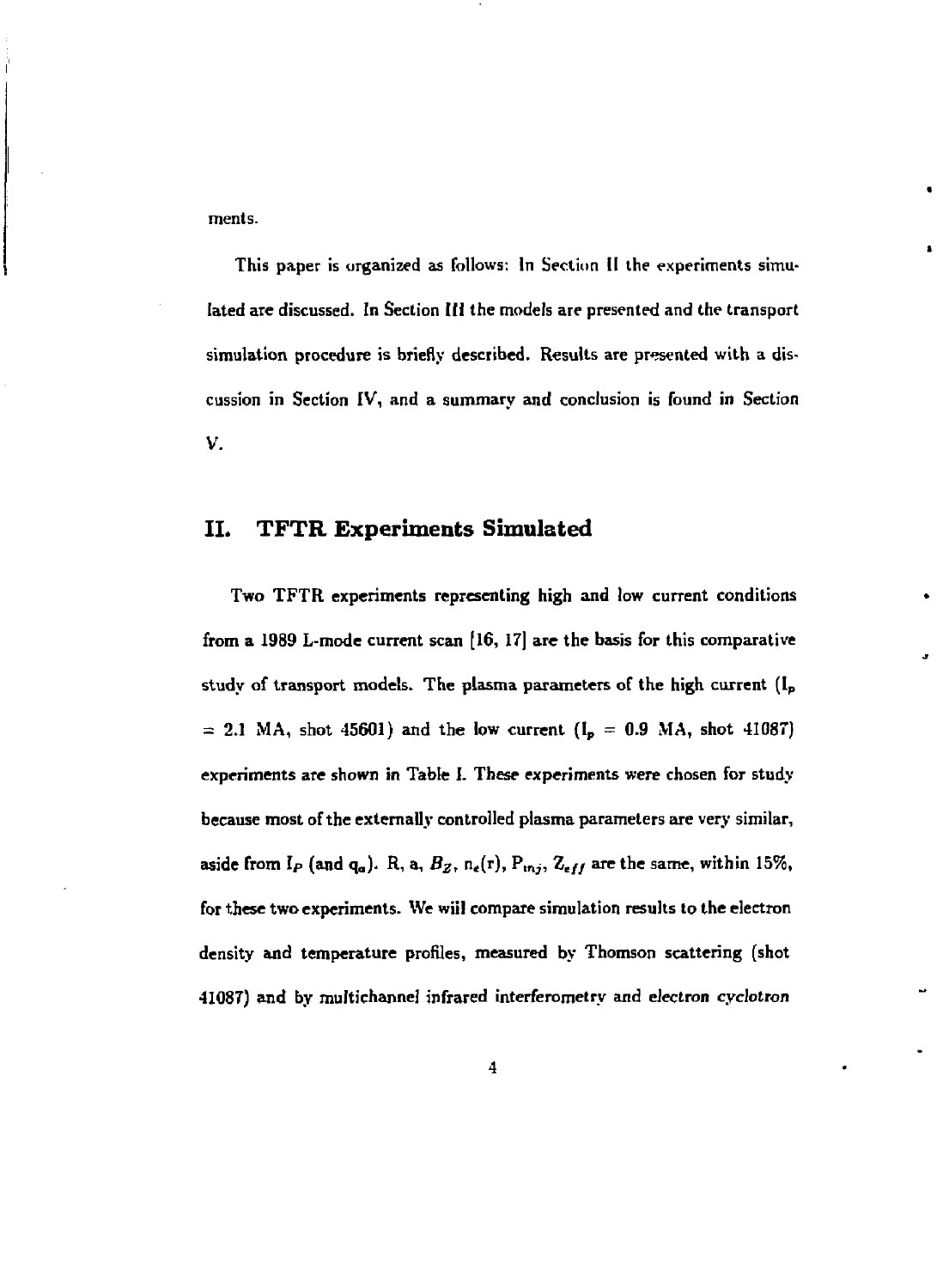emission (shot 45601) and to ion temperature profiles measured by charge exchange recombination spectroscopy (CHERS), at the end of the neutral beam heating phase. With BALDUR [18, 19, 20] transport simulations of the two TFTR experiments, an approximate estimate of the current scaling exponent  $(\tau_E \propto I_P^{\alpha})$  can be made for each transport model.

# **III. The Theoretical Models and Transport Simulations**

## **A. Theoretically-Based Models**

Two types of theoretically-based models for anomalous transport were studied: the profile consistent drift wave model (PCDW), based on trapped electron and  $\eta_i$  transport together with a profile consistency condition providing edge and core transport, and the multimode type ;4, 9, 14], made up of the sum of three modes: drift wave (trapped electron and  $\eta_i$  modes), rippling mode and resistive ballooning modes (active at the plasma edge). Both treatments of edge physics may be considered semiempirical since the basis of profile consistency is not understood. Three of the models (PCDW, MM,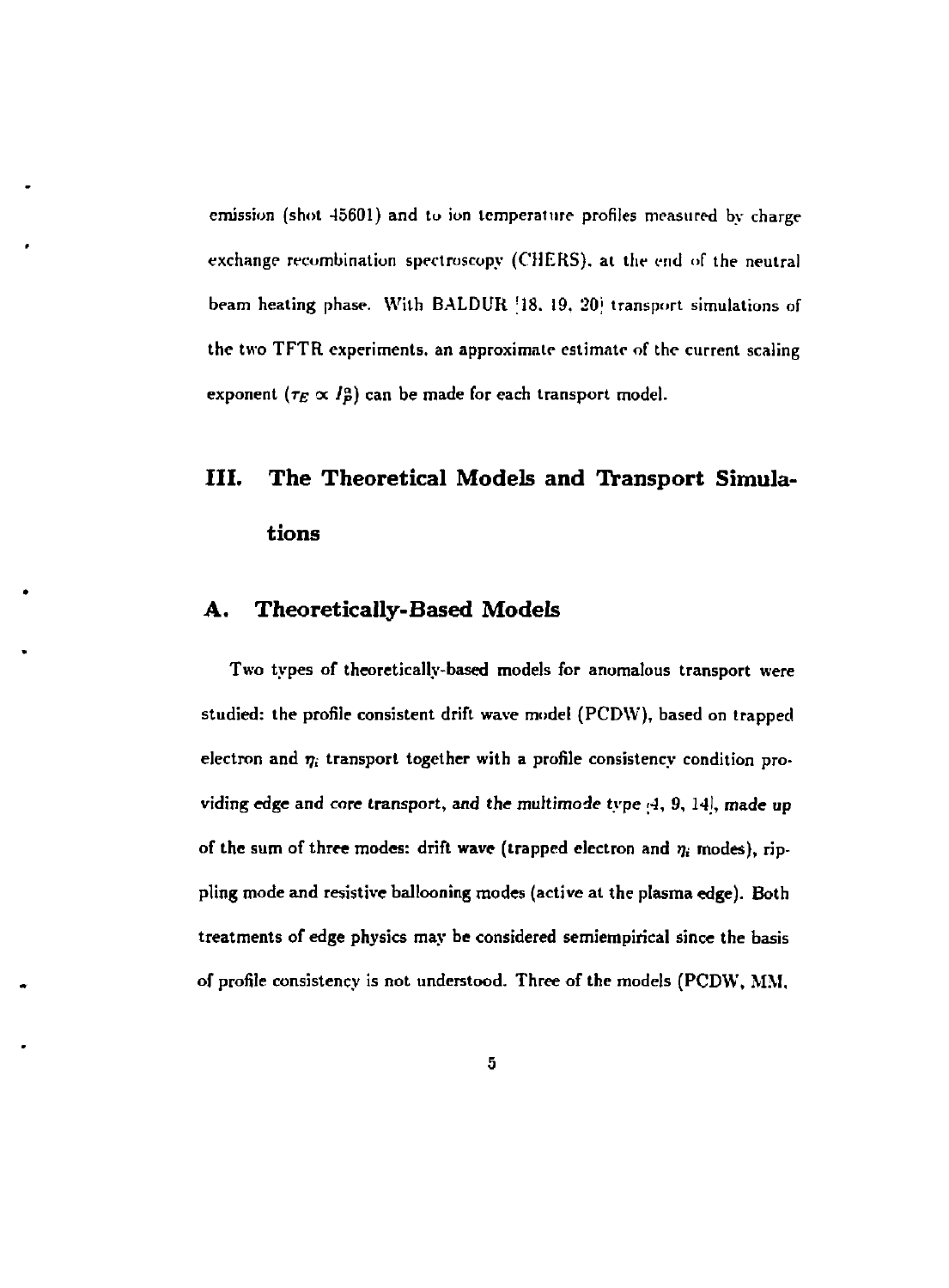MMCD) are exactly as shown in Ref. 14. so that formulations for PCDW and MM may be found in that reference. For clarity. MMC'D is described below in detail, because the other models are constructed from the MM and MMCD conceptual framework. In addition to the models for anomalous transport, simplified neoclassical thermal and particle diffusion as well as Ware pinch were included in the simulations '18].

#### **1. PCDW** Model

The profile consistent model [1, 5, 14] has proven useful for simulating ohmic and ohmic pellet experiments on several tokamaks  $[5, 6, 11]$  and supershot and low power L-mode cases on TPTR (7, 8,**14],** but has been found to greatly overestimate ion confinement for high auxiliary heating power in L-mode on  $\rm TFTR^{14}$  and  $\rm JET^{13}$ 

#### 2. **MM** Model

Nine different variants of the multimode formulation have been compared in this study; they differ primarily in the choice of a 'rapped electron model. Singer's original multimode model  $(MM)^4$  combines a model for trapped electron and  $\eta_i$  losses,<sup>2</sup> with a resistive ballooning model due to Carreras<sup>21</sup>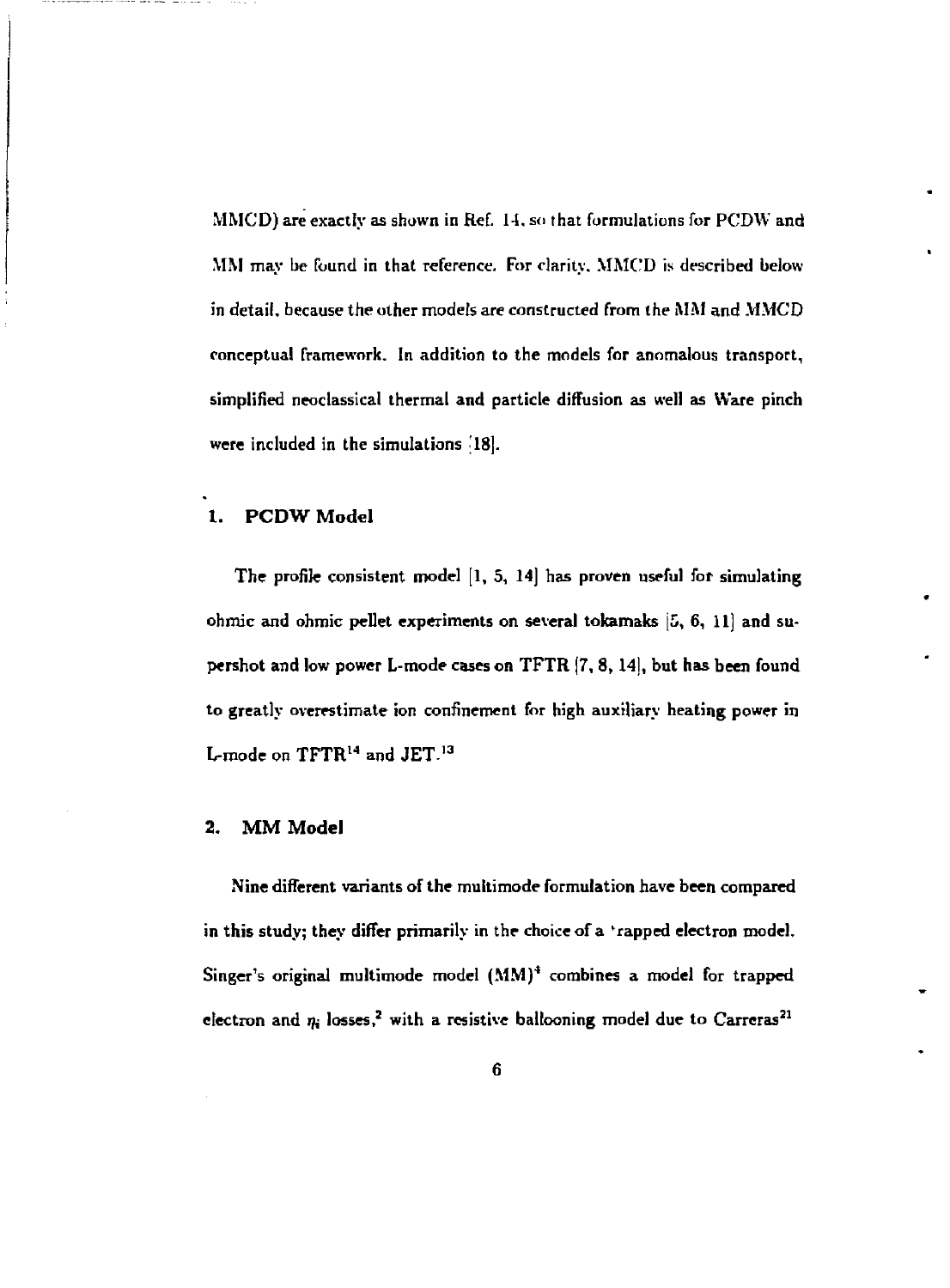enhanced by a factor  $A_s^2$ .<sup>4</sup> MM has been used successfully to simulate ohmic and L-mode plasmas on  ${\rm A}s{\rm DEX^4}$  and  ${\rm TFTR.^{14}}$  The heat and particle fluxes are predicted to arise from a combination of drift wave, rippling mode and resistive ballooning modes

$$
Q_e^{ANOM} = Q_e^{dw} + Q_e^{rm} + Q_e^{rb}
$$
  

$$
Q_i^{ANOM} = Q_i^{dw} + Q_i^{rm} + Q_i^{rb}
$$
  

$$
\Gamma_a^{ANOM} = \Gamma_a^{dw} + \Gamma_a^{rm} + \Gamma_a^{rb}.
$$

Particle species is designated by subscript a. For drift waves

$$
Q_{e}^{dw} = f_{e}^{dw} (5/2 - 3/2 f_{ith}) \hat{D}_{te} f_{\beta} n_{e} \partial T_{e} / \partial t
$$
  
\n
$$
Q_{i}^{dw} = f_{i}^{dw} 5/2 (\hat{D}_{te} + f_{ith} \hat{D}_{i}) f_{\beta} n_{i} \partial T_{i} / \partial t
$$
  
\n
$$
\Gamma_{e}^{dw} = f_{e}^{dw} D_{a}^{dw} n_{a} / L_{n}
$$
  
\n
$$
D_{e}^{dw} = \frac{1 + \beta' / \beta'_{e1}}{1 + (\beta' / \beta'_{e1})^3} (1 - \frac{f_{ith}}{0.95 + \nu_{ee}}) \hat{D}_{te}.
$$

For additional details of the MM model, see Ref. 14.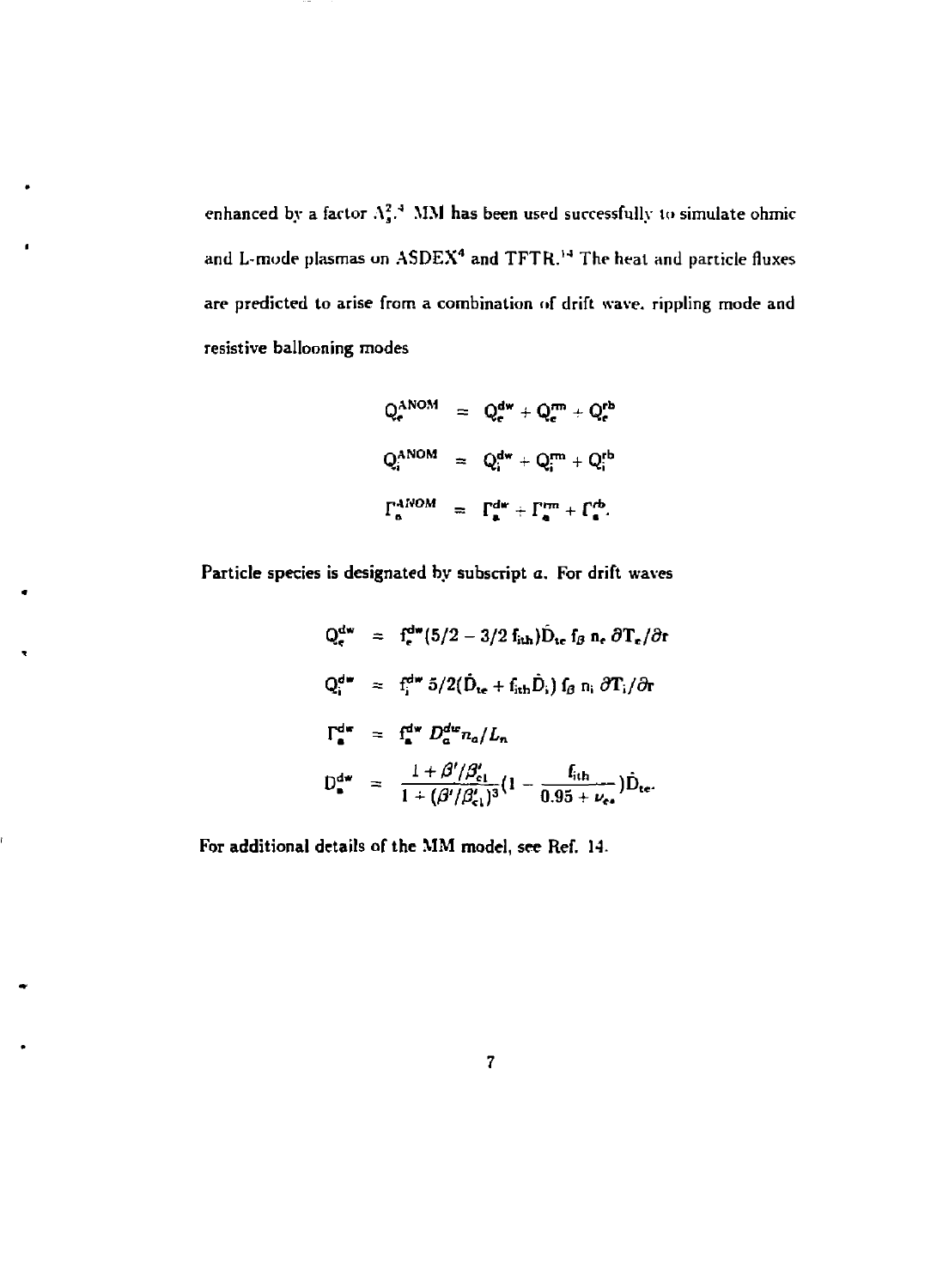#### **3. MMCD Model**

**The MMCD model<sup>14</sup> is identical to MM except that the collisionless/dissipative trapped electron mode (CTEM/DTEM) transition** 

$$
\hat{D}_{te} = (r/R)^{1/2} \omega_e^* / k_{\perp}^2 m n [1, \omega_e^* / \nu_{eff}]
$$

**is replaced by** 

$$
\vec{D}_{te} = \epsilon^{1/2} \frac{\omega_e^*}{k_\perp^2} \left[ 1, \frac{0.1}{\nu_e^*} \right]_{min}
$$

**following a suggestion by Rewoldt,<sup>13</sup> and the resistive ballooning model is replaced by a more recent resistive ballooning model by Carreras and Diamond. <sup>2</sup> <sup>2</sup> The resistive ballooning model in MMCD also includes pressure**  driven  $E \times B$  flux in  $\chi^{\text{ro}}_{\epsilon}$ ,  $\chi^{\text{ro}}_{i}$  and  $D^{\text{ro}}$  enhanced by  $\Lambda^2$ , as well as diamagnetic **stabilization [24].** 

$$
\chi_{c}^{\text{rb}} = f_{c}^{\text{rb}} \frac{1}{2^{13/6} (n)^{2/3} S^{2/3} \hat{S}} \left( \beta \frac{R_o^2}{L_p R_c} q^2 \right)^{4/3} \frac{v_c r^2}{R_o} \Lambda^{4/3} f_{dia}
$$
  
+  $f_{c}^{\text{rb}} \frac{\beta R_o^2 q^2}{\sqrt{2} L_p R_c S} \frac{r^2}{\tau_R} \Lambda^2 f_{dia}$ ,  

$$
D^{\text{rb}} = f_{a}^{\text{rb}} \frac{\beta R_o^2 q^2}{\sqrt{2} L_p R_c S} \frac{r^2}{\tau_R} \Lambda^2 f_{dia}.
$$

**The ion thermal diffusivity is proportional to the particle diffusivity** 

$$
\chi_i^{\rm rb} = f_i^{\rm rb} \frac{\beta R_o^2 q^2}{\sqrt{2} L_p R_e S} \frac{r^2}{\tau_R} \Lambda^2 f^{dia}.
$$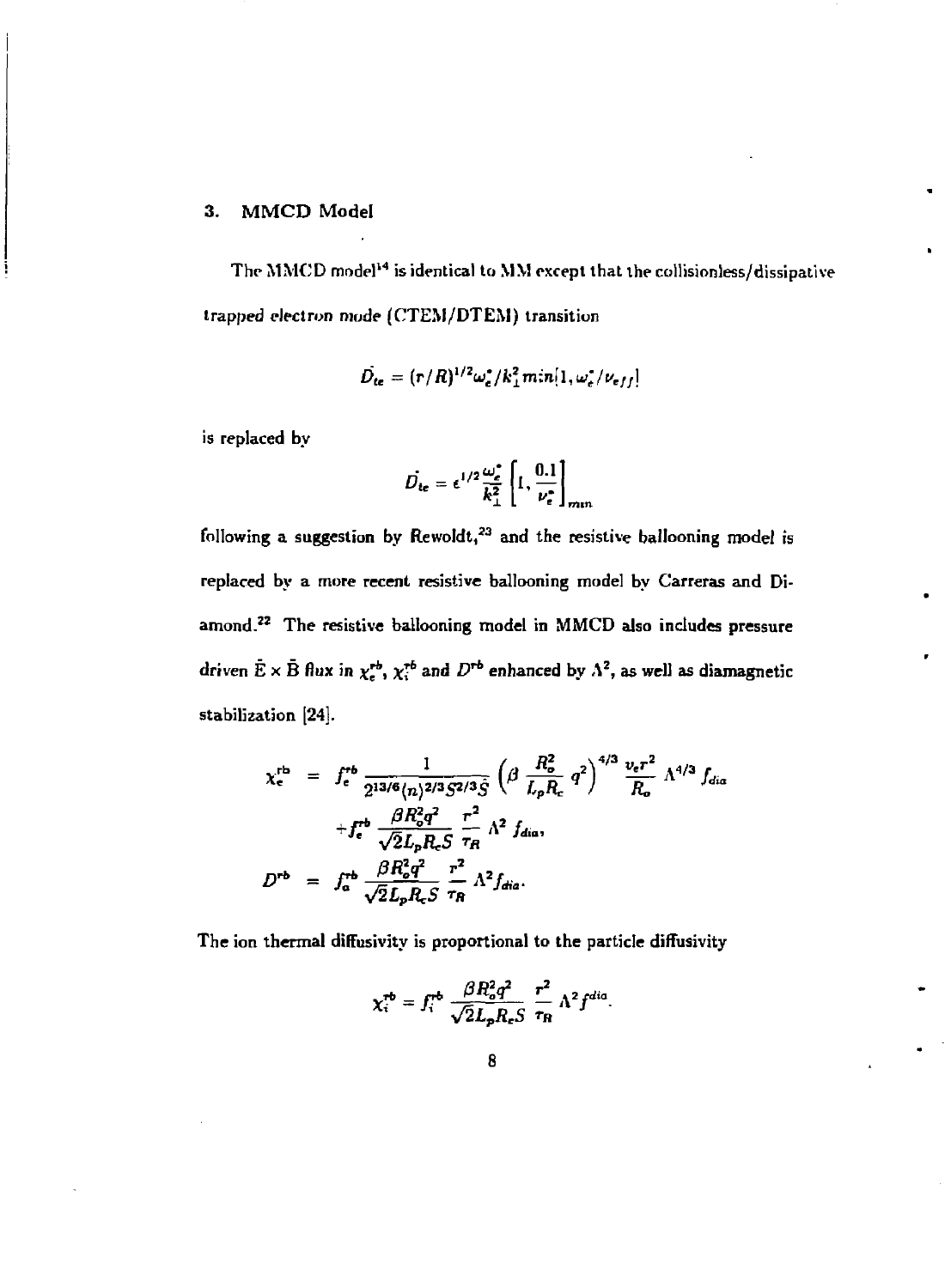**Here, the diamagnetic stabilization term is approximated by** 

$$
f_{dia} = \left[1 - \left(\frac{\mu_o \omega_{ci} \rho_i^3}{\eta \beta q^2 L_{ni}}\right)^2\right]^{-1/6}
$$

**5 is the plasma shear. The magnetic Reynold's number is defined by S**   $= \tau_{\rm R}/\tau_{\rm hp}, \tau_{\rm R} = r^2\mu_0/\eta \equiv$  local resistive time, with  $\eta$  = the local Spitzer **resistivity and**  $\tau_{hp} = R_o/v_A \equiv$  local poloidal Alfven time.

# 4. MMHT, MMHT/no  $\eta_i$ , MMHT/ $\nu_{*e}$ , MMHT/KP Models

**We designate MMHT as the multimode model based on MMCD with a new toroidal collisionless trapped electron model due to Hahzn and Tang [25, 26] which replaces the trapped electron part of drift wave mode transport in**  the model. MMHT refers to results with the multimode model with  $\eta_i$  losses **formulated as in MM and MMCD.** 

$$
Q_{\mathbf{e},i}^{\mathbf{d}\omega}=Q_{\mathbf{e},i}^{\mathbf{le}}+Q_{\mathbf{e},i}^{\eta_{\mathbf{e}}}
$$

**with** 

$$
Q_e^n = f_e^{dw}(-3/2f_{ith})\hat{D}_{te}f_{\beta}n_e\partial T_e/\partial r
$$
  

$$
Q_i^n = f_i^{dw}(-5/2f_{ith})\hat{D}_i f_{\beta}n_i\partial T_i/\partial r
$$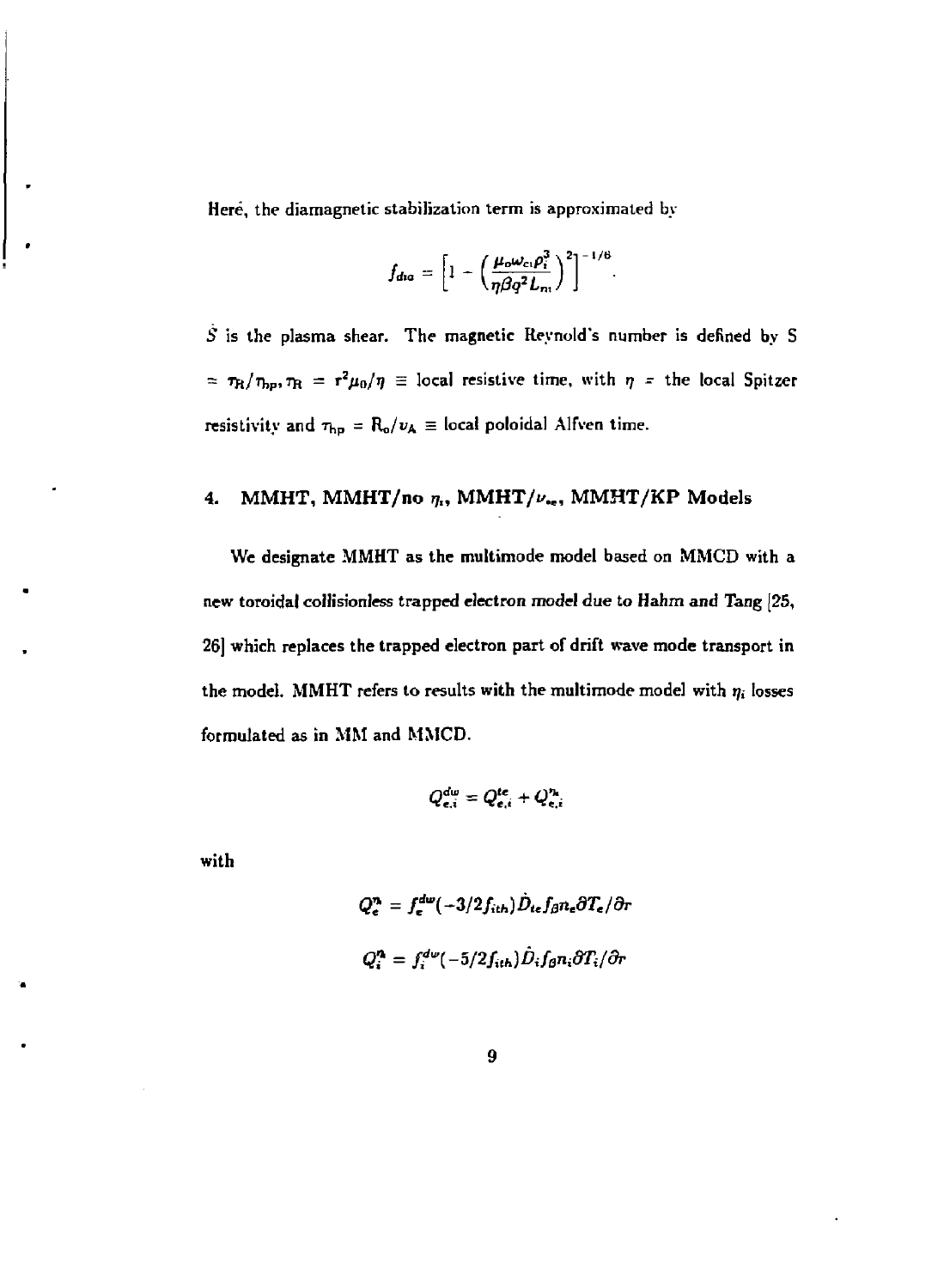**Particle and energy fluxes are now given by** 

$$
\Gamma_{e}^{te} = -\frac{C_{r}e}{G^{2}} \left(\frac{R}{L_{n}}\right)^{5} \left(\frac{R}{GL_{n}} - \frac{3}{2}\right)^{2} exp\left(-\frac{2R}{GL_{n}}\right) \left(\frac{R}{L_{n}}\right)^{1/2} - log\left(\frac{R}{L_{n}}\right)^{1/2} - 1
$$
\n
$$
\times \frac{(n_{e}T_{e}/T_{i})q^{2}/s^{2}}{(1+5/4 n_{i})(1+(T_{i}/T_{i})(1+n_{i}))^{1/2}} \frac{cT_{e}}{eB_{0}} \frac{\rho_{1}}{L_{Tr}} \left(\frac{\partial n_{e}}{\partial r}\right)
$$
\n
$$
Q_{e}^{te} = \left(\frac{R}{GL_{n}}\right) T_{e} \Gamma_{e}^{te}
$$
\n
$$
Q_{i}^{te} = 2.75(1+1.93\eta_{i})(1+1.25\eta_{i})^{-1} T_{i} \Gamma_{e}^{te}
$$

**where we take** *G* **= 1.2 and C<sup>e</sup> = 10. The anomalous electron-ion energy exchange in this mode] is** 

$$
\Delta^{dw} = \frac{T_e}{L_n} \Gamma^{\text{te}}
$$

The validity regime of the CTEM weak turbulence theory [25, 26] is

$$
v_{Halm} = 2\left(\frac{2\pi r}{R}\right)^{1/2} \left(\frac{R}{L_nG}\right)^{3/2} \left(\eta_e \frac{R}{L_nG} - 3/2\right) \, exp\left(-\frac{R}{L_nG}\right) < 1
$$

 $D_{te}$  is given by

$$
\hat{D}_{te} = \left(\frac{2^7}{15}\right) \left(\left(\frac{R}{L_n}\right)^{1/2} - \log\left(\frac{R}{L_n}\right)^{1/2} - 1\right) \left(\frac{R}{L_n}\right)^2 \left(\frac{v_{H_0hm}^2}{8\pi\eta_e}\right)
$$
\n
$$
\left(\frac{T_e}{T_i}\right) \left(\frac{(q/\hat{S})^2}{1+1.25\eta_i}\right) \left(1+\frac{T_i}{T_e}(1+\eta_i)\right)^{-1/2} (L_r\omega_e/k_\perp)(\rho_s/L_{Te})
$$

**Since the Hahm-Tang model for toroidal collisionless trapped electron**  mode transport is derived for  $\eta_i$  modes being subdominant, simulations were also done without  $\eta_i$  mode losses. This model is designated MMHT/no  $\eta_i$ .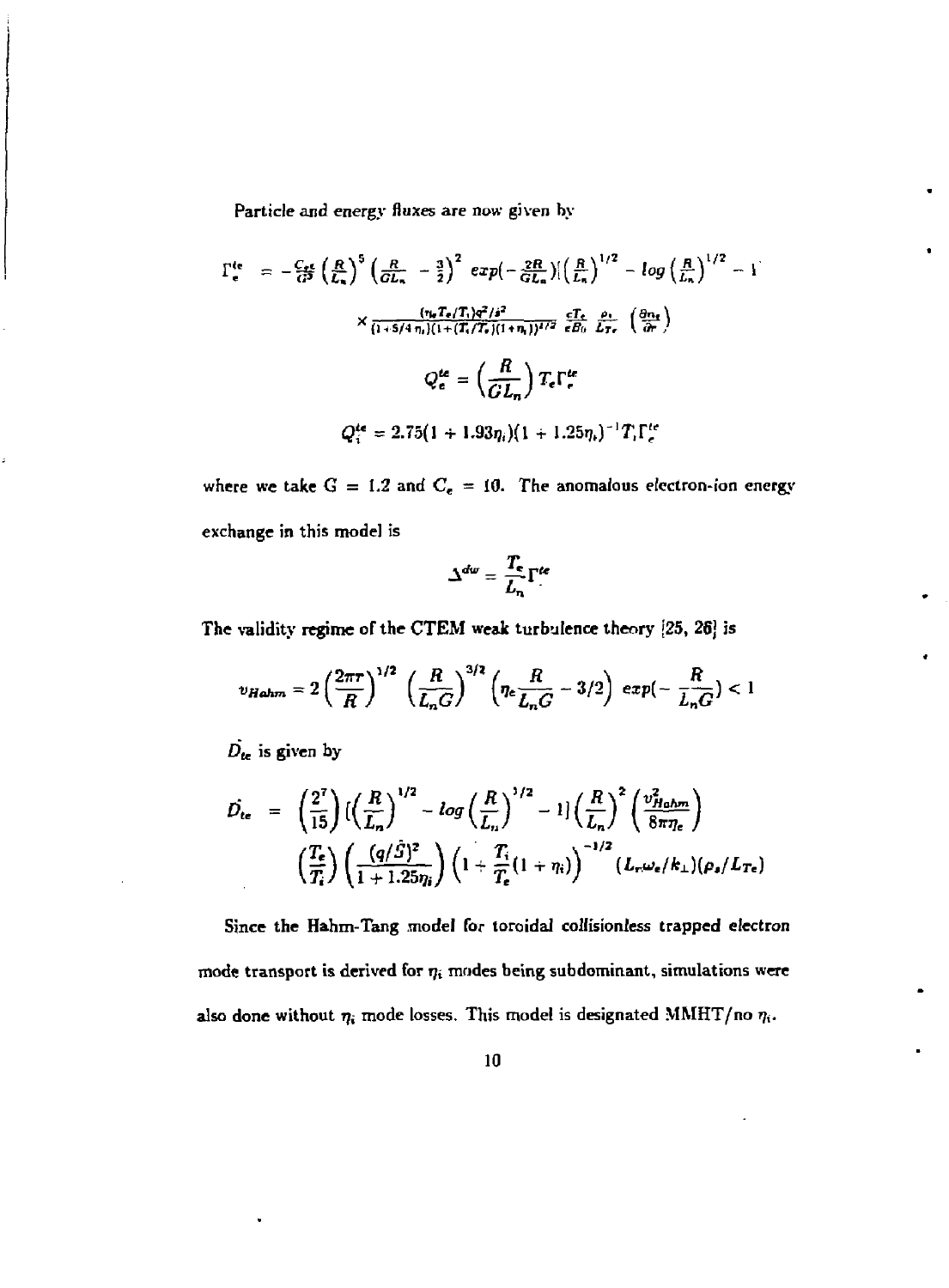Simulations were also carried out with the Rewoldt *v.,.* transition from collisionless to dissipative electrons (see Section III.A.3). This model is designated  $\text{MMHT}/\nu$ ...

For simulations with DTEM provided by the Kadomtsev-Pogutsev model<sup>27</sup>

$$
\hat{D}_{te} = \epsilon^{3/2} \eta_e \frac{\omega_e^2}{k_\perp^2} \frac{\omega_e^4}{\nu_{ei}}
$$

the model was designated MMHT/KP.

#### 5. MMKP, MMKP/ $\nu_{\rm re}$  Models

Simulations were also carried out for Kadomtsev-Pogutsev trapped electron losses with  $\eta_i$  losses as in the MM, MMCD models and with no transition to CTEM (MMKP), as well as to see the effect of the MMKP model with an "inverse" Rewoldt transition to provide CTEM losses (MMKP/ $\nu_{\rm ee}$ ).

#### 6. Version 5.10 Model

Bateman has optimized the multimode model denoted Version 5.10 [15], also based on the MMCD model. It includes the Horton-Hamaguchi  $\eta_i$  mode. Electron drift wave losses are reduced, while resistive ballooning losses are increased by a multiplicative factor 4, relative to the MM and MMCD models.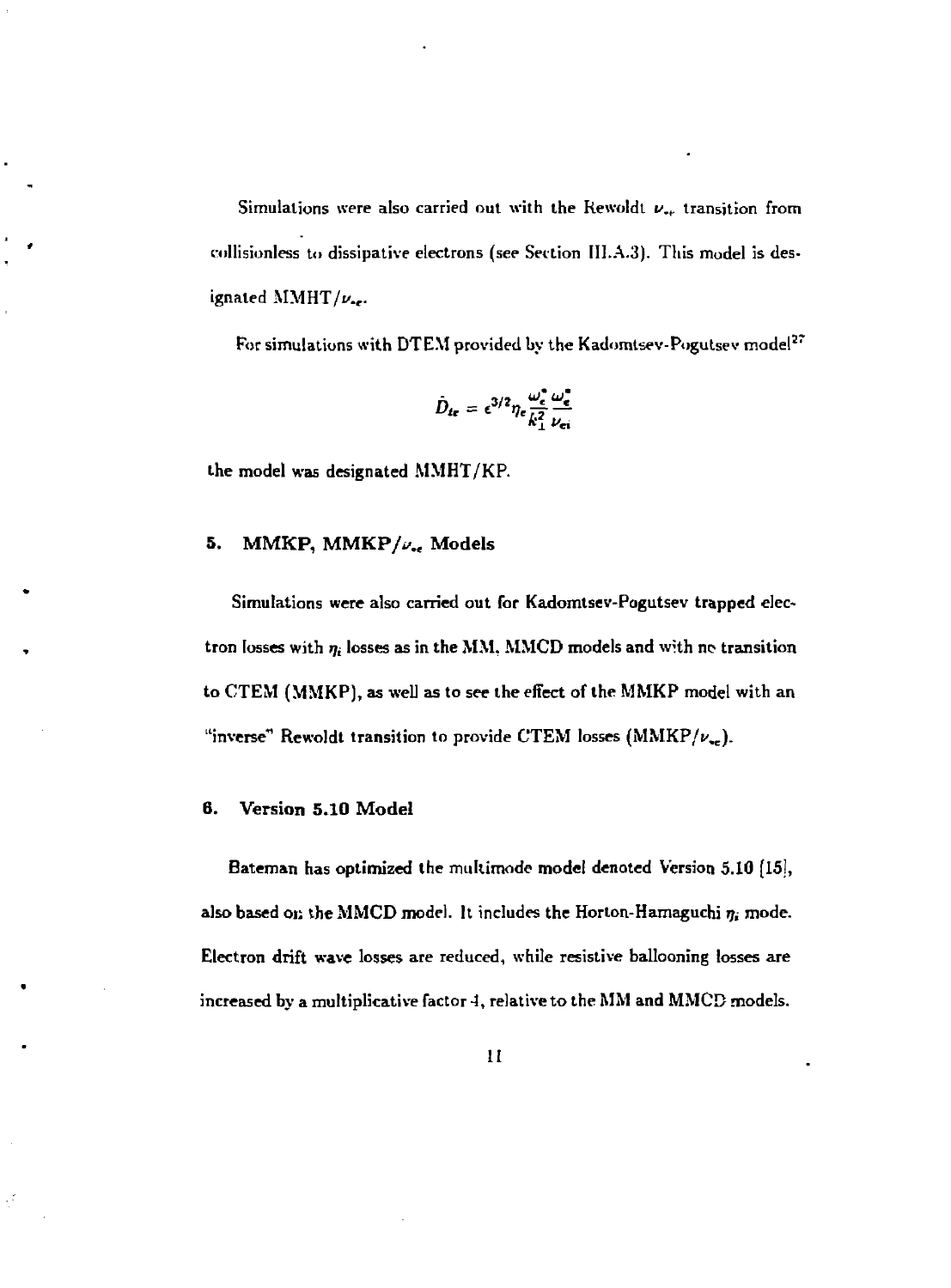**Diamagnetic stabilization is also significantly reduced, in that the second term in** *Jdia* **(Section III.A.3) is multiplied by 0.01. Sec Ref. 15 for further details.** 

#### **B. Transport Simulations**

**This section details transport modelling assumptions for all simulations except those for Version 5.10, which are modelled as in Ref. 15 (see Sec. IV.D below). The 1-1/2-d BALDUR code (version 19.09/Cummings,PPPL) was used for simulations of PCDW and multimode models, described in Sections III.A.1-III.A.5. 2-d plasma equilibria were calculated with the Lao VMOMS code. <sup>2</sup> <sup>8</sup> The validity of the electron collisionality condition for each** *ol* **the theoretical models, is discussed in Section IV.A for each experiment.** 

#### **1. Simulations with Theoretically-based Particle Transport**

**The experimental plasma discharges were simulated through the end of neutral beam injection beginning with the ohmic phase. The initial ohmic phase line average electron density was obtained from multiple infrared interferometer (MIRI) measurements. The carbon density was assumed constant**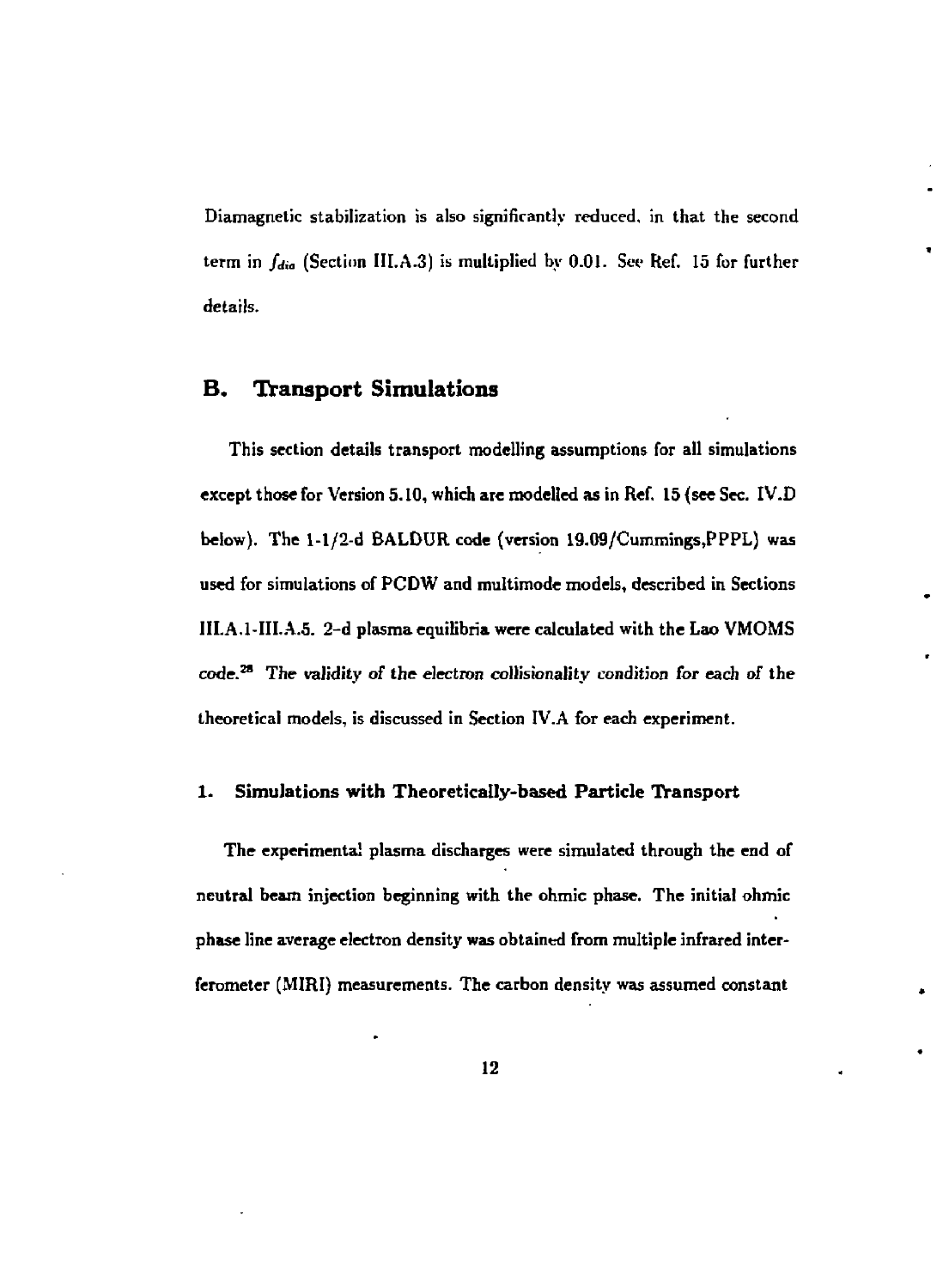**throughout the experiment, with** *Z<sup>f</sup> jj* **during neutral beam healing obtained from visible bremsslrahhing. The simulated line averagr electron density was feedback controlled during the ohmic phase to follow the experimental data.**  For these L-mode experiments, the ohmic phase lasted 3.5 seconds followed **by one second of high power neutral beam injection. The maximum beam energy in both cases was 98 keV with the (full, half, and one-third energy) beam particle fractions being (0.46, 0.28, 0.26). Experimental measurements and BALDUR predictions are compared at the end of the neutral beam phase**  when the plasma was in steady state.

**As shown in Table I, the two experiments are very similar except for the plasma current. They are also similar in impurity-related effects. The fraction of power radiated to input heating power was 22% (24%) for the simulations of shot 45601 (41087). The plasma simulations included 56%**  (33%) carbon,  $N_C/N_e$ , in the ohmic phase dropping to 14% (12%) carbon in **the L-mode phase. There is considerable uncertainty about the percentage of radiated power in shot 41087, which developed a small marfe. Simulations with the radiation fraction set to 55% did not change the overall conclusions of this paper since most radiation is at the plasma edge.**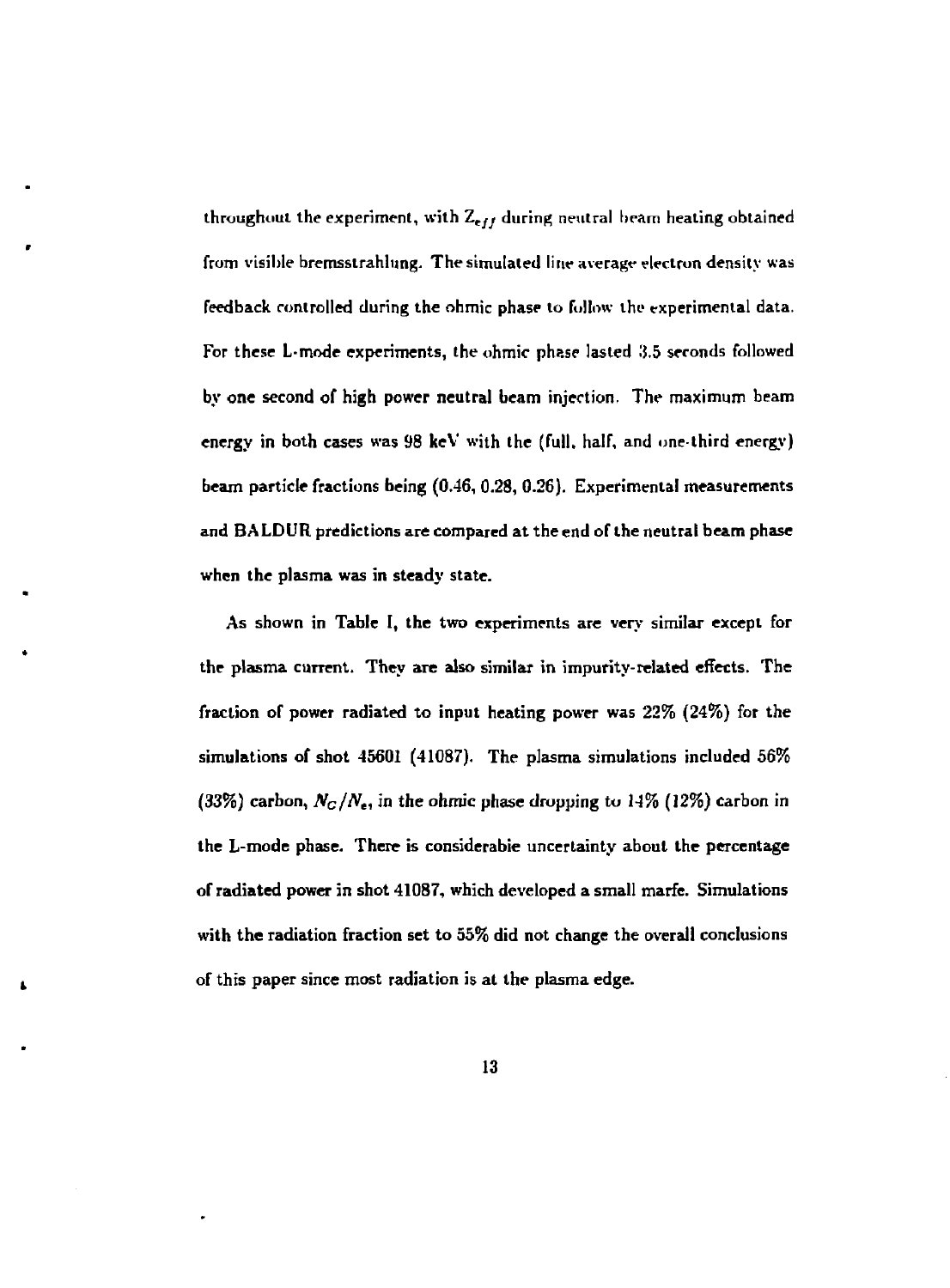**Density profiles were evolved for both deuterium and carbon. At the plasma edge the electron and ion temperatures were set to 200 eV and the**  deuterium (carbon) densities were set to  $0.53 \times 10^{19}$ /m<sup>3</sup> ( $0.12 \times 10^{19}$ /m<sup>3</sup>).

**Recycling was 0.9 throughout.\*<sup>9</sup> Neoclassical resistivity and a Kadomtsev sawtooth model were used. Sawteeth occurred every 50 ms before neutral beam heating and every 220 (127) ms afterwards for shot 45601 (41087) as in the experiments. Input to the code allowed the number and phase of sawteeth in the neutral beam heated phase to be adjusted to agree with soft x-ray measurements in the two experiments. In the low current experiment the sawtooth radius was reduced and the sawtooth period was about half that of the high current experiment; consequently sawteeth had less effect on overall plasma transport at low current.** 

**The 0.92 m minor radius was divided into 40 radial zones and scale**  lengths of  $L_{\text{ref}}$ ,  $L_{Te}$ , etc. were calculated after smoothing over 12 nearby **zones. Maximum scale lengths for n<sup>e</sup> , n;, T;, T<sup>B</sup> , and pressure were set to half the major radius to prevent instabilities in calculating the strongly scale length-dependent transport of MMHT. The radial size for smoothing and the maximum scale lengths were chosen because at lower values the strong**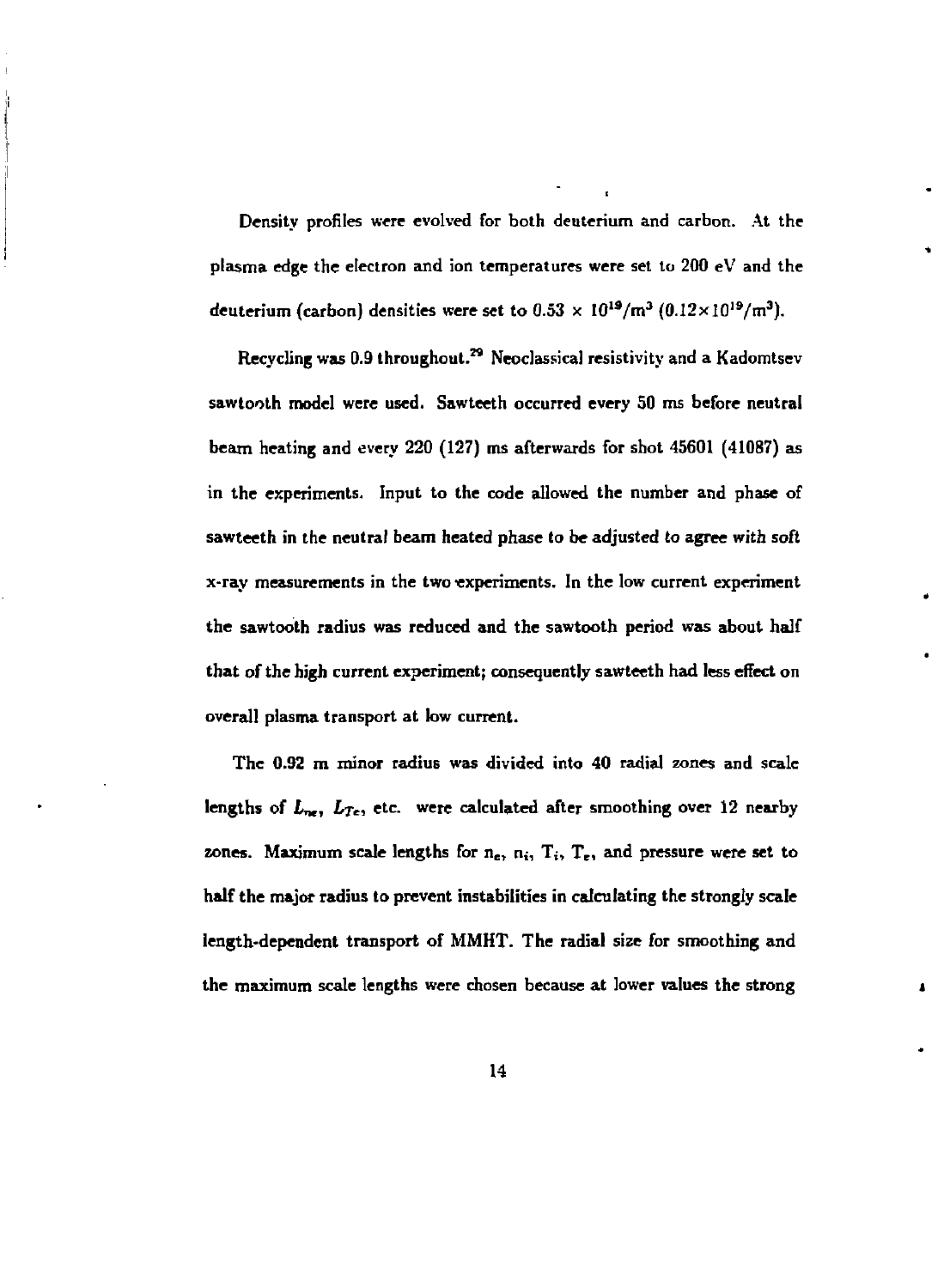density dependence of the Hahm-Tang CTEM model led to numerical instabilities. Except for MMHT-based models, particle fluxes were calculated using the relation between  $\Gamma$  and  $D_{a}^{dw}$ . For MMHT-based models,  $f_{\beta}$  was set equal to 1 and  $f_{ith} = 0$ , unless  $\eta_i$  mode transport was included.

Initial normalization factors used for the multimode models were benchmarked by Ghanem [9],  $[f_{i,e,a}^{dw}, f_{i,e,a}^{rm}, f_{i,e,a}^{rb}] = [0.3,3.0,1.0].$ 

All models overestimated  $\tilde{n}_e$  by 20-30% initially. Thus the Ghanem calibration for particle transport from these modes was too high. Simulations were then carried out with the normalization factors  $[f_{i,e,\alpha}^{dw},\ldots]$  scaled up uniformly, by factors of 6-12, to achieve a line averaged density in the range observed for both experiments.

#### **2. Simulations with Empirical Particle Transport**

The PCDW simulations used numerical factors benchmarked from BAL-DUR simulations of several tokamaks by Redi  $[5-8,14]$ ,  $[C_F, C_G, C_H] = [0.78, 0.33, 0.5]$ . For simulations with the profile consistent model, the plasma density is evolved with an empirical particle transport model to agree with experiment **[5-8,** 14). Energy flows of 3/2 kT are associated with particle transport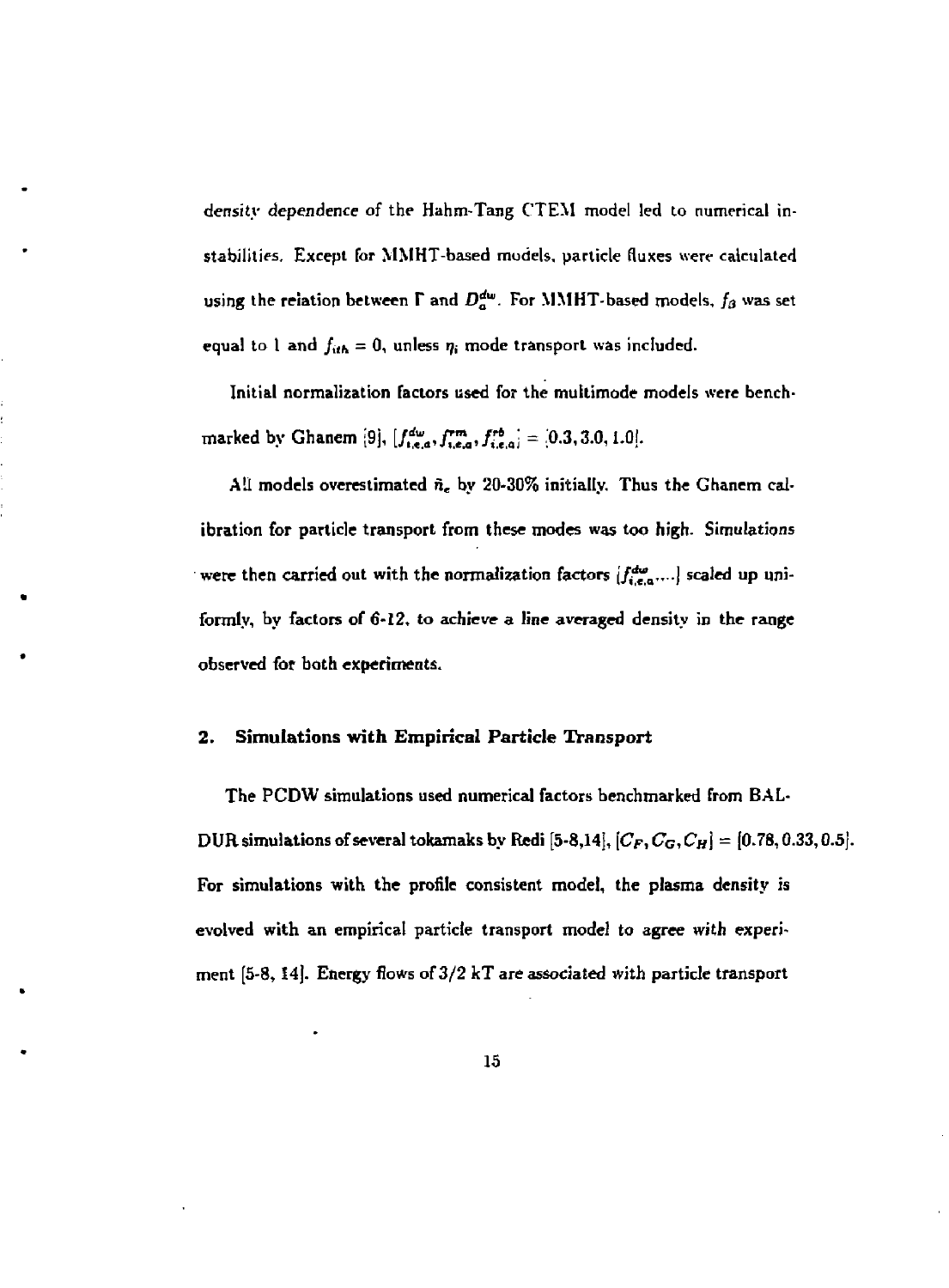**in the plasma with PCDW. Energy flow associated with particle transport is**  included implicitly in  $Q_e$  and  $Q_i$  in the multimode formulation  $[4, 9, 14]$ .

**Since none of the multimode models were found to yield good plasma profiles for** *n<sup>e</sup> , T<sup>e</sup> ,* **and 7j (Figs. 1, 2), the theoretically-based models for thermal transport were then tested separately by using empirical density transport coefficients to reproduce the measured electron density within 10%. These simulations with empirical density transport models did not require extra smoothing in calculating the density gradients for evaluating the theoretical models. No such smoothing is applied in these simulations. However, instabilities arising in temperature prediction (with MMHT-based models) were dealt with by limiting the minimum radial temperature scale length to the poloidal ion gyroradius. Use of a larger minimum scale length can not be justified theoretically.** 

#### **IV. Results and Discussion**

**The BALDUR simulation results with both types of particle transport models are shown in Tables II-V. The measured central temperatures, the total thermal energy confinement times, the stored energies of thermal elec-**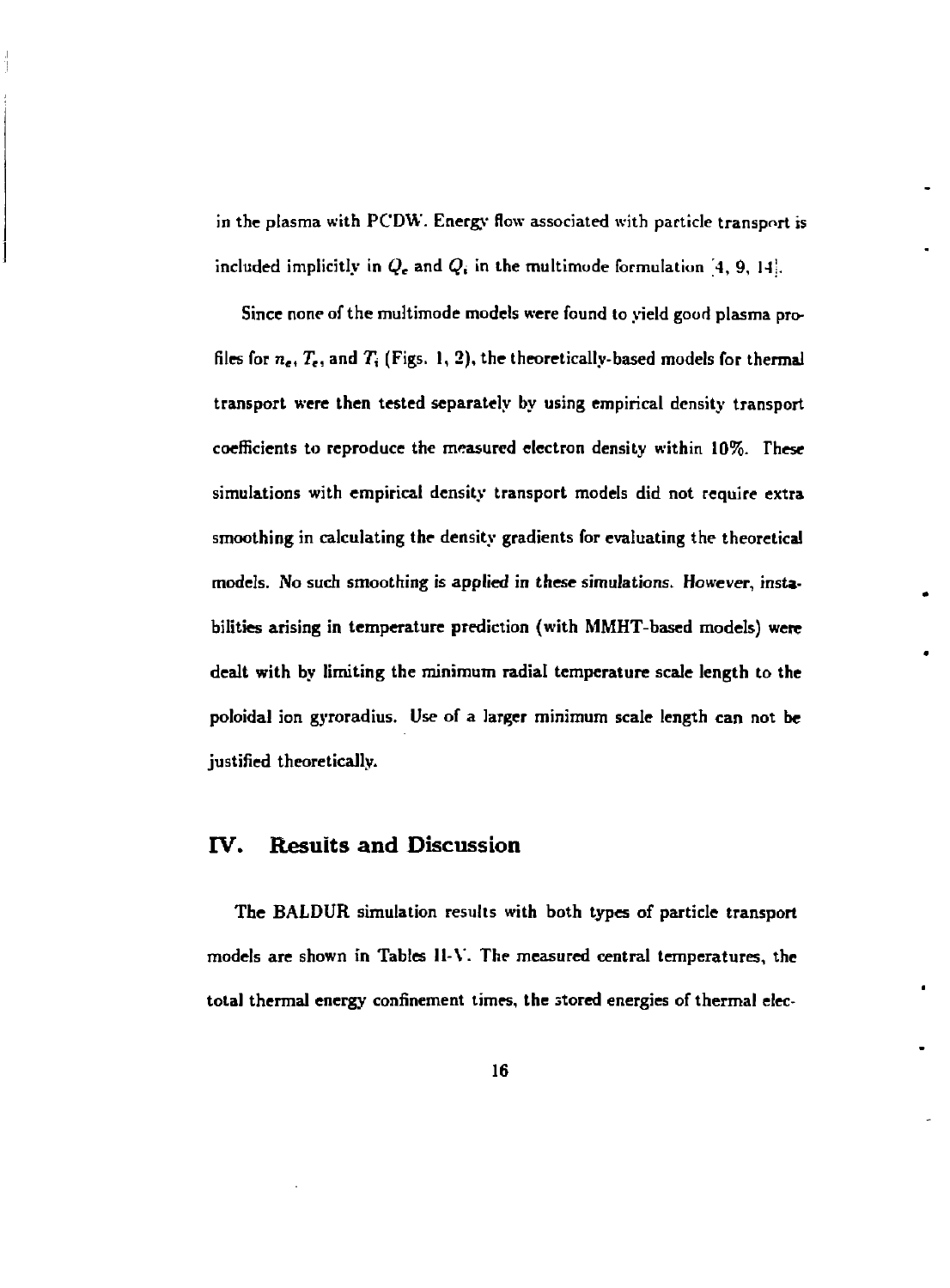trons and ions and the line averaged electron densities are shown for comparison. The experimental values are taken from SNAP  $30$  try 18 for shot  $41087$ and from SNAP try 3 for shot 45601. The SNAP analyses show that the integrated profiles matched the measured stored energy within 10% and the calculated neutron flux was matched within 20%. In Figs, i-6 are shown the plasma profiles from simulations of the two experiments for models MMC'D, MMHT with scaled theoretical particle transport, and for MMCD, MMHT. PCDW and Version 5.10 with empirical particle transport.

# **A. Simulation Results with Scaled Theoretically-based Transport Models**

#### **1. Particle Transport**

Using multiplicative factors of 6-12 it was possible to simulate the line averaged electron density of the low current case (within 10%) with all of the theoretically-based models. It was not possible to use the same factors to simulate the **line** averaged electron density (within 10%) for the high current case with the MMHT and MMHT/ $\nu_{ee}$  models.

Figures 1 and 2 show the density profiles evolved by the MMCD and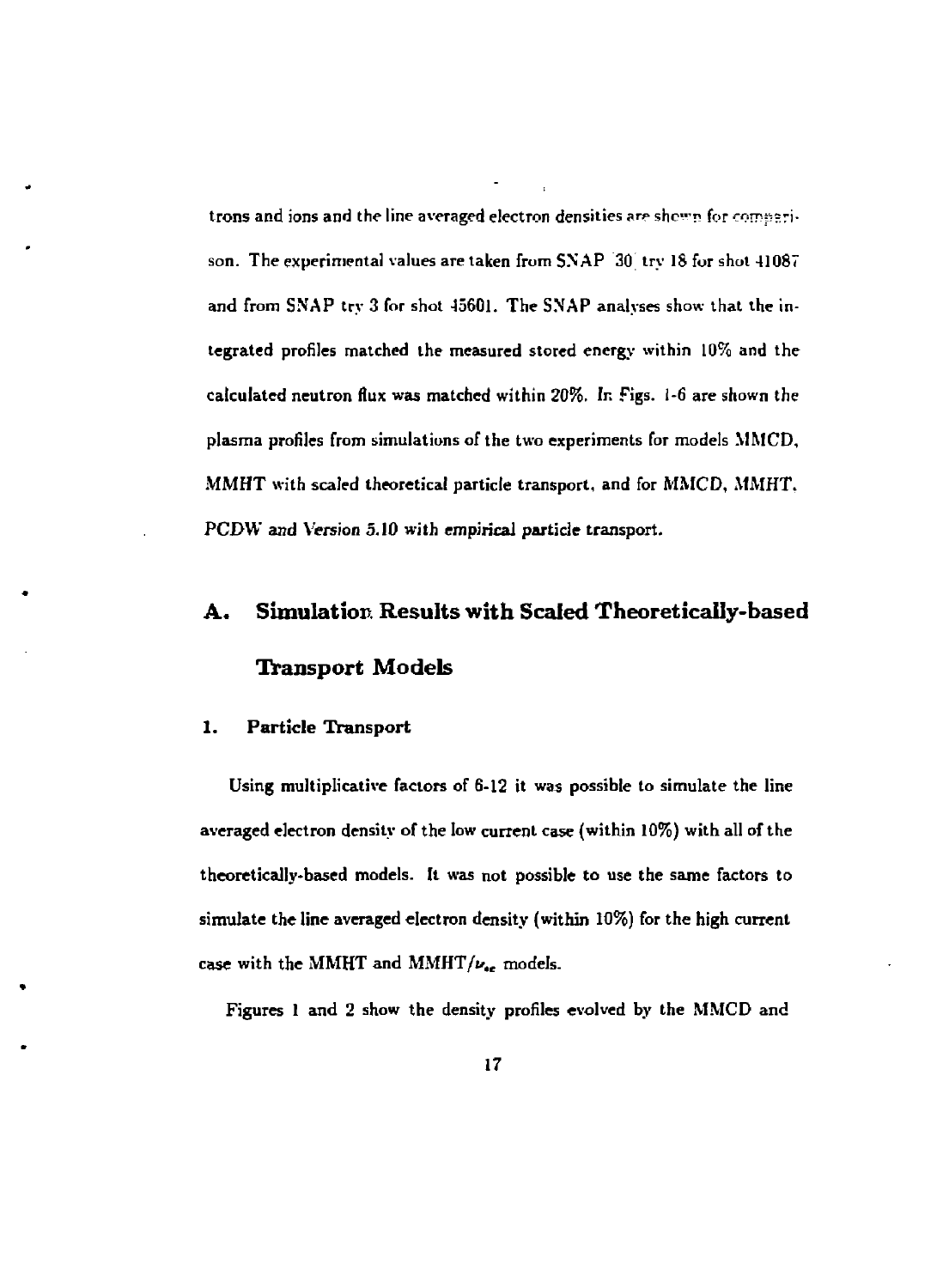MMHT models, with these scaling factors to increase transport. Edge densities are high in these cases because the theoretical models prescribe identical transport for deuterium and carbon. Thus  $n<sub>C</sub>(r)$  is flat and in order to achieve the high *Z<sup>t</sup> jf* of the experiments it was necessary to use a high carbon edge density in the simulations.

The effect of edge resistive ballooning transport on density evolution is small; this mode primarily affects  $\chi_e$ . Since the density profiles are broader than the temperature profiles, simulations do not require strong edge particle losses. Hulse<sup>32</sup> has modelled TFTR pellet fuelled density profiles with a timedependent code and a drift-wave like transport model, obtained initially from analysis of gas puff experiments by Efthimion.<sup>33</sup> In these cases, also, particle transport modeling did not require strong edge losses for successful simulation of the TFTR experiments.

#### **2. Thermal Transport**

**In** Tables II and **III** it is seen that at high current the multimode models underestimate the central plasma temperatures by about a factor of two, except for the MMHT/no  $\eta_i$  model which overestimates T<sub>io</sub> by a factor of two. Most of the models were able to simulate the central temperatures and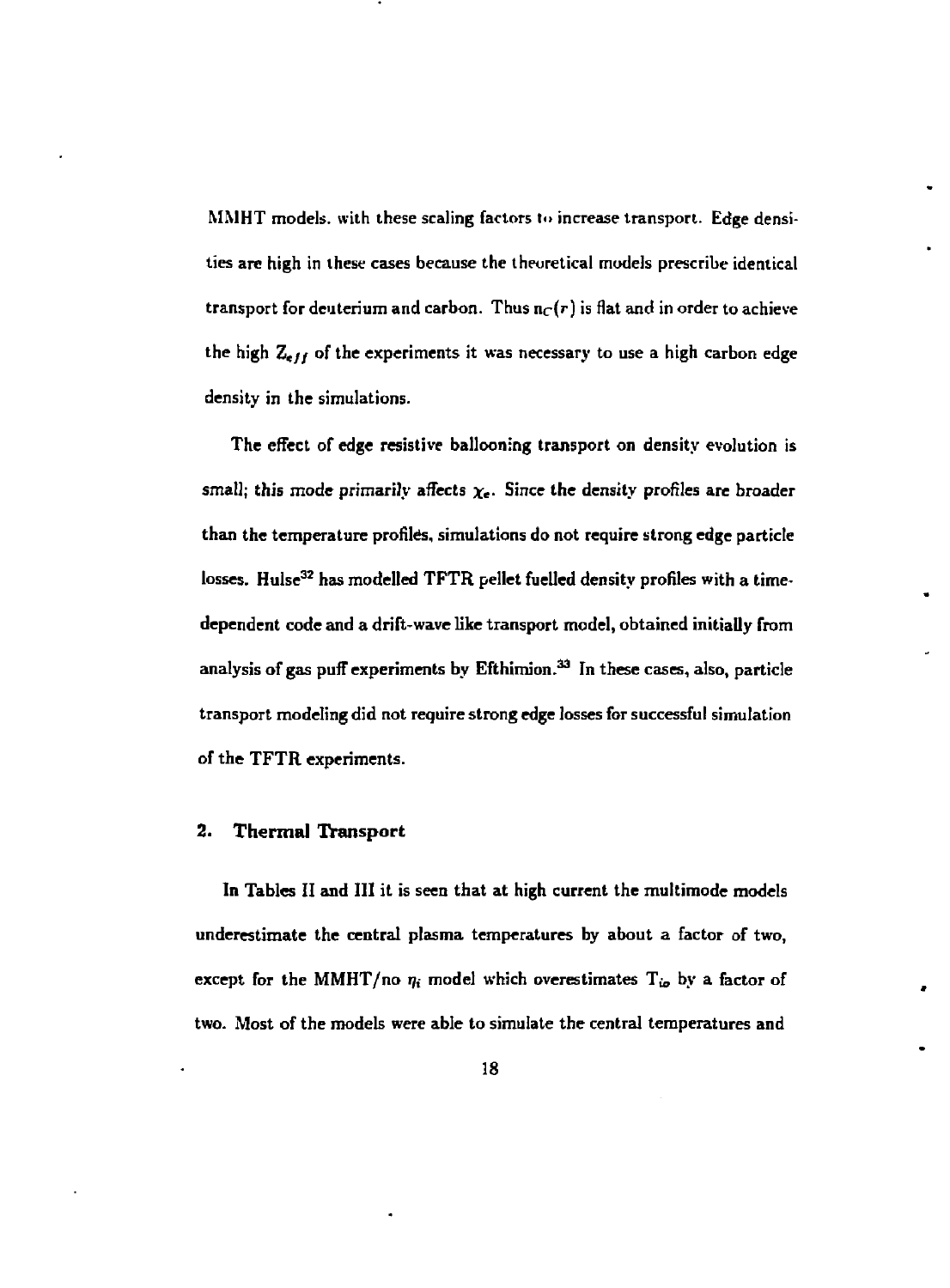**confinement times within 30% for the low current case. Again the MMHT/no**  *T)i* **model overestimates the ion temperatures, and hence the confinement time.** 

**The stored thermal energies for electrons and ions are seen to be in a ratio of about 3/2 (high current) and 2/1 (low current). Most of the models predict greater stored energy in the electrons than in the ions, except for the MMHT/no** *rji* **model. Such comparisons of stored thermal energy are important in evaluating the predictions of theoretical models for confinement. The**  experimental measure of  $\tau_E$  from the SNAP code is obtained by dividing the **total stored thermal energy by the calculated power sources while the BAL-** $DUR$  simulated  $\tau_E$  is obtained by dividing the predicted total stored energy **by the calculated power losses at the time of interest. Thus the confinement times are both calculated quantities, converging in steady state. A comparison of plasma stored energies more accurately provides a comparison of modelled to measured energy confinement. We concentrate on** *lp* **scaling of**  *TE*  **because most fusion/plasma physics research emphasizes this parameter.** 

**Figures 1 and 2 show the plasma profiles evolved by two of the models, MMCD and MMHT.**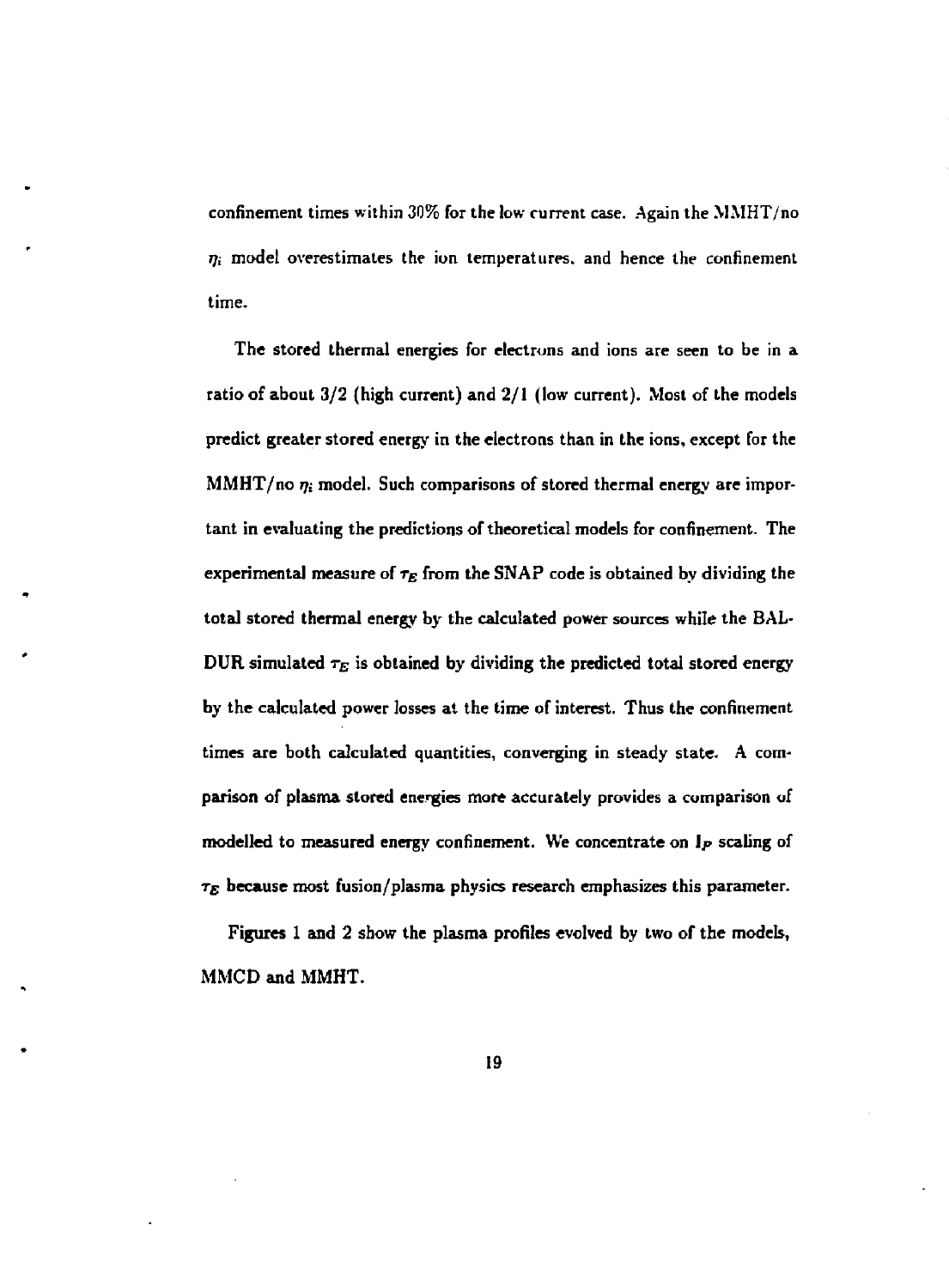**The two experiments simulated were chosen because of their overall similarity. However, one difference between these cases is in coltisionality. Plots**  of  $\nu_{\rm ee}$  show that  $\nu_{\rm ee}$  is below 0.1 for shot 45601 over most of the plasma interior,  $a/20 < r < 2/3$  a, but does not fall below 0.3 at any radius for low current shot 41087. MMHT and MMHT/no  $\eta_i$  are models with only collision**less trapped electron driven transport and are not valid for the experimental conditions of shot 41087. MMKP has only dissipative trapped electron transport and so is not valid for simulation of shot 45601. In Tables II-V, cases for which the collisionality assumption is outside the experimental range are**  identified. It happens that the validity condition for the MMHT/no  $\eta_i$  model is satisfied for  $r < a/2$  for the simulations, since the simulated temperatures **are greater than measured at low current.** 

Simulation results at low current for MMHT/KP, MMKP and MMKP/ $\nu_{\bullet}$ . **are identical for both theoretically-based and empirical particle transport. In the low current case, the Kadomtsev-Pogutse DTEM model controls trapped electron driven losses in these three models.**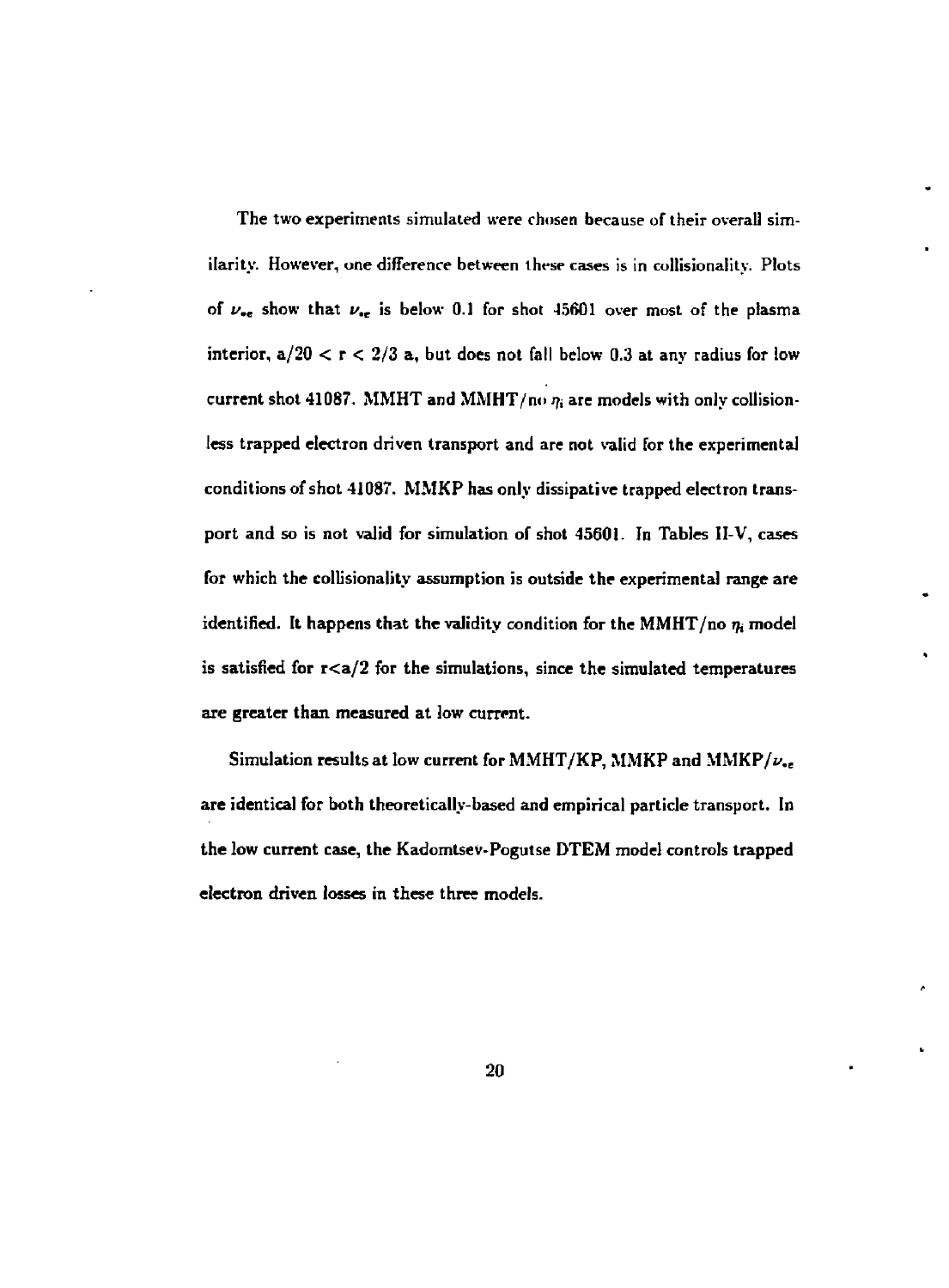# **B. Simulation Results with Empirical Particle Transport Models**

**Tables IV and V show simulation results with empirical particle transport models, using theoretically-based models for thermal transport as described**  in Section III. The MMHT/no  $\eta_i$  model consistently overpredicts ion temper**atures. At high current all other models except PCDW are found to piedict the central temperatures and confinement times within 25%. However, at low current the ion temperatures predicted are at least 50% higher than observed and thermal confinement times are also higher, except for PCDW**  and Version 5.10. Except for the MMHT/no  $\eta_i$  model, the MM, MMCD, **MMHT-based and MMKP-based models lead to similar predictions for** *r<sup>E</sup>* **for both low and high current. Changing the trapped electron part of these multimode models does no. significantly change the predictions when density transport is modelled empirically.** 

**Figures 3-6 show profiles for four of the theoretically-based models, with empirically modelled density profiles. Better simulations would require enhancement of ion energy josses at low current for all models tested.** 

**In Figs. 7 and 8 are shown the relative contributions from each mode to**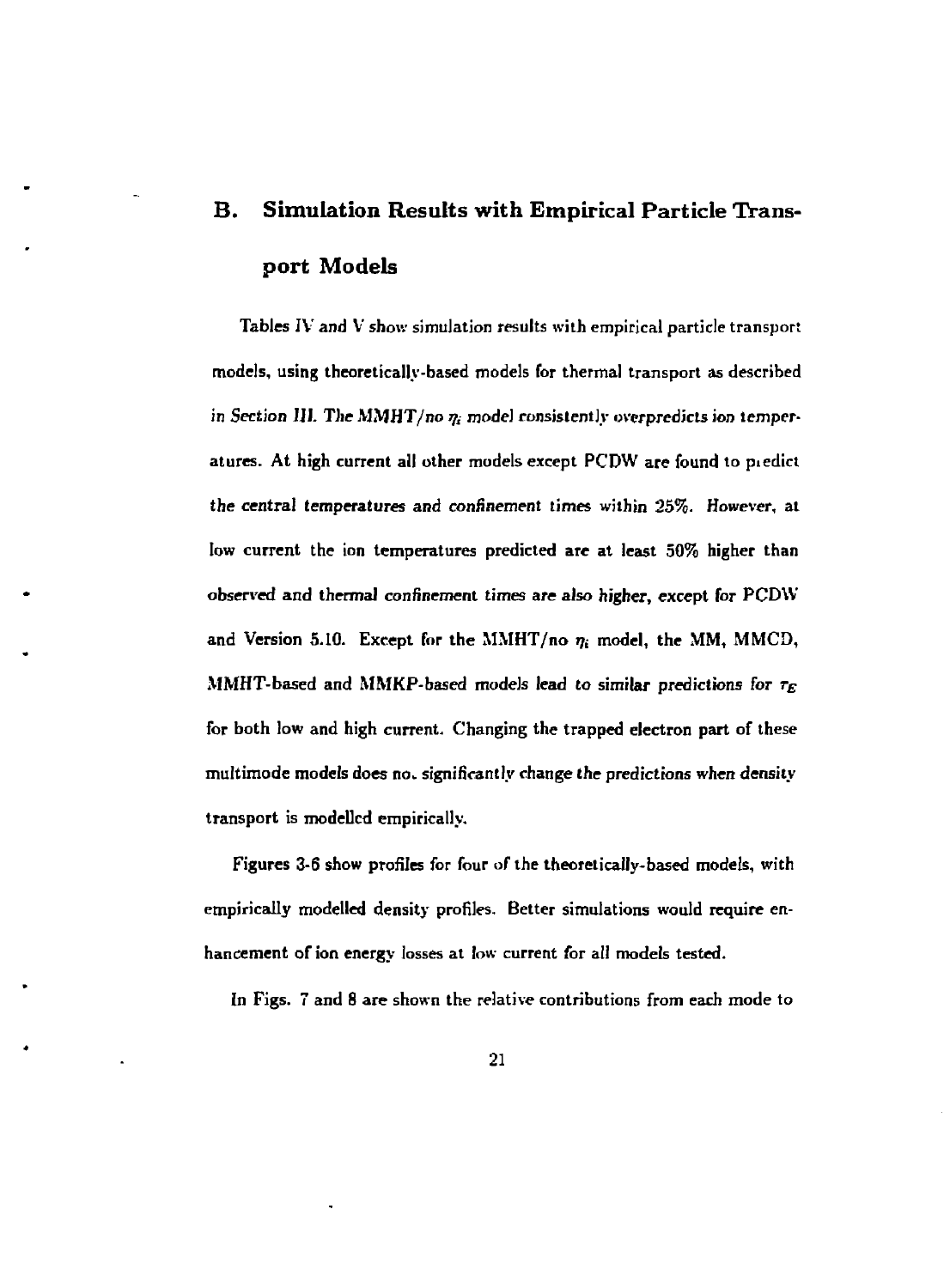$\chi_e$  and  $\chi_i$  for MMCD and MMHT, with empirical density transport models. For the high current case, resistive ballooning contributes little to the thermal diffusivities at the plasma edge (Fig, 7a, 7c, 8a, 8c), but at low current the model leads to significant losses there (Fig. 7b, 8b) for  $\chi_e$  only.

#### **1. Model Optimization**

Use of the toroidal CTEM model (MMHT) does improve the electron temperature profiles, compared to MM and MMCD, although at high current a steep  $T_e$  gradient develops due to the  $L_{Te}$ -dependence of the coefficients. Smoothing or a larger theory-based minimum *Lr<sup>t</sup>* would improve the shape of the predicted electron temperature profile.

While multiplicative, factors (0.5, 2.0) could be found for the PCDW  $\chi_e$  and  $\chi_i$  models to give significantly better agreement for the high and low current central temperatures, the same factors did not lead to better agreement with experiment for the TFTR L-mode case 41326, simulated with PCDW in Ref. 14.

The electron temperature profiles show clear q dependent profile differences, being narrower at low current. This is the basis of the profile con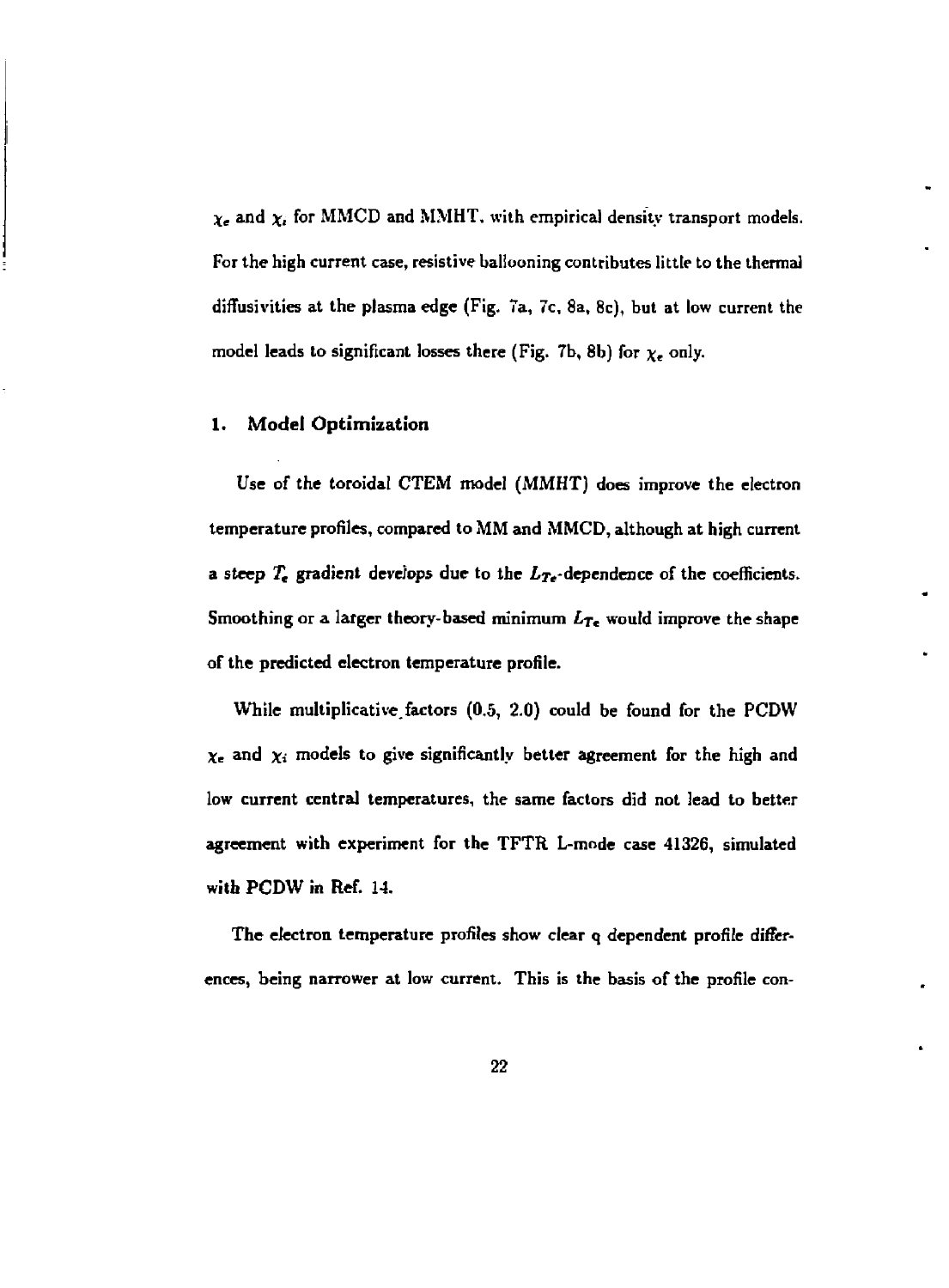**sistency ansatz for the PCDW model. The ion temperature profiles do not show this profile consistent feature so strongly; the PCDW model should be reformulated to apply to typical tokamak ion temperature profiles.** 

**Section IV.D discusses results with a model in which the q dependence of the resistive ballooning mode and overall ion losses are increased empirically. Another way to rectify inadequate ion energy losses at low current might be**  by an  $\eta_i$  mode model which sufficiently increased  $\eta_i$  transport at low current. **In considering effects of theoretical modes, not yet included, which may be**  active in the experiment, we note that Zarnstorff *et al.*<sup>31</sup> has found that low **I p plasmas at TFTR are not typically characterized by Hatter density profiles.**  Thus stronger  $\eta_i$  losses are not generally expected at low current.

#### **C. Current Scaling**

In Tables VI and VII are shown an estimate of the  $I_p$  scaling in  $\tau_E$  obtained **for each model, with theoretically-based and empirical particle transport.**  These are rough estimates, assuming  $\tau_E^{th} = A^{|\alpha|}$  where A is assumed not to **vary between the two experiments. These TFTR experiments exhibit current scaling** with  $\alpha = 0.88$ .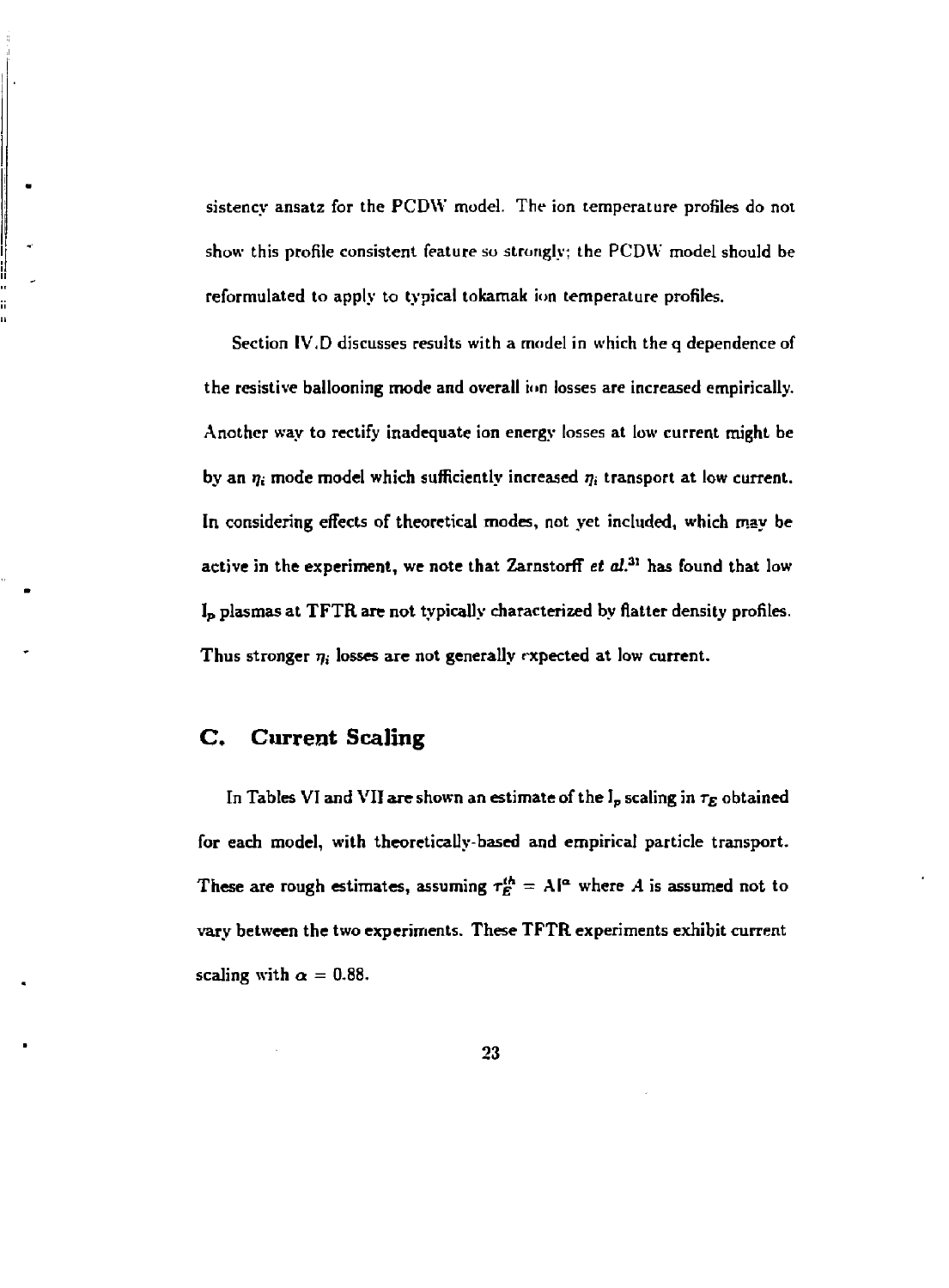**With scaled theoretically-based particle transport, the MM nude] gives**  current scaling of  $\alpha = 0.67$  compared to MMCD, which used an improved calculation of resistive ballooning and predicts weaker current scaling ( $\alpha$  = **0.14)! Since the new resistive ballooning model is expected to be closer to the correct physics and and it is widely believed that current scaling may be due to resistive ballooning losses, it is a surprise that the current scaling feature is not preserved in the newer model. Strong current scaling of** *r<sup>E</sup>*  **is obtained only from the MMHT-based models.** 

**Table VII shows the current scaling exponent of** *T<sup>E</sup>*  **obtained with empirical models for density transport. The PCDW model is the only model**  which predicts strong current scaling  $(\tau_E \simeq I_P^{1.11})$ . The strong current scaling **of the MMHT-based models seen with theoretical density transport models, disappears when empirical density transport modelling is used. Thus most of those models' success in predicting confinement time current scaling is due to a strong Ip dependence in the effect of the CTEM particle transport**  coefficients. These coefficients affect  $\tau_E$  directly through the density profile **and indirectly through the temperature profiles, since thermal losses depend sensitively on** *L<sup>n</sup>*  **in this model. In contrast to the theoretical density mod-**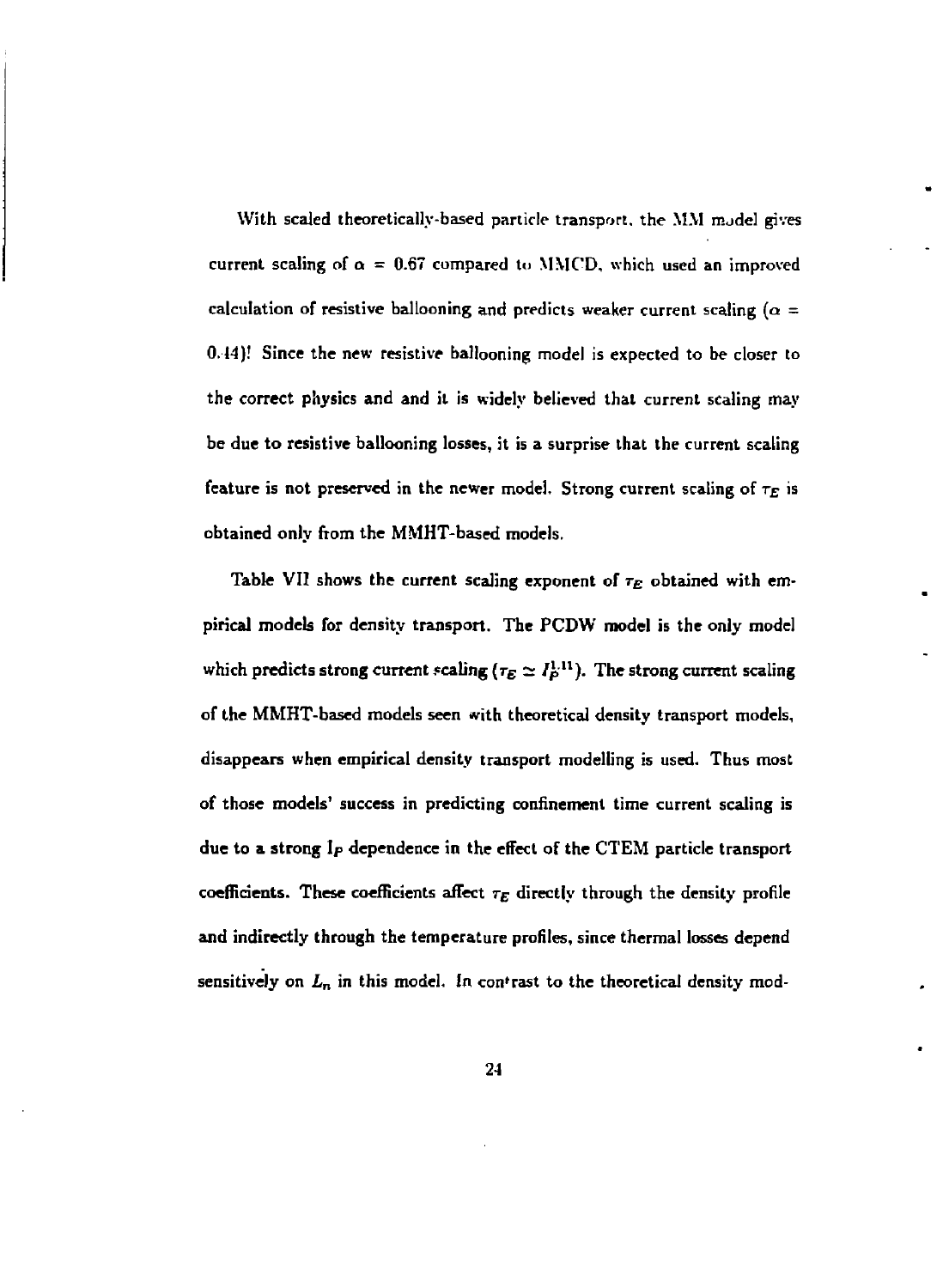**elling results, TFTR data does not show any Ip dependence of density profile shape so that particle transport is not expected to be strongly Ip-dependent. Simulations with smoothing as used for the scaled theoretical model simulations and with increased thermal transport as in those simulations, do not increase the current scaling exponent found for the MMHT model when empirical density modelling is used.** 

 $\frac{1}{2}$ j. ţ ï

> **Recent work on the scaling of global energy confinement for high temperature plasmas has focussed on whether the underlying physics is Bohm-likc or gyro-Bohm-like [36, 37, 38]. This has important consequences for ignition in future reactors like BFX and ITER, since gyroBohm transport leads to better energy confinement. Experiments indicate Bohm-like transport, while microinstability-based theories indicate gyroBohm-like transport should be expected. The MMCD model treats edge transport with resistive ballooning modes which include both Bohm-like (magnetic fluctuation part.) and**  gyroBohm-like  $(E \times B)$  part) terms in the transport coefficients. The simu**lations in this study show that the gyroBohm part is I/10th the size of the**  Bohm-like part in  $\chi$ , so that these multimode simulations cannot be used **to support gyroBohm transport as dominant in L-mode current scaling at**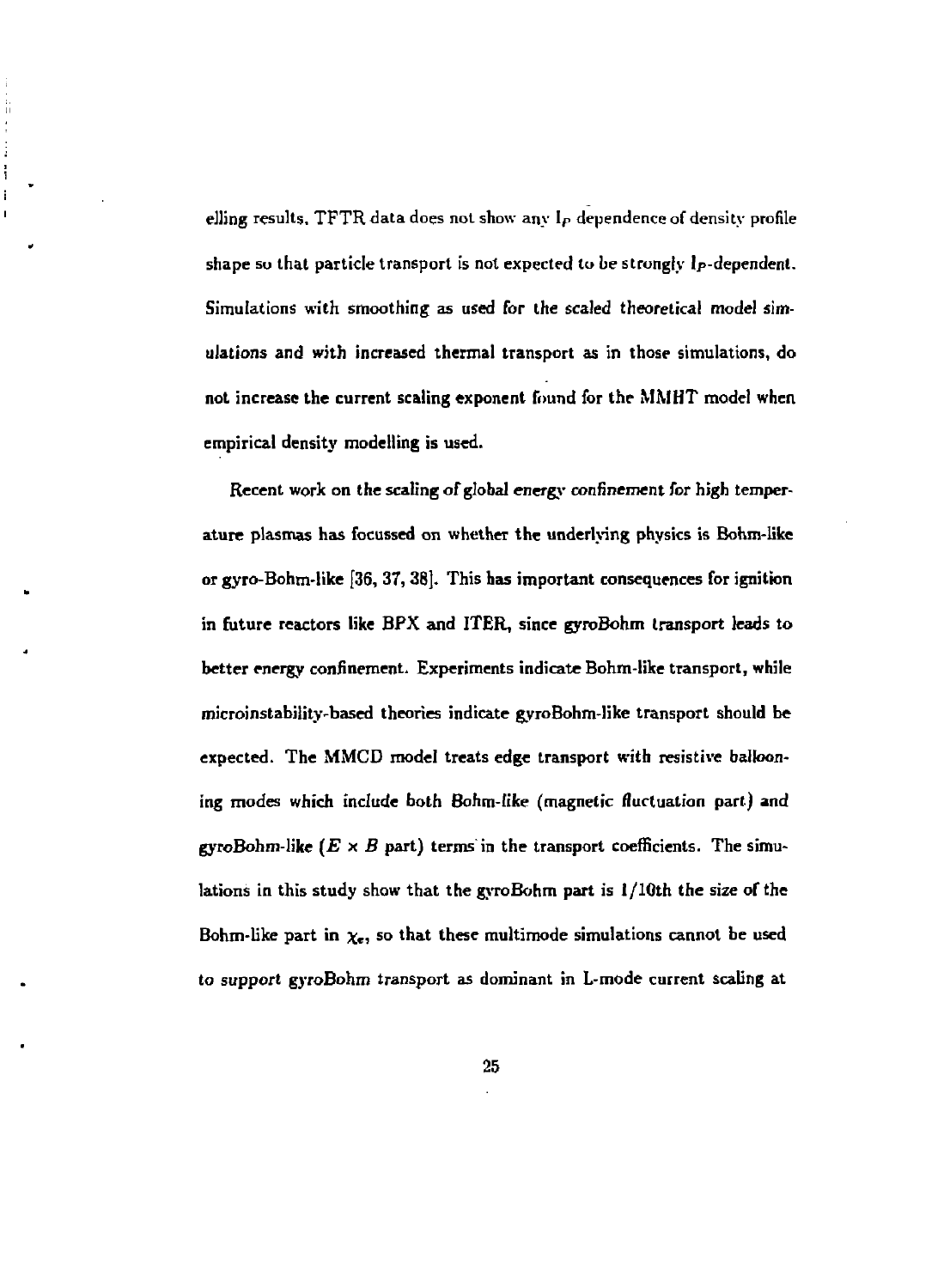**TFTR.** 

#### **D. Simulation Results with Version 5.10**

**Bateman<sup>1</sup> <sup>5</sup> in studying multimode models with several q-dependent mod**els for  $\eta_i$  mode losses, has optimized normalization factors for an MMCD**based model. He finds current scaling for certain TFTR L-mode experiments can be predicted with a multimode model (called Version 5.10) which includes**  the Horton-Hamaguchi<sup>39</sup>  $\eta_i$  mode and a modified resistive ballooning model.  $\eta_i$ 

**The effect of this modification of the MMCD resistive ballooning model can be seen by comparing simulations of TFTR shot 41326 with both models. When simulations of shot 41326 with MMCD [14] are compared with those**  of shot 41326 from Ref.  $[15]$ , it is found that the modified model causes  $\chi_e^{rb}$ at the plasma edge to increase by a factor of 4 and  $\chi^{\tau_{b}}$  to increase by a factor **of 30.** 

**Since reference 15 makes strong claims for the usefulness of the Version 5.10 multimode approach, notably for reproducing TFTR L-mode temperature profiles, we have used the identical code (BALDUR version 18.87/Bateman,PPPL) and model as in Ref. 15 to model shots 41087 and 45601. For**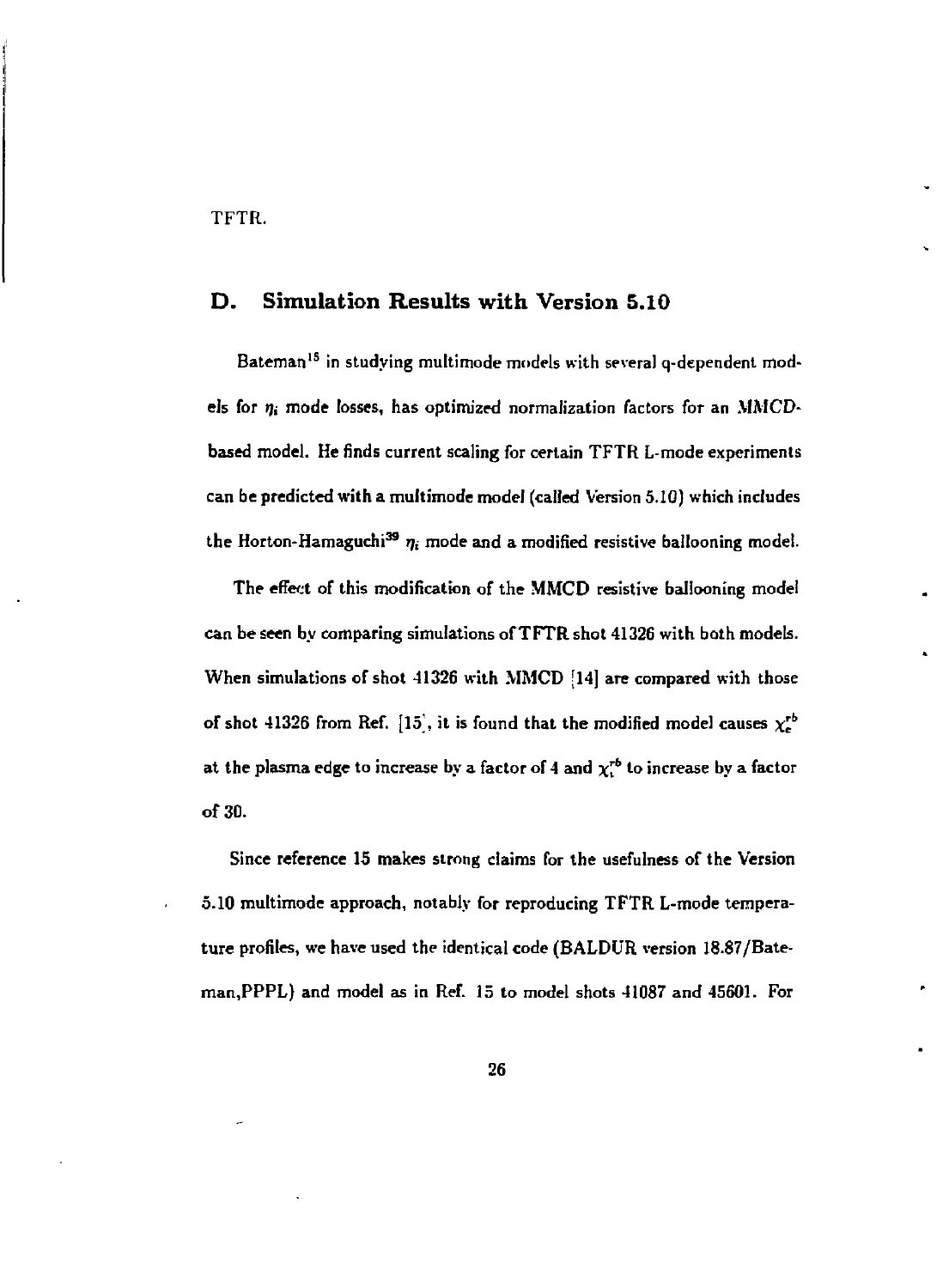**ease of comparison, the transport modelling assumptions and empirical density modelling used for testing the Version 5.10 model were just as in Ref. ;i5j.** 

**The simulation results are shown in Tables IV, V and VII and in Figure 6. In contrast to the simulated temperature profiles shown in Ref. (15], Version 5.10 does not succeed in simulating both electron and ion temperature profiles for either of these TFTR experiments. At high current the electron temperature predicted is lower than observed and at low current the ion temperature predicted is higher than observed. In addition the predicted current**  scaling behavior is closer to  $\sqrt{I_P}$  than to  $I_P$ . The current scaling exponent **found for this model is 0.57; strong current scaling of** *T<sup>E</sup>*  **is not found with Version 5.10.** 

**There are significant differences between the low and high current cases in this simulation study and in Ref. 15. TFTR shots 45966/45980, the low and high current cases simulated in [15], exhibit central temperatures which do not vary with current, unlike the present cases 41087/45601 for which there is a factor 1.5-2.7 difference; the high current case having higher plasma temperatures. Shots 45966/45980 show density profile peaking which**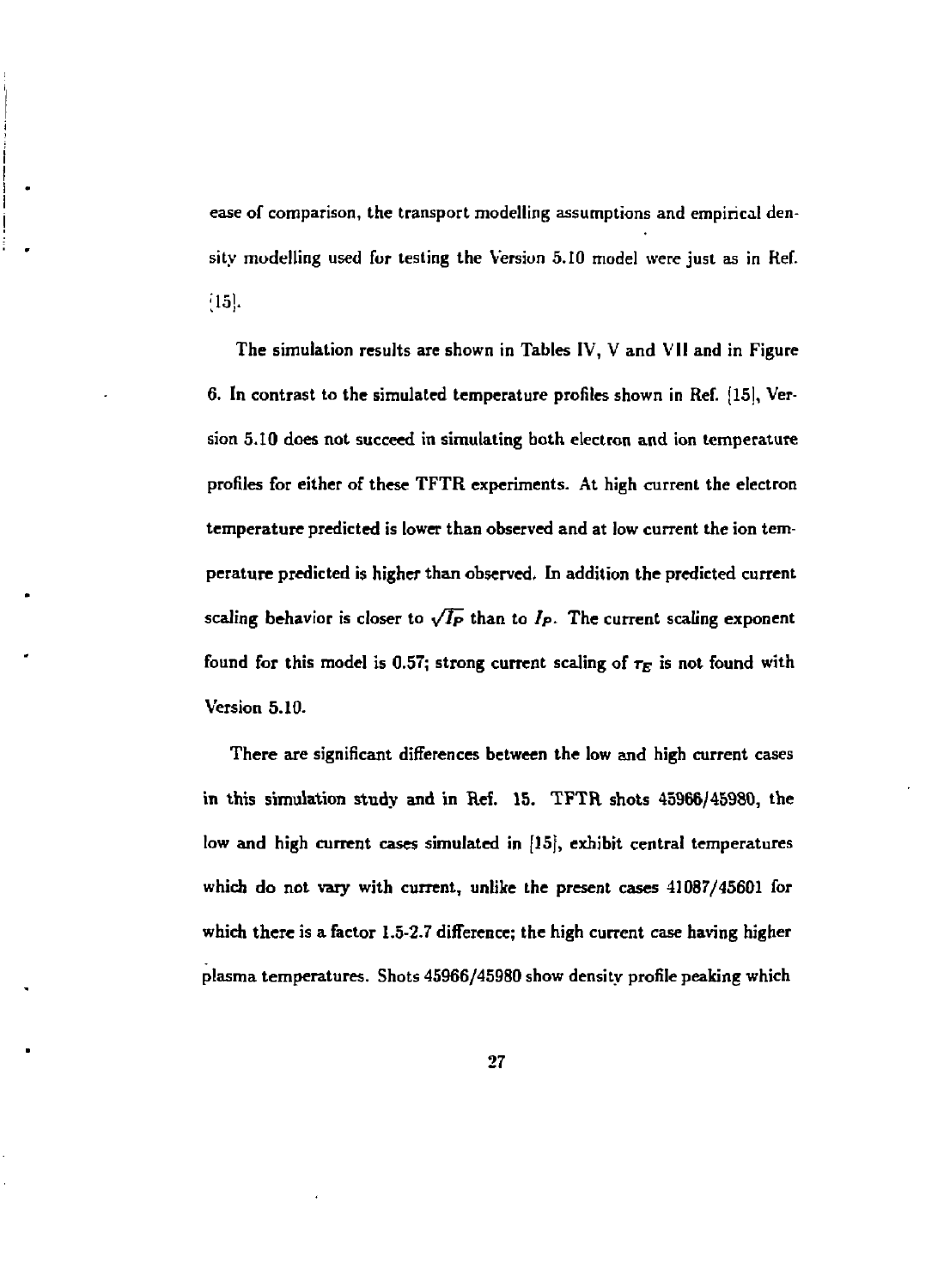**increases by** *8%* **as current increases by a factor of two. Shots 41087/45601 do nut show any current dependence of the density profile peaking as measured by the ratio of central to line averaged electron density. The high/low current TFTR simulations in Ref. 15 led to**  $\tau_E$  **scaling with current with**  $\alpha = 0.94$ **.** 

**Figure 9 shows the measured total diamagnetic stored energy as a fun:tion**  *of* **plasma current from a database of TFTK L-mode experiments (XP109). This plot of stored energies (points marked by X) has been constrained with neutral beam power from 10 to 15 MW and with line averaged densities**  from 2.7 to 3.3  $\times$ 10<sup>19</sup>/m<sup>3</sup>. Also plotted as circles are the measured total **diamagnetic stored energies for shots 41087 and 45601. The squares denote points for shots 45980 and 45866. It is evident that the cases simulated in Ref. 15 are not representative of the strong current scaling shown by the envelope of the best cases.** 

**It is seen then that the choice of particular low/high current TFTR experiments can affect predictions for current scaling from different transport models. The simulation results show clearly that extensive database comparisons are needed to validate a definitive transport model for L-mode predictive simulations.**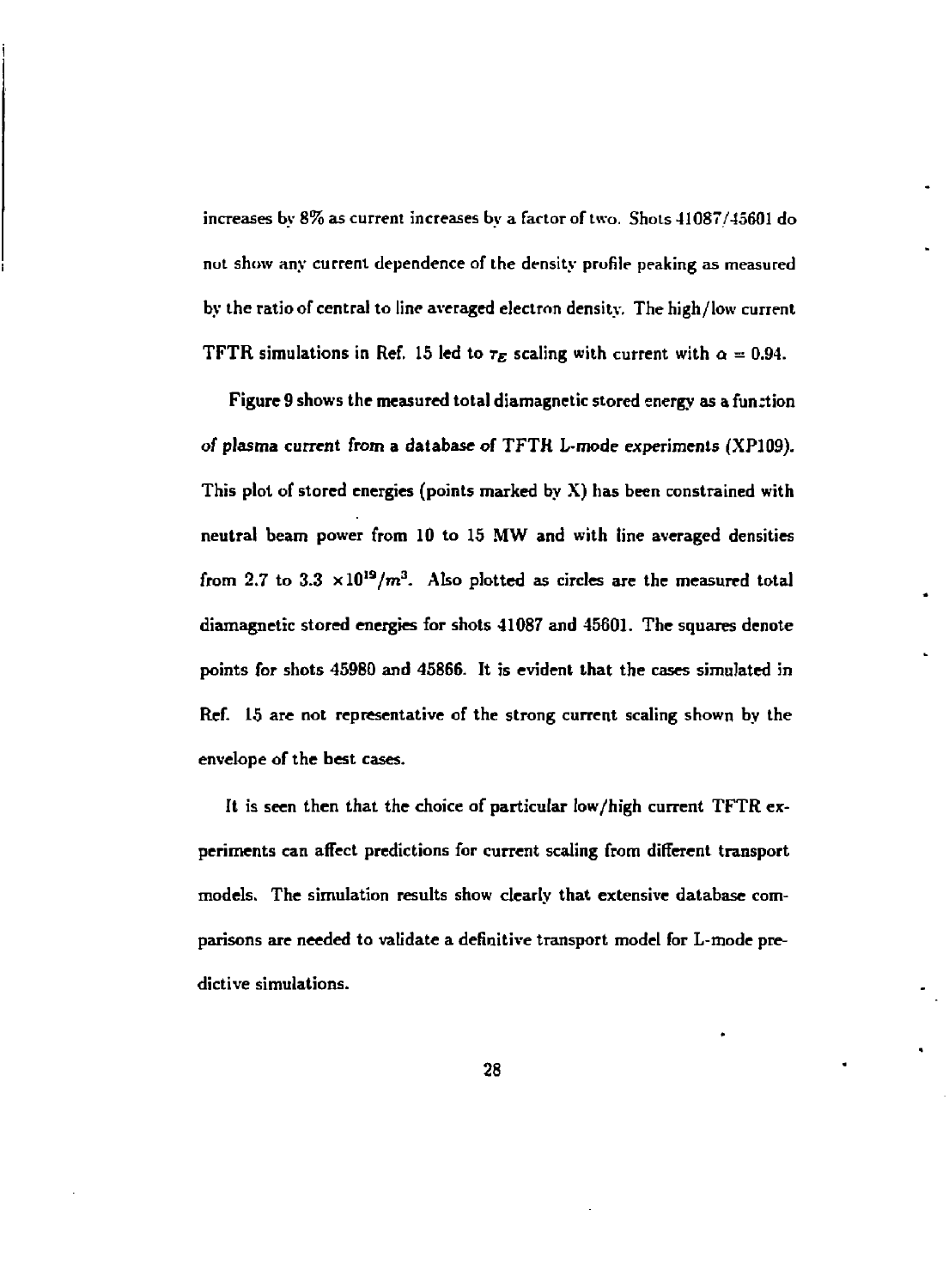**Results with Version 5.10 might encourage further modification of the edge resistive ballooning model to provide stronger q-dependent transport. The resistive ballooning mode is thought to be unstable but of low growth rate near the plasma edge of high temperature tokamaks [351. Resistive ballooning modes increase plasma transport when the ratio of the resistive time to the Alfven time is small, when resistive diffusion of the magnetic field and magnetic fluctuations are likely to be large. Empirical enhancement of resistive ballooning transport near the edge must be justified theoretically.** 

**In addition, recent experiments have shown that plasma edge transport is not locally dependent on edge q. In current ramp experiments on TFTR,**  Zarnstorff *et al.*<sup>40</sup> have demonstrated that global I<sub>P</sub>-dependence of transport **does not appear to arise from edge localized q-dependent modes. Similar results have been found on JET<sup>4</sup> <sup>1</sup> and DIII-D. <sup>4</sup> <sup>2</sup> Hence modification of resistive ballooning edge transport in tokamaks to give current scaling does not appear valid even as a semi-empirical construct.**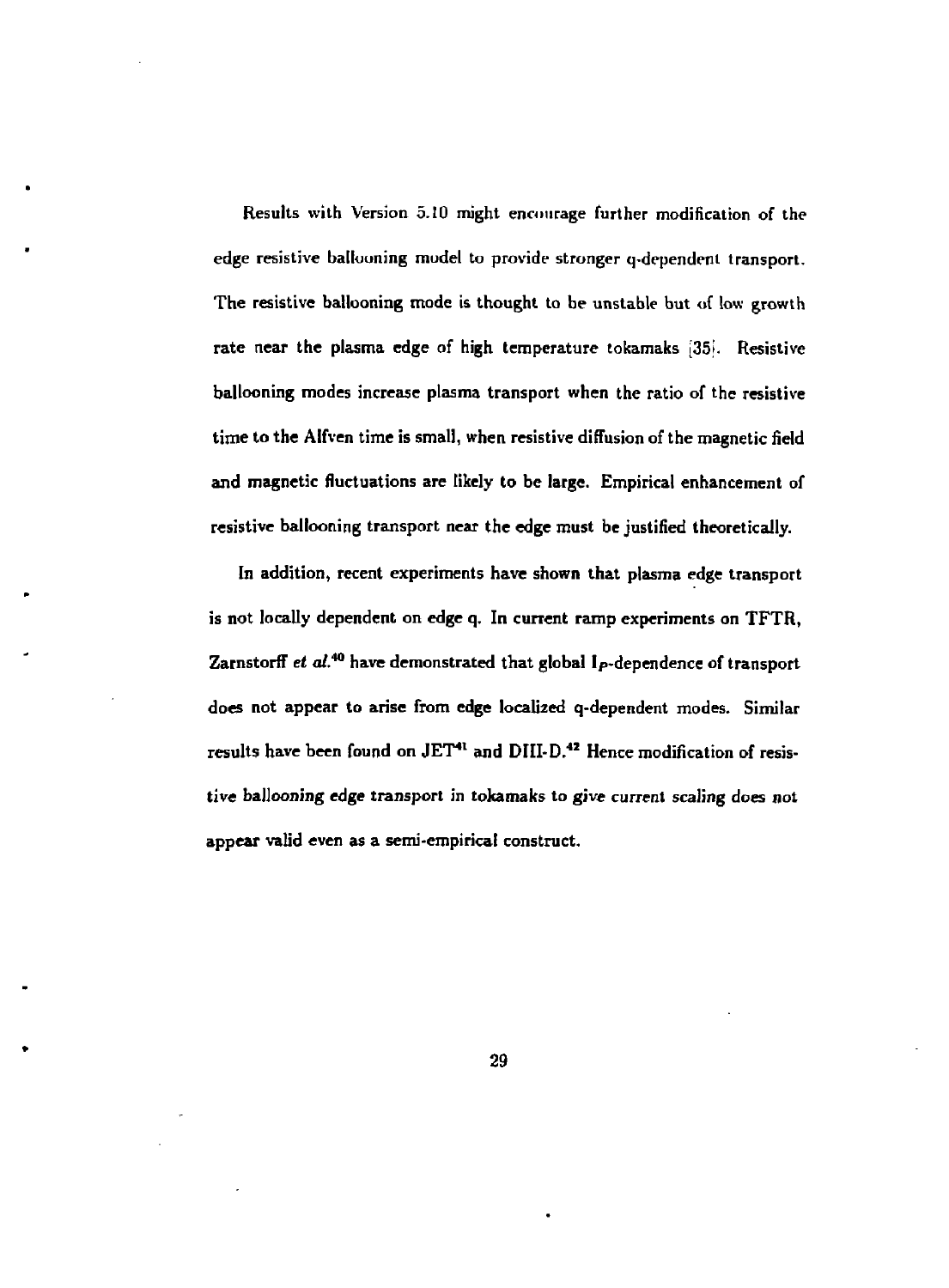### **V. Conclusion**

**l-l/2-d transport simulations of TFTR L-mode experi.nents have been carried out to test current scaling predictions of theoretically-based models for particle and energy loss processes in tokamaks.** 

**It has often been suggested that the current (Ip) scaling observed in auxiliary-heated L-mode type discharges is primarily caused by resistive ballooning modes in the edge region of tokamaks. Recent experiments however suggest that the Ip dependence of transport is not local to the edge and is likely due to Ip-dependent local core transport or nonlocal transport processes. Consistent with this, our simulations with empirical density modelling show that a) current scaling for the two TFTR experiments simulated is predicted only by the nonlocal PCDW model and b) edge models based on resistive ballooning do not give current scaling for these cases.** 

**Simulations of plasma density and temperature with scaled multimode models based on the Hahm-Tang toroidal CTEM model did lead to current**  scaling of  $\tau_E$  for TFTR. However, with empirical density transport modelling **no current scaling was predicted with the MMHT-based models. With empirical density transport models, the PCDW and Version 5.10 models predicted**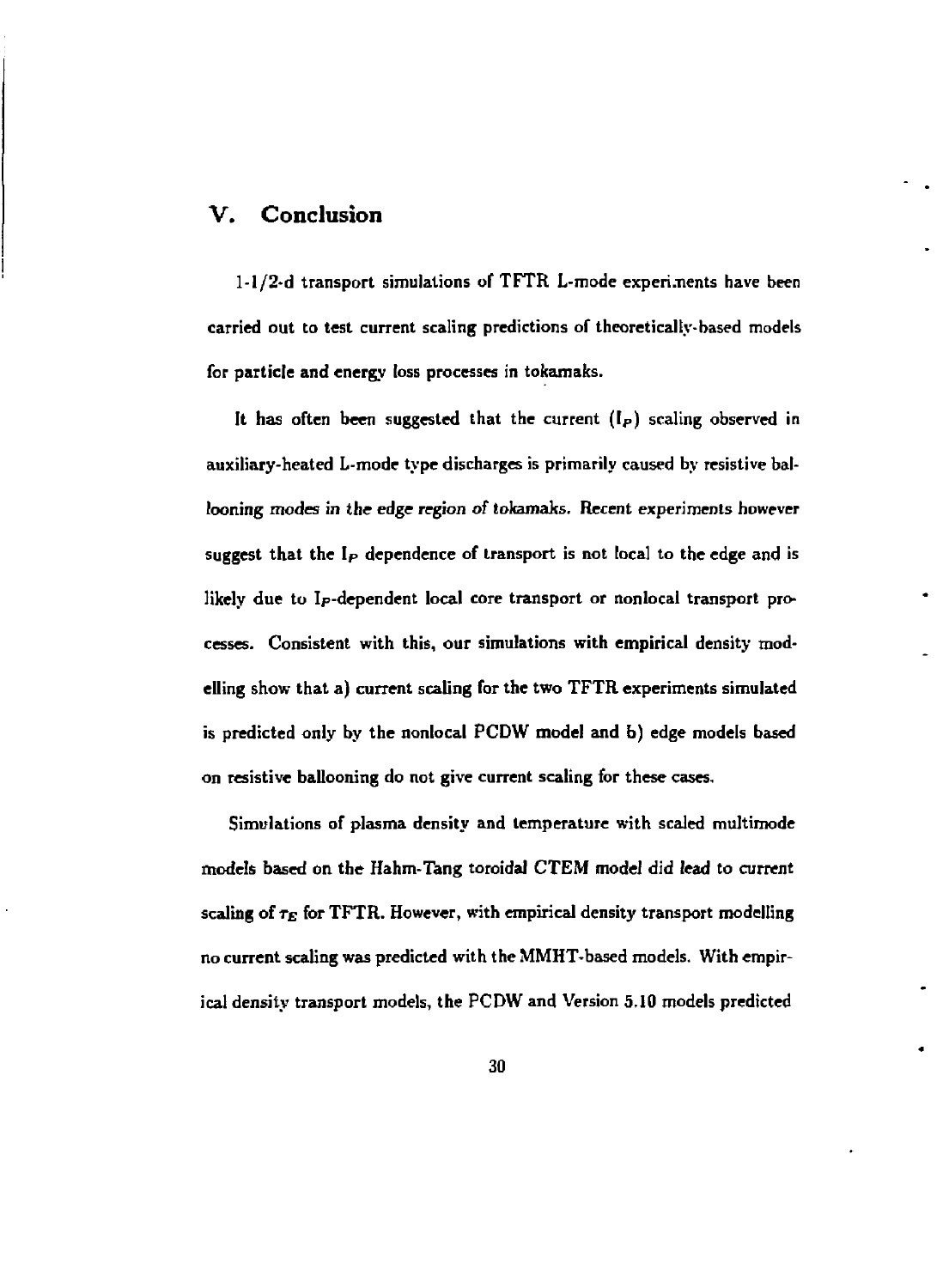$\tau_E = I_P^{1.11}$  and  $\tau_E - I_P^{0.57}$ , respectively for TFTR. None of the theoreticallybased models using either theoretically-based or empirical particle transport, **were successful in simulating the plasma density and temperatures profiles for both low and high current cases.** 

**Extrapolation of tokamak performance to a next generation reactor is predicated on** *Ip* **scaling of confinement, as seen in both L-mode and Hmode experiments worldwide. These simulations show that present predictive models underestimate ion losses at low current by a factor of 2-4. There remains a challenge to plasma theory to identify an lp-dependent ion loss mechanism, causing additional transport at low Ip across the plasma not just at the plasma edge, and to develop a self consistent set of toroidal CTEM, DTEM** and  $\eta_i$  models for transport simulations of experiment.

#### **Acknowledgment**

**It is a pleasure to acknowledge discussions with C. Barnes, G. Bateman, K. McGuire, D. R. Mikkelsen, F. \V. Perkins, A. T. Ramsey, J. Schivell, C.**  E. Singer and M. C. Zarnstorff as well as excellent computational support **from C. E. Lee. This work was supported by the U.S.Department of Energy**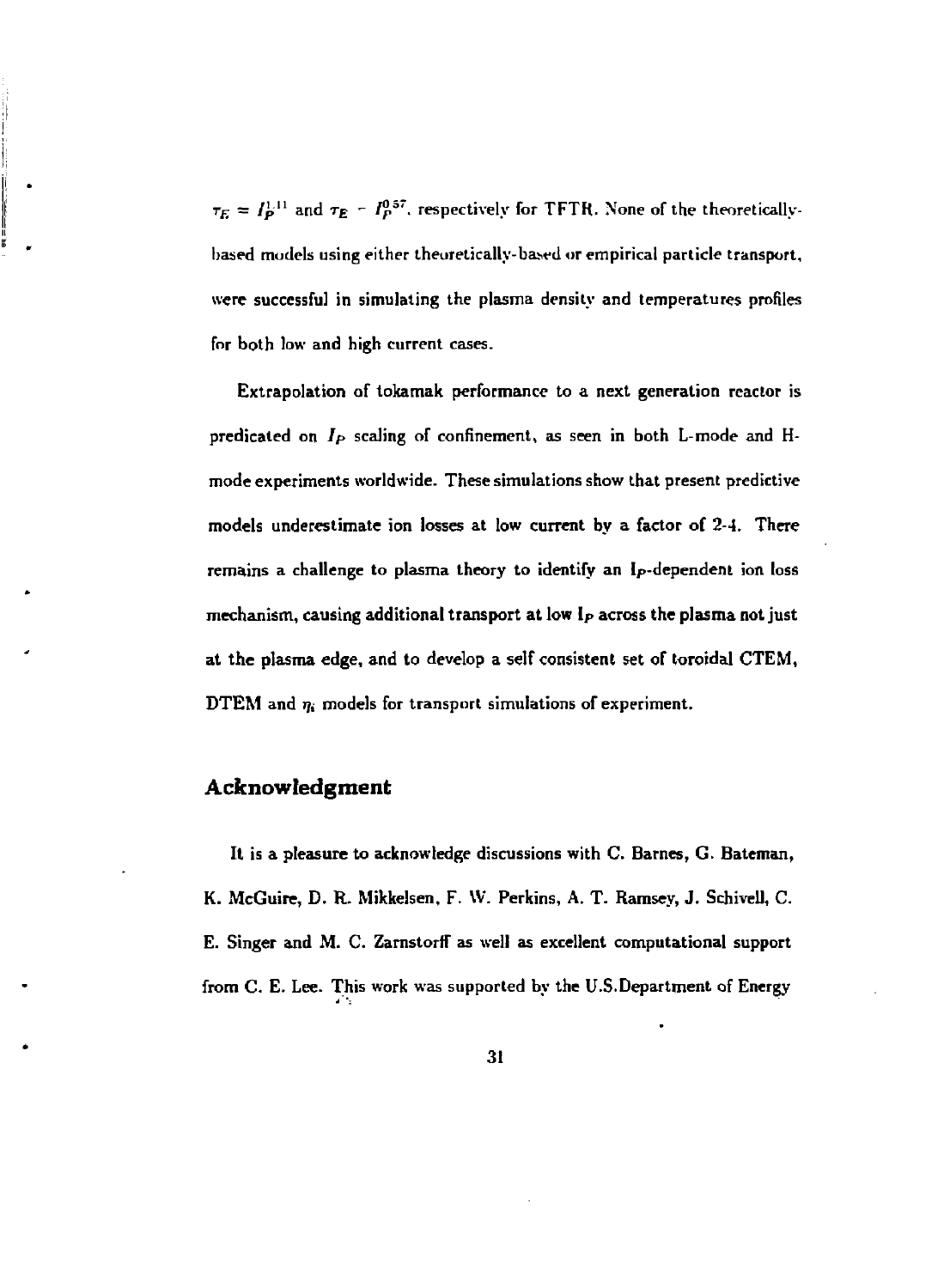Contract No. DE-AC02-76-CHO-3073.

 $\bullet$ 

u.

 $\bullet$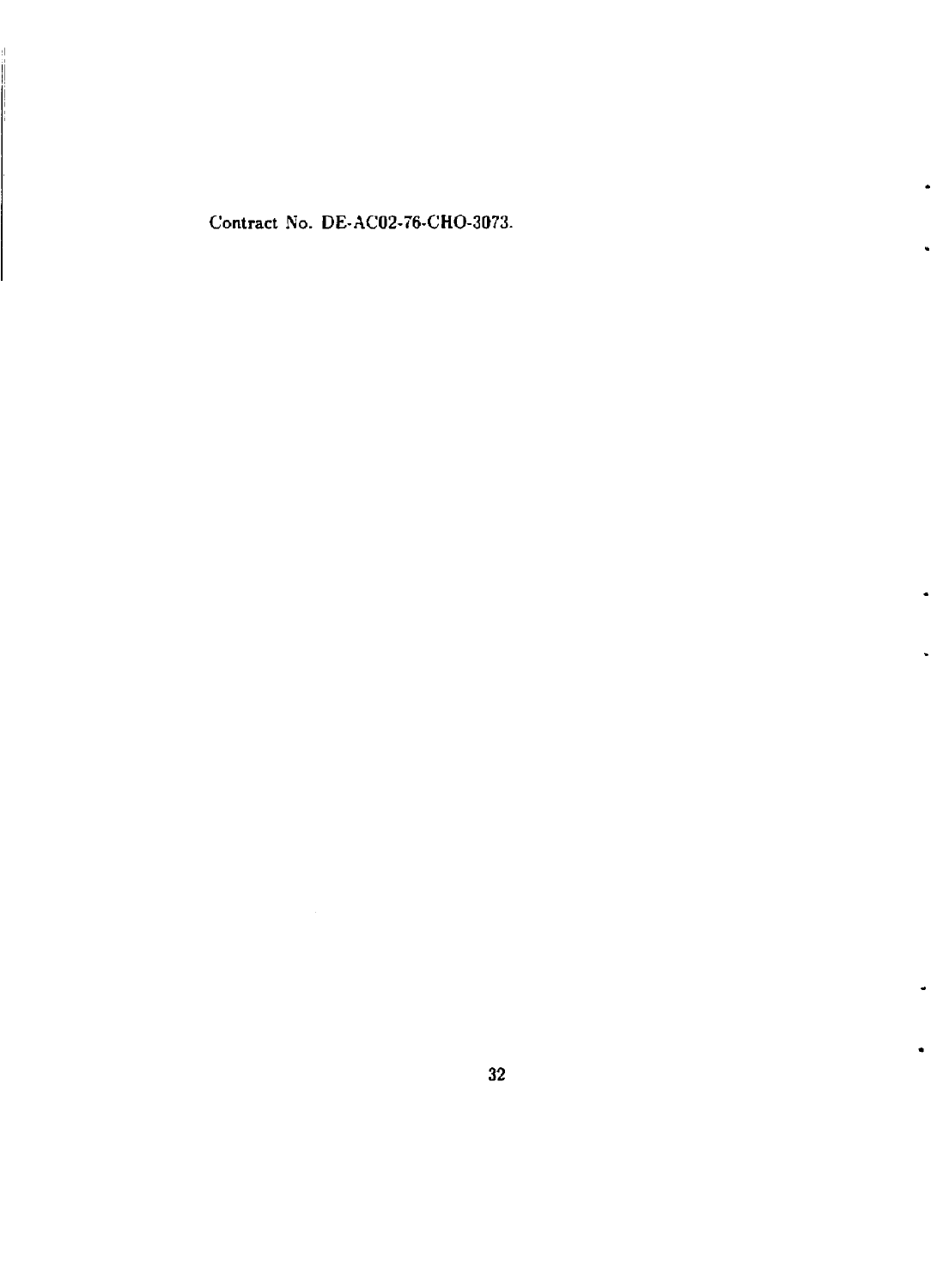# References

- <sup>1</sup>W.M. Tang, Nucl. Fusion **26**, 1605 (1986).
- *<sup>2</sup>R.* **Dominguez, R.E. Waltz, Nticl. Fusion 27. 65 (1987).**
- **3 J. Sheffield, Xucl Fusion 29, 1347 (1989).**
- **<sup>4</sup>C.E. Singer, Comments Plasma Phys. Controll. Fusion 11, 165 (1988).**
- **<sup>5</sup>M.H. Redi, W.M. Tang, P-C. Efthimion, D.R. Mikkelsen, G.L. Schmidt, Nucl. Fusion 27, 2001 (1987).**
- **6M.H. Redi, W.M. Tang, D.K. Owens, M. Greenwald, O. Gruber, M. Kaufmatin, Fusion Technol. 18, 223 (1990).**
- **7W.M. Tang, CM. Bishop, B. Coppi, et al., in Plasma Physics and Controlled Nuclear Fusion Research 1986 (Proc. 11th Int. Conf. Kyoto, 1986), Vol. 1, IAEA, Vienna (1987) 337.**
- **aW.M. Tang, N.L. Bret2, T.S. Hahm, et al., in Plasma Physics and Controlled Fusion Research 1988 (Proc. 11th Int. Conf. Nice, 1988), Vol. 2, IAEA, Vienna (1989) 153.**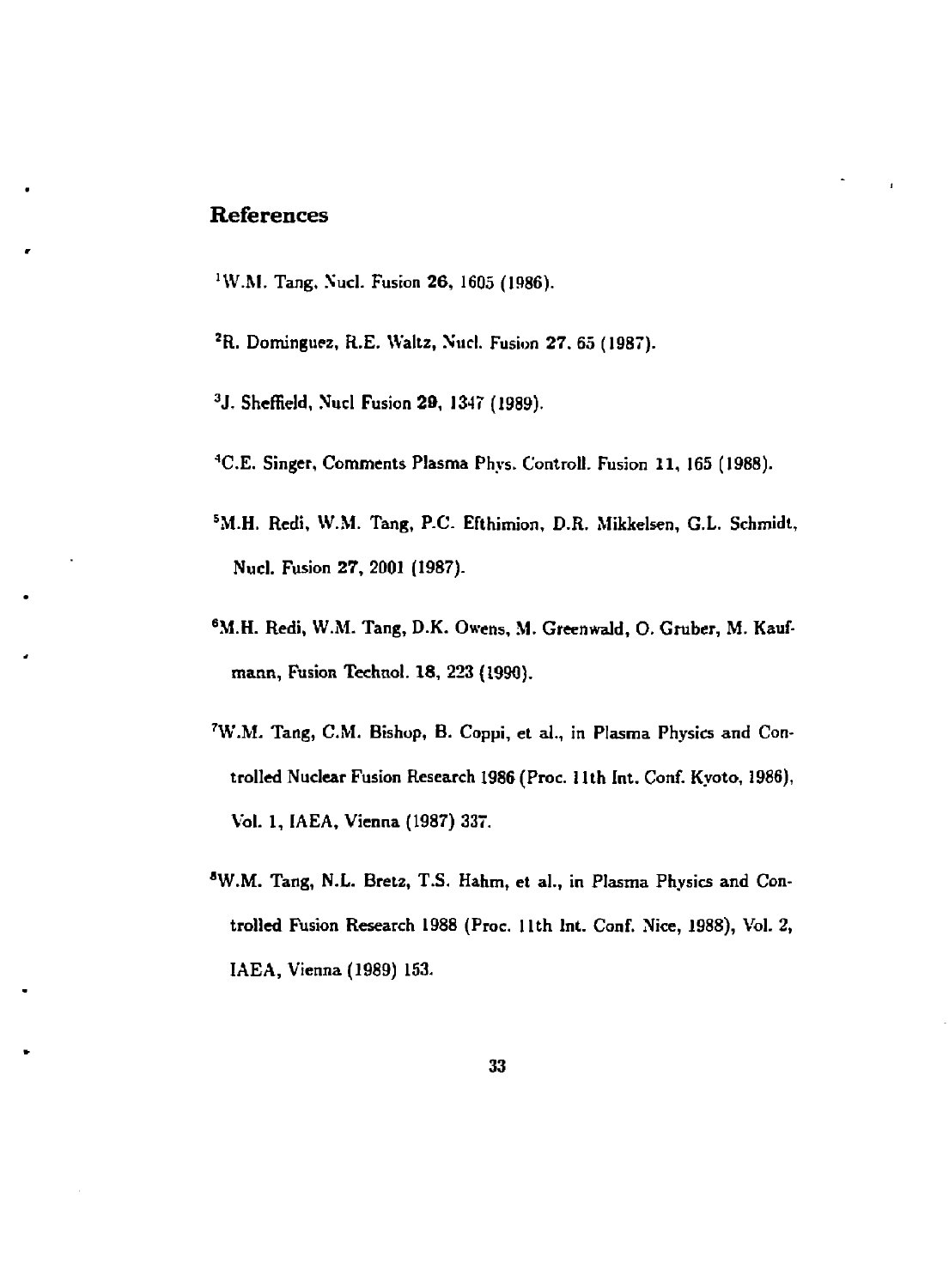- **<sup>9</sup>E.S. Ghanem, C.E.Singer, G. Bateman. D.P. Stotler, Nucl. Fusion 30, 1595 (1990).**
- **1 0F. Romanelli, W.M. Tang, et al., Nucl. Fusion 26, 1515 (1986).**
- **"D. L. Brower, M.H. Redi, W.M. Tang, et al., Nud. Fusion 29,1247 (1986).**
- <sup>12</sup>A. Nocentini and C.G. Schultz, 'Transport Studies for Ignition Experi**ments", Ecole Polytechnique Federal de Lausanne - Suisse Internal Report LRP409/90 (July 1990) 40pp.**
- <sup>13</sup>A. Taroni, IAEA Workshop on Tokamak Transport, Princeton Plasma **Physics Laboratory, October 1990.**
- **l 4M. H. Redi, G. Bateman, Nucl. Fusion 31 547 (1991).**
- <sup>15</sup>G. Bateman, C. E. Singer, J. Kinsey, Proceedings of the 18th European **Conference on Controlled Fusion and Plasma Physics, Berlin, 1991. G. Bateman, PPPL report 2764, Phys. Fluids, in press.**
- **1 8D.W. Johnson, S.D. Scott, C.W. Barnes, et al., in Controlled Fusion and Plasma Heating (Proc. 17th Eur. Conf. Amsterdam, 1990), Vol. 14B, Part I, European Physical Society, 114 (1990).**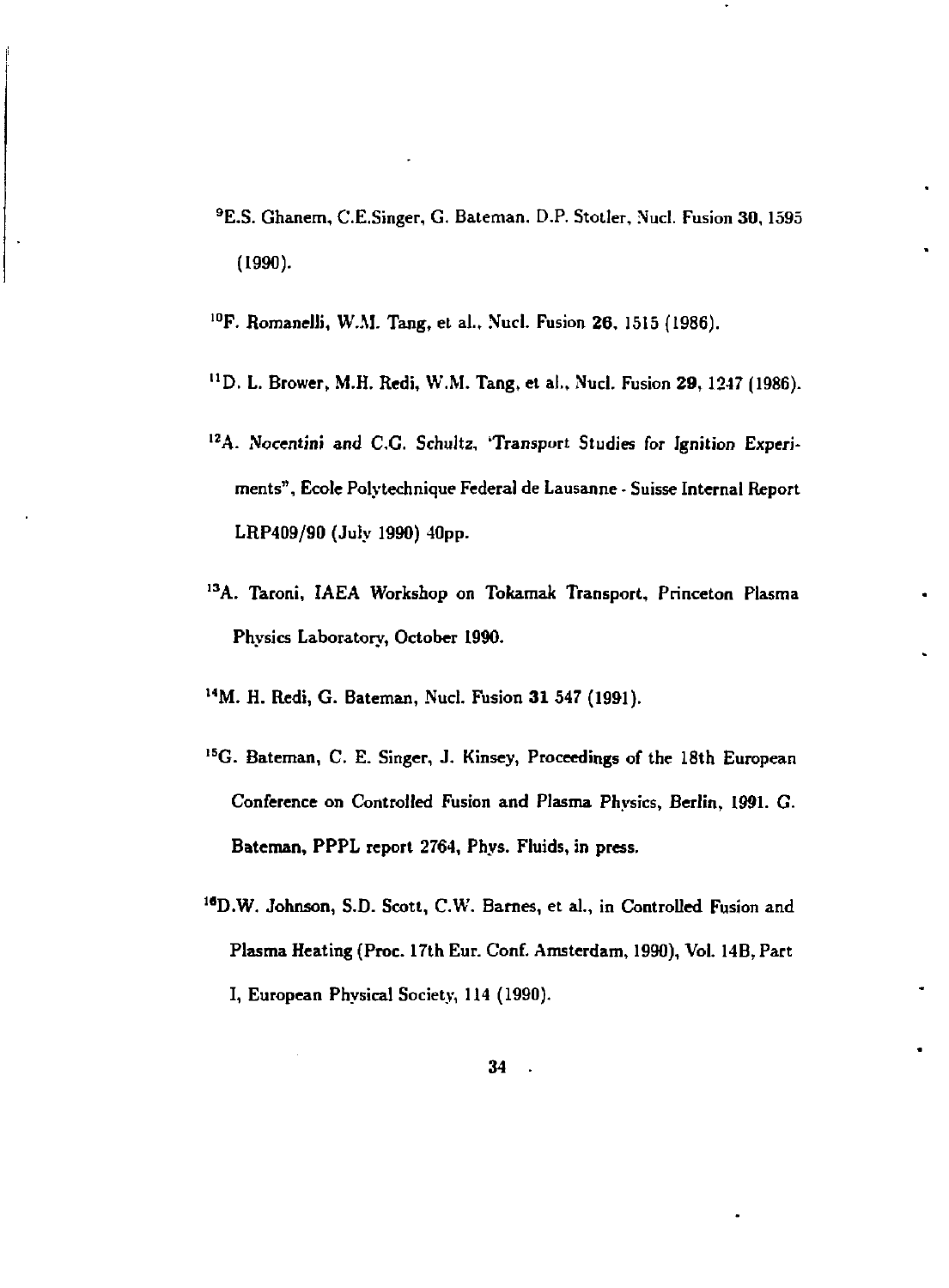- **1 7S. Scott, V. Arunasalam. C. W. Barnes. M. G. Belt. M. Bitter, et al. 'Correlations of heat and momentum transport in the TFTR tokamak" Phys. Fluids B2(6), 1990, p!300-1305. Physics and Controlled Nuclear Fusion Research, Washington, D.C. October 1990 (paper IAEA-CN-53/A-3-6).**
- **<sup>18</sup>C.E.Singer, D. E. Post, D. R. Mikkelsen, M. H. Redi, A. H. McKenney, Comput, Phys. Commun. 49 (1988) 275.**
- **1 9M. H. Redi, Comput. Phys. Commun. 49 (1988) 399.**

- **^G. Bateman 'Simulation of Transport in Tokamaks", pp. 381-401 in Computer Applications in Plasma Science and Engineering, edited by A. T. Drobot (Springer-Verlag, NY, 1991).**
- **2 1B.A. Carreras, P.H. Diamond, M. Murakami, et al., Phys. Rev. Lett. 50, 503 (1983).**
- **2 2B.A. Can-eras, P.H. Diamond, Phys. Fluids B 1, 1011 (1989).**
- **<sup>M</sup> G . Rewoldt, PPPL, private communication (1989).**
- **<sup>M</sup> B . A. Carreras, ORNL, private communication (1989).**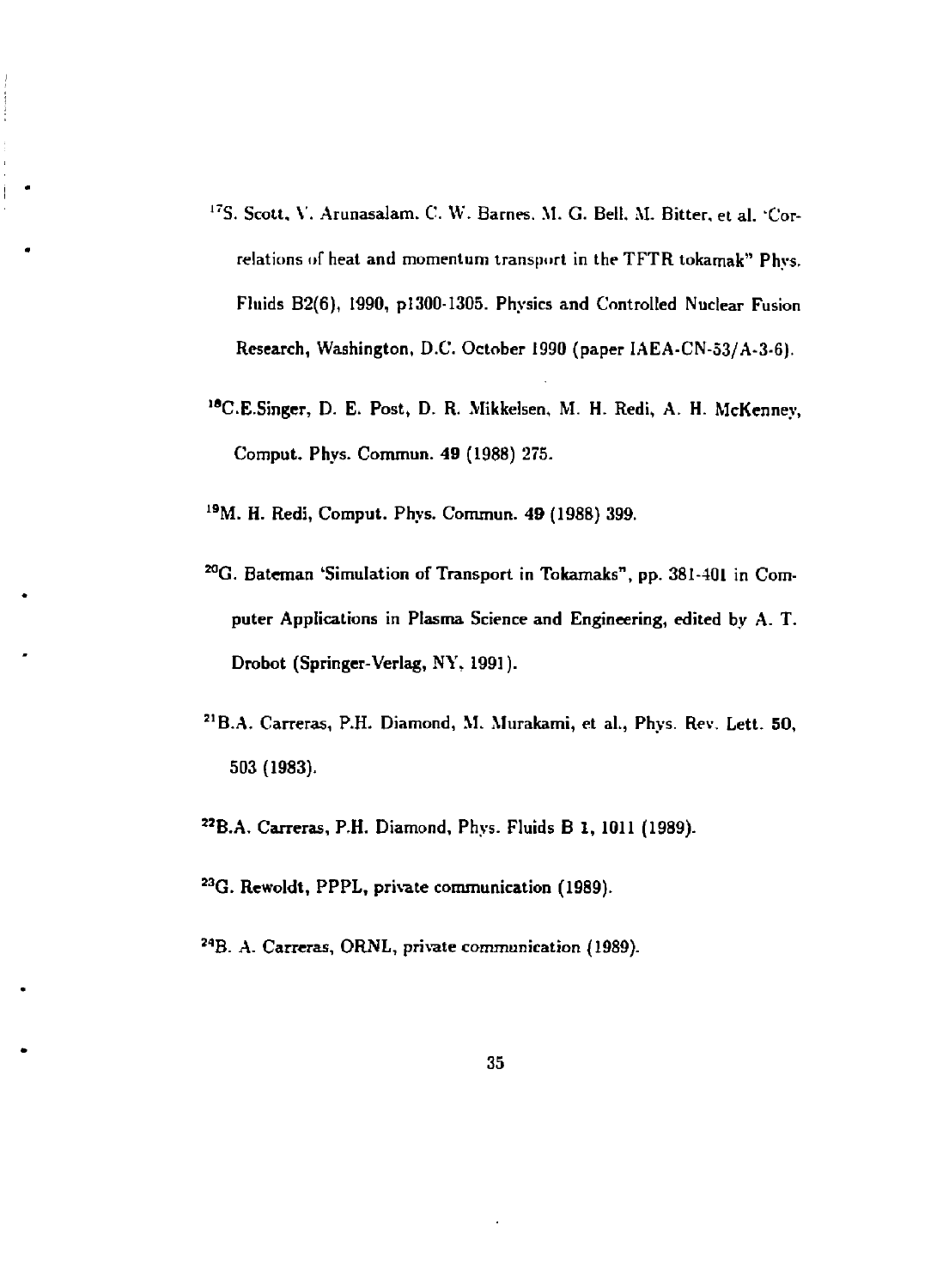- **2 5T. S. Hahm, S. C. Cowley, J. Cummings, G. \V. Hammett. R. \1. Kulsrud, et al. 13th International Conference on Plasma Physics and Controlled Nuclear Fusion Research, Washington, D.C. October 1990 (paper IAEA-CN-53/D-1-1).**
- **: eT.S. Hahm, W. M. Tang, Phys. Fluids B 3, 989 (1991).**
- **2 7B. B. Kadomtsev, O. P. Pogutse, Nucl. Fus. 11 (1971) 67.**
- **2 8Lao, L.L., Hirshman, S.P., Wieland, R. M., Phys. Fluids 24 (1981) 1431.**
- **<sup>M</sup> B . Budny, PPPL private communication (1989).**
- **^H. Towner, R. Goldston, "On-line transport analysis for TFTR", BAPS, 29, 8 (1984) 1305.**
- **3,ZamstorrT, PPPL, private communication (1990).**
- **3 2R.A. Hulse, P. Efthimion, G. L. Schmidt, D.K.Owens, H. Park, G. Taylor, 'Nonlinear transport modelingof TFTR Pellet Density Relaxation", Transport Task Force Meeting. Austin, Texas, March 1991.**
- **<sup>M</sup> P . C. Efthimion, D. K. Mansfield. S. Cowley, R. J. Goldston, B. C. Stratton et al, Sherwood Theory Conference, Williamsburg, Va. April, 1990 Paper**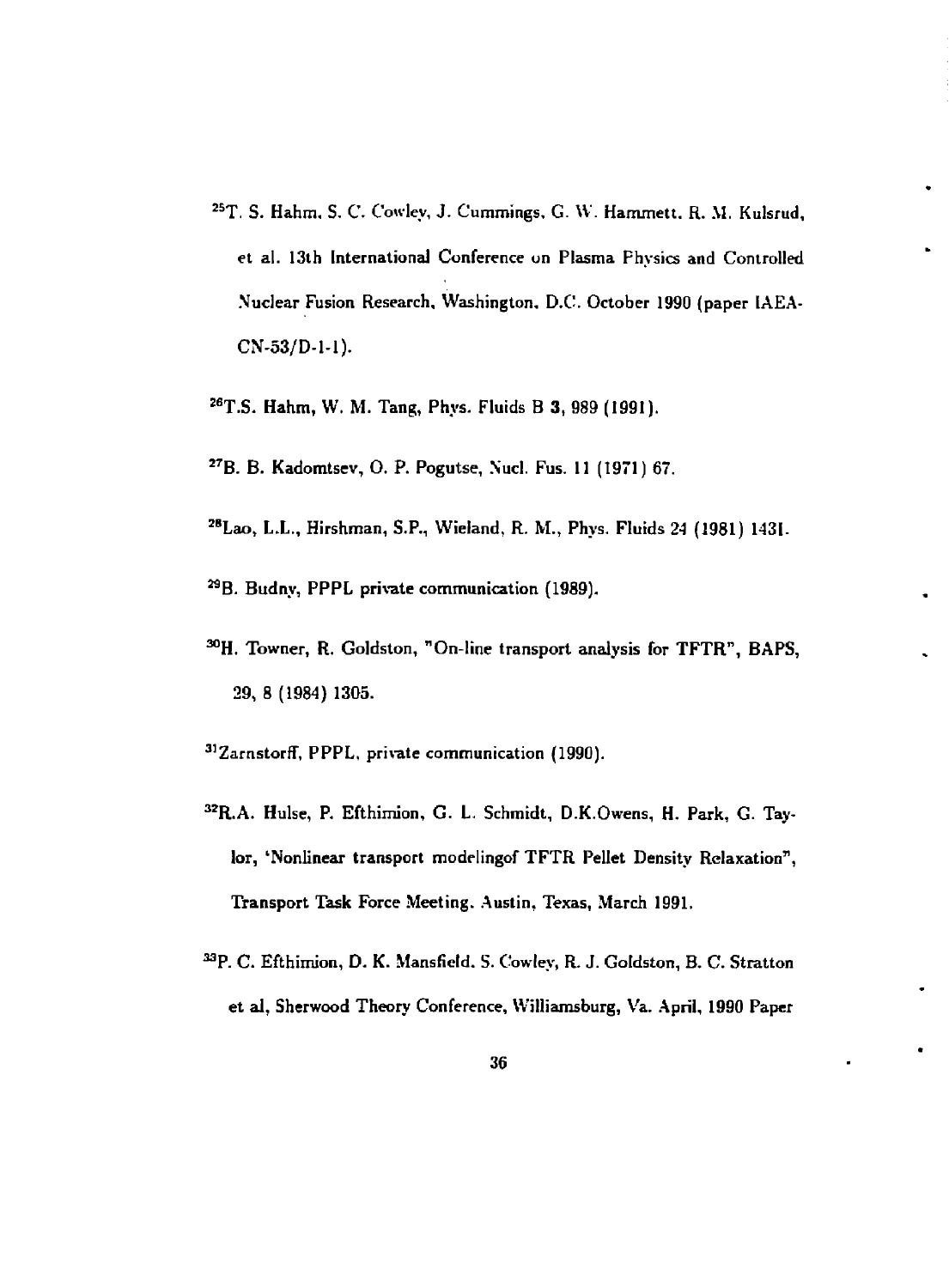- <sup>34</sup>E. Ghanem, C.E. Singer, BAPS, 35(1990) paper 3Q18.
- <sup>35</sup> J. Jakoby, "Nonlinear Resistive MHD Code in Cylindrical Geometry", IPP 6/629 (1987).
- ^ R. J. Goldston, BAPS, *34* (1989).
- <sup>37</sup>F. W. Perkins, BAPS, 35 (1990).
- 38R. Waltz, BAPS, 35 (1990).
- <sup>39</sup>S. Hamaguchi, W.Horton, Phys. Fluids B2 (1990) 1933-1951.
- <sup>40</sup>M. Zarnstorff, C. W. Barnes, P. C. Efthimion, G. W. Hammett, W. Horton et al., 13th International Conference on Plasma Physics and Controlled Nuclear Fusion Research. Washington, D.C. October 1990 (paper IAEA-CN-53/A-11-2).
- ""J. G. Cordey, Transport Task Force Meeting, Austin, Texas, March 1991.
- <sup>42</sup> J. Ferron, Transport Task Force Meeting, Austin, Texas, March 1991.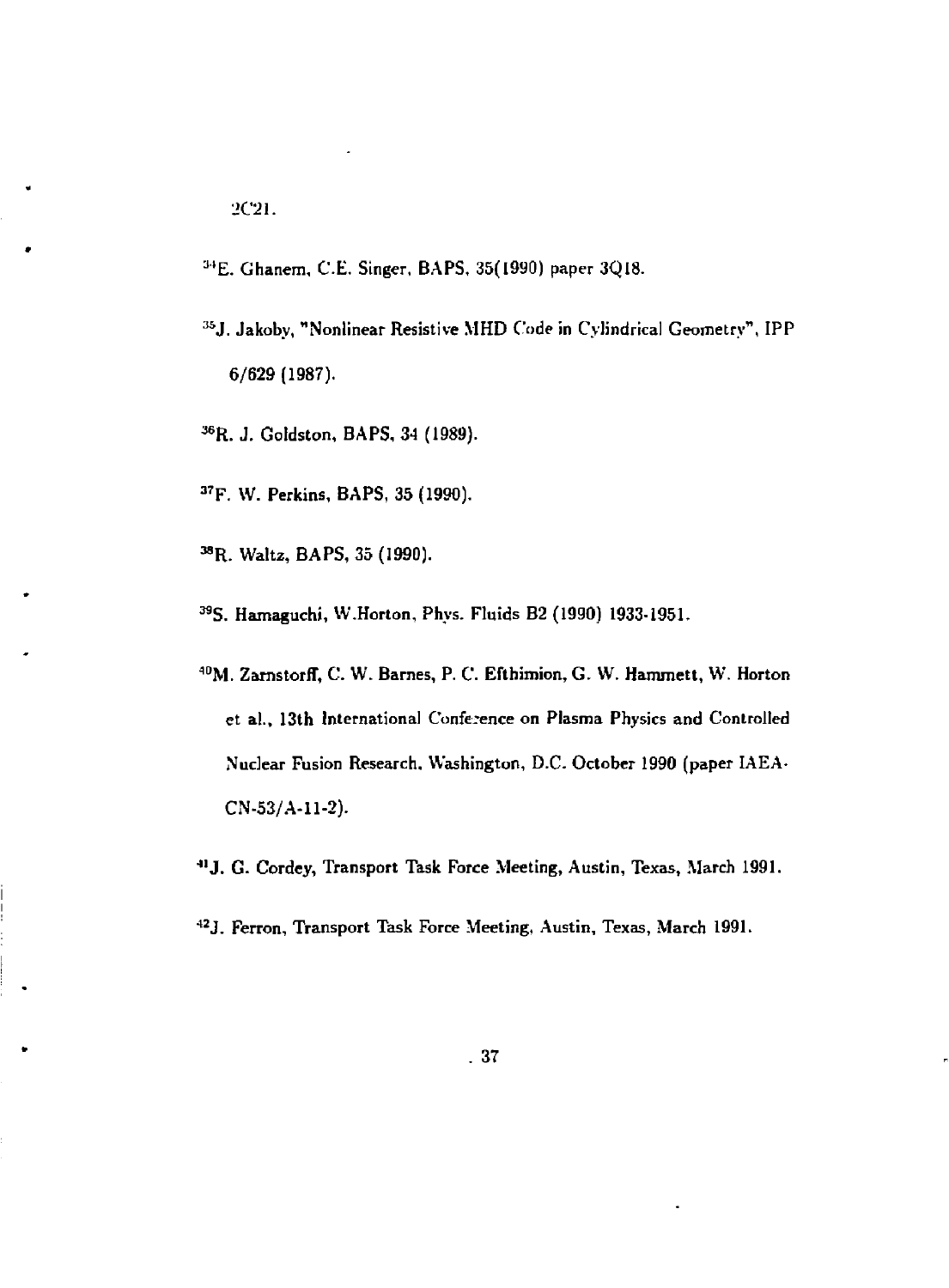| <b>Shot</b>                        | 15601 | 41087 |
|------------------------------------|-------|-------|
| R(m)                               | 26    | 2.6   |
| a(m)                               | 0.93  | 0.92  |
| $I_p(MA)$                          | 2.1   | 0.90  |
| $B_z(T)$                           | 4.5   | 3.8   |
| $\bar{n}_{e}(10^{19}\text{m}^{3})$ | 3.2   | 2.9   |
| $Z_{eff}$                          | 3.3   | 3.1   |
| $P_{inj}$                          | 13.2  | 12.8  |
| ٩a                                 | 4.6   | 9.8   |

**Table I. TFTR L-mode Experiments** 

٠

 $\ddot{\phantom{a}}$ 

 $\bar{z}$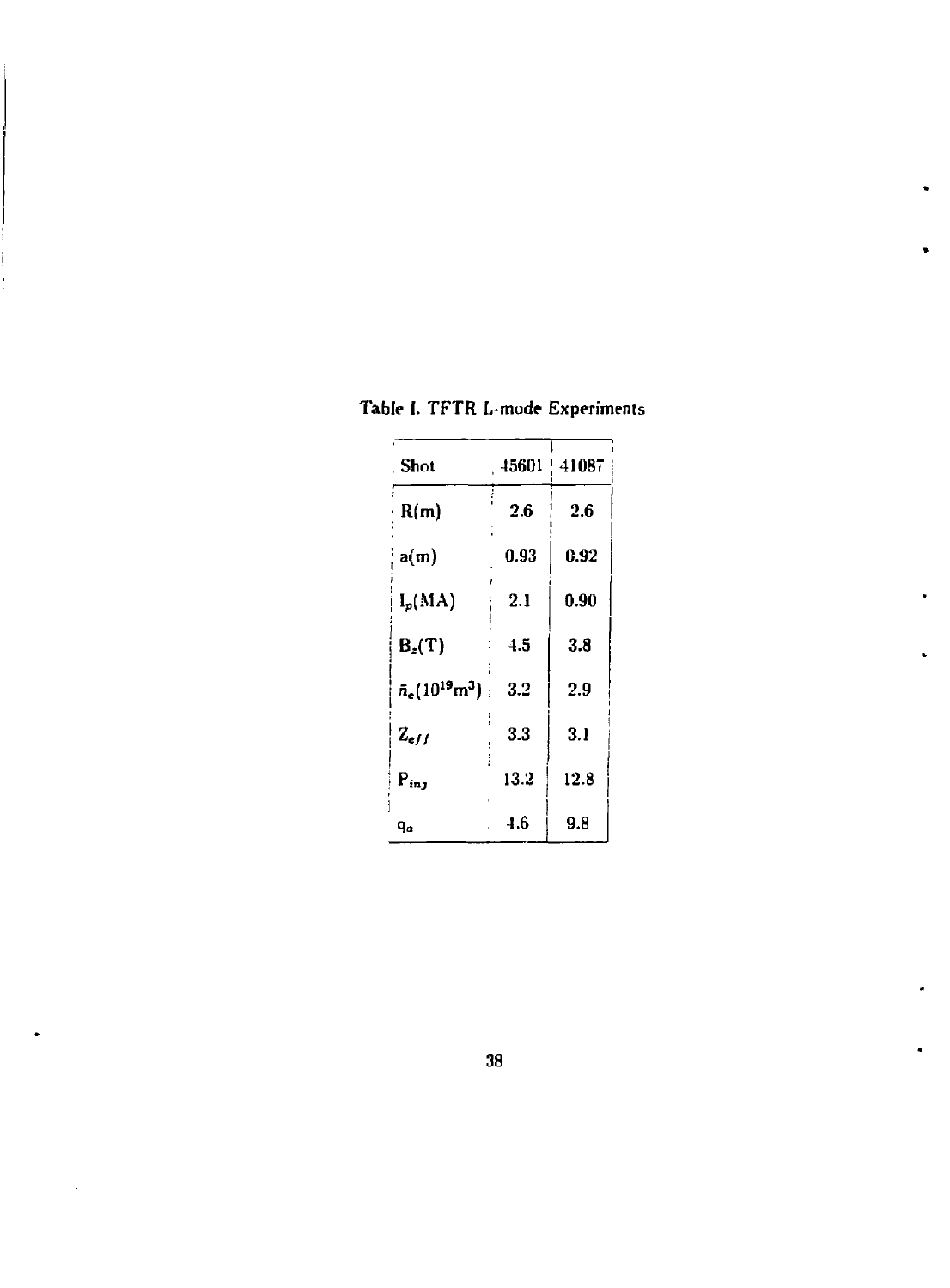# Table II. Simulation Results with Scaled

Í

| <b>SHOT 45601</b>       |                  | $T_e$ , $T_i$ | $\tau_E^{th}$       | W.,                                    |                    | $W_i$ $\bar{n}_e$                      |
|-------------------------|------------------|---------------|---------------------|----------------------------------------|--------------------|----------------------------------------|
| $q_a = 4.6$             |                  |               | $keV$   $keV$   sec | MJ                                     |                    | $\mathrm{MJ}$   $10^{19}/\mathrm{m}^3$ |
| Experiment              | 6.0 <sup>1</sup> |               | $7.8 \cdot 0.084$   |                                        | $0.628 \mid 0.416$ | 3.2                                    |
| Models:                 |                  |               |                     |                                        |                    |                                        |
| MM                      | 4.1              |               |                     | $-4.0$ 0.069 0.636                     | 0.335              | 3.4                                    |
| <b>MMCD</b>             | 3.3              |               |                     | 3.4   0.058   0.522                    | 0.320              | 3.5                                    |
| MMHT                    | 5.6              |               |                     | $4.1 \mid 0.082 \mid 0.753 \mid 0.397$ |                    | 3.7                                    |
| MMHT/no $\eta_i$        |                  |               |                     | 8.5   16.9   0.166   1.023             | 1.298              | 3.5                                    |
| $MMHT/\nu_{ee}$         |                  |               |                     | $5.6$   4.0   0.087   0.811            | 0.425              | 3.8                                    |
| MMHT/KP                 | 3.4 <sub>1</sub> |               |                     | 3.2   0.048   0.456   0.257            |                    | 3.3                                    |
| <b>MMKP</b> <sup></sup> |                  |               |                     | $3.4$   $3.4$   0.048   0.455          | 0.257              | 3.4                                    |
| $MMKP/\nu_{ee}$         |                  |               |                     | $3.4$   $3.3$   0.048   0.456   0.259  |                    | 3.4                                    |

Theoretical Models for Density Transport

° This model not valid for experimental *v.<sup>e</sup> .*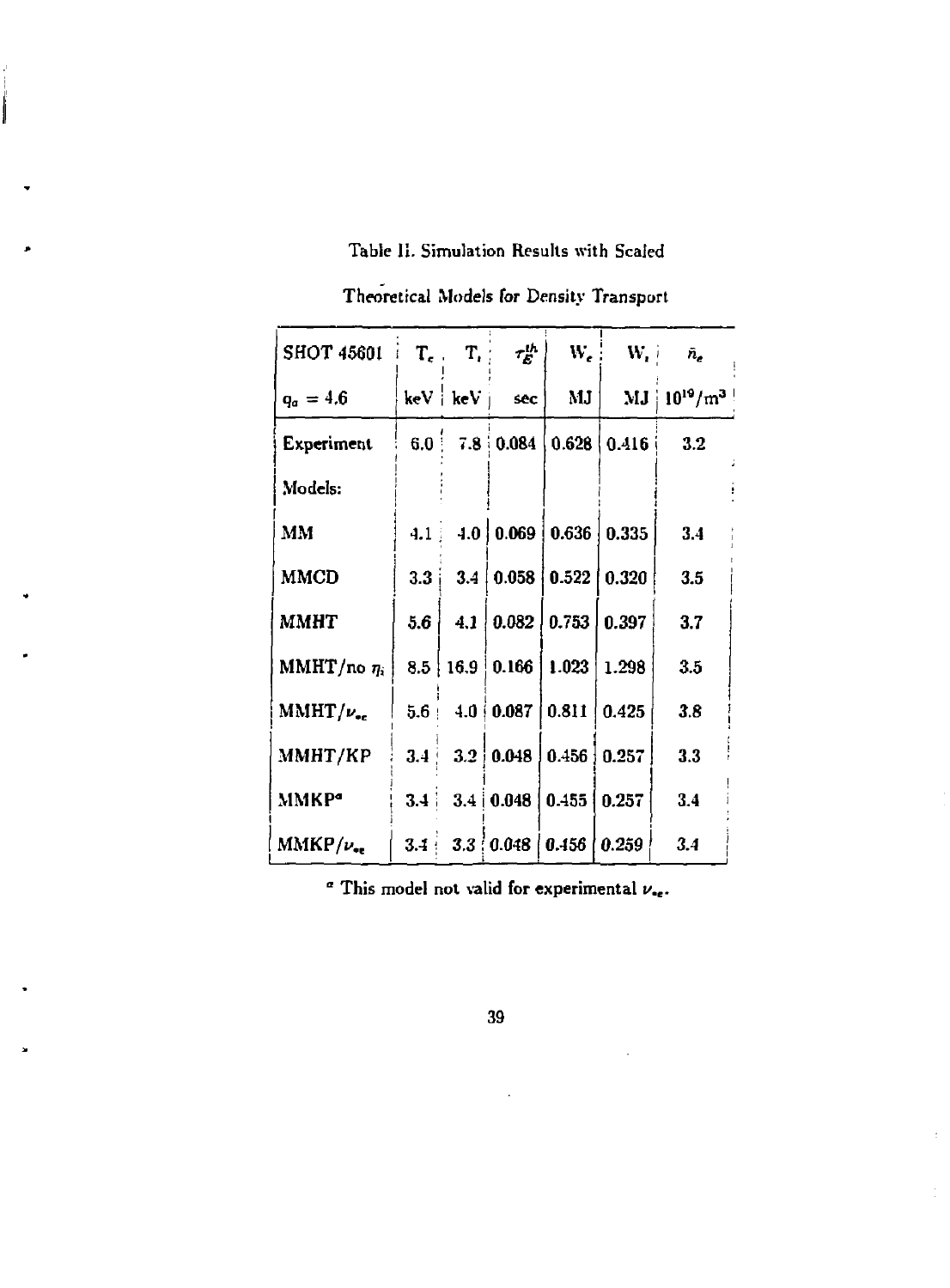#### **Table III. Simulation Results with Scaled**

ł

ī

SHOT 41087  $T_e$   $T_i$   $\tau_E^{th}$  W<sub>r</sub> W<sub>r</sub>  $\tilde{n}_e$  $q_a = 9.8$  keV keV sec' MJ MJ 10<sup>19</sup>/m<sup>3</sup> **Experiment** | 4.1 | 2.9 | 0.040 | 0.267 | 0.158 ! 2.9 Models: **1**   $MM$   $3.3 | 3.9|$  $\begin{array}{|c|c|c|c|c|}\hline 0.039 & 0.316 & 0.171 & 2.6 \ \hline \end{array}$ MMCD  $\begin{array}{|c|c|c|c|c|c|c|c|} \hline 2.9 & 2.8 & 0.040 & 0.303 & 0.207 & 3.0 \ \hline \end{array}$  $MMHT^{\circ}$  | 3.7 | 3.1 |  $0.038 | 0.295 | 0.187 | 2.9$ MMHT/no  $\eta_i^a$  5.1 8.5 0.062 0.380 0.398 2.7 MMHT/ $v_{ee}$  | 3.9 3.2 0.047 0.367 0.228  $3.0$ **i**  MMHT/KP  $2.8 \begin{array}{|c|c|c|c|} \hline 2.9 & 0.033 & 0.257 & 0.165 & 2.7 \ \hline \end{array}$ j MMKP  $\begin{array}{|c|c|c|c|c|c|c|c|c|} \hline 2.8 & 2.9 & 0.033 & 0.257 & 0.165 & 2.7 \ \hline \end{array}$  $MMKP/\nu_{sc}$  | 2.8 | 2.9 |  $\bm{0.033}$   $\bm{0.257}$   $\bm{0.165}$   $\bm{2.7}$ 

**Theoretical Models for Density Transport** 

 $\alpha$  This model not valid for experimental  $\nu_{\rm sc}$ .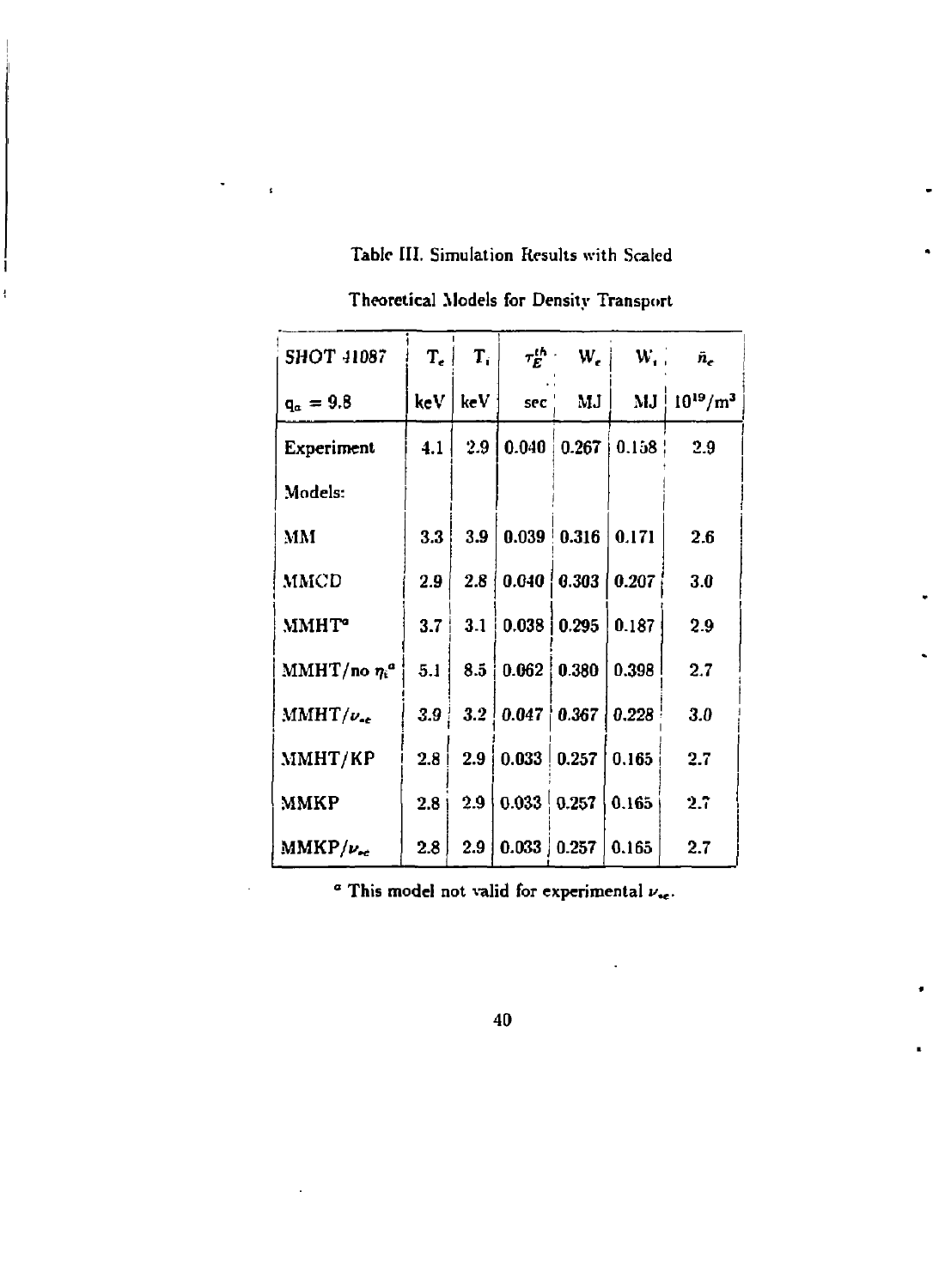| SHOT 45601 T <sub>c</sub> T <sub>i</sub> $\tau_E^{th}$ W <sub>c</sub> W <sub>i</sub> $n_e$ |         |  |                                                                                            |                                 |
|--------------------------------------------------------------------------------------------|---------|--|--------------------------------------------------------------------------------------------|---------------------------------|
| $q_a = 4.6$                                                                                |         |  |                                                                                            | keV keV sec MJ MJ $10^{19}/m^3$ |
| Experiment                                                                                 |         |  |                                                                                            | 6.0 7.8 0.084 0.628 0.416 3.2   |
| Models:                                                                                    |         |  |                                                                                            |                                 |
| <b>PCDW</b>                                                                                |         |  | 6.5 9.2 0.136 0.971 0.747                                                                  | 3.5                             |
| MM                                                                                         |         |  | $5.3 \div 6.3 \div 0.106 \div 0.745 \div 0.470$                                            | 3.2                             |
| <b>MMCD</b>                                                                                |         |  | $4.6 \begin{array}{ c c c c c c } \hline 6.3 & 0.103 & 0.721 & 0.492 \ \hline \end{array}$ | 3.2                             |
| <b>MMHT</b>                                                                                |         |  | 6.7 6.1 0.095 0.677 0.469                                                                  | 3.2                             |
| MMHT/no $\eta_i$                                                                           |         |  | $10.0$   19.1   0.132   0.820   0.802                                                      | 3.2                             |
| MMHT/ $\nu_{ee}$                                                                           |         |  | 6.8 6.3 0.102 0.704 0.490                                                                  | 3.2                             |
| ММНТ/КР                                                                                    | $5.0 -$ |  | 6.3 $0.100 \mid 0.685 \mid 0.489$                                                          | 3.2                             |
| <b>MMKP</b> <sup>o</sup>                                                                   |         |  | 5.1 6.7 0.104 $\big\vert$ 0.698 $\big\vert$ 0.502                                          | 3.2                             |
| $MMKP/\nu_{ee}$                                                                            |         |  | $5.4$ 7.1 0.109 0.748 0.530                                                                | 3.2                             |
| Ver. 5.10                                                                                  |         |  | $4.8$ 7.5 0.078 0.565 0.426                                                                | 3.2                             |

Table IV. Simulation Results with Empirical Models for Density Transport

"This model not valid for experimental  $\nu_{\bullet e}$ .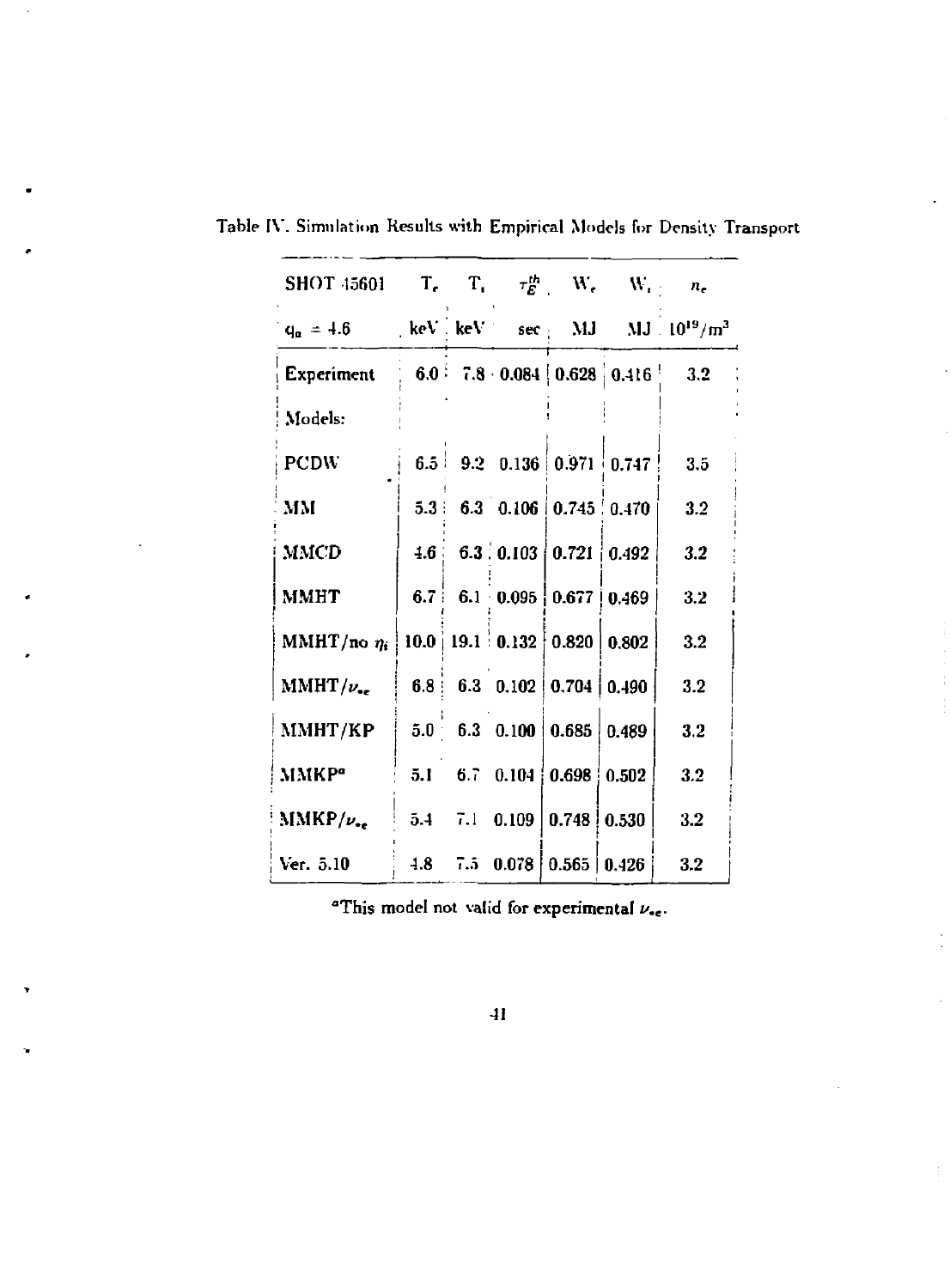| <b>SHOT 41087</b>   | $T_e$            |                             |                                        | $\left\  \mathbf{T}_i \right\  = \tau_E^{th} = \left\  \mathbf{W_e} \right\  = \left\  \mathbf{W}_i \right\ $ | $\ddot{n}_e$            |
|---------------------|------------------|-----------------------------|----------------------------------------|---------------------------------------------------------------------------------------------------------------|-------------------------|
| $q_a = 9.8$         |                  | $ {\rm keV} \pm {\rm keV} $ | <b>SCC</b>                             |                                                                                                               | $MJ$ $MJ$ $10^{19}/m^3$ |
| Experiment 4.1      |                  |                             |                                        | $2.9 \mid 0.040 \mid 0.267 \mid 0.158$                                                                        | 2.9                     |
| Models:             |                  |                             |                                        |                                                                                                               |                         |
| <b>PCDW</b>         | 3.9              |                             |                                        | $5.9 \mid 0.053 \mid 0.351 \mid 0.339$                                                                        | 3.0                     |
| MM                  | 4.8              |                             |                                        | 4.5   0.091   0.581   0.364                                                                                   | 3.0                     |
| <b>MMCD</b>         | 4.2              |                             | 4.9   0.085   0.543                    | 0.433                                                                                                         | 3.1                     |
| MMHT <sup>o</sup>   | 5.8              |                             |                                        | 4.4   0.086   0.518   0.382                                                                                   | 3.1                     |
| MMHT/no $\eta_i$    | 9.9              |                             |                                        | $19.1 \mid 0.123 \mid 0.690 \mid 0.848$                                                                       | 3.2                     |
| $MMHT/\nu_{\rm ee}$ | 6.3              |                             | $4.8$ 0.087   0.578                    | 0.428                                                                                                         | 3.1                     |
| ММНТ/КР             | 4.4              |                             | 4.8   0.082   0.522   0.418            |                                                                                                               | 3.1                     |
| ММКР                | 4.4 <sup>1</sup> |                             | 4.8   0.082   0.522   0.418            |                                                                                                               | 3.1                     |
| $MMKP/\nu_{\rm sc}$ | 4.4              | 4.8                         | $0.082 \mid 0.522 \mid 0.418 \mid$     |                                                                                                               | 3.1                     |
| Ver. 5.10           | 3.6              |                             | $4.6 \mid 0.048 \mid 0.357 \mid 0.267$ |                                                                                                               | 3.0                     |

**Table V. Simulation Results with Empirical Models for Density Transport** 

**"This model not valid for experimental** *u.<sup>e</sup> .* 

**42** 

 $\bar{z}$ 

 $\sim 10$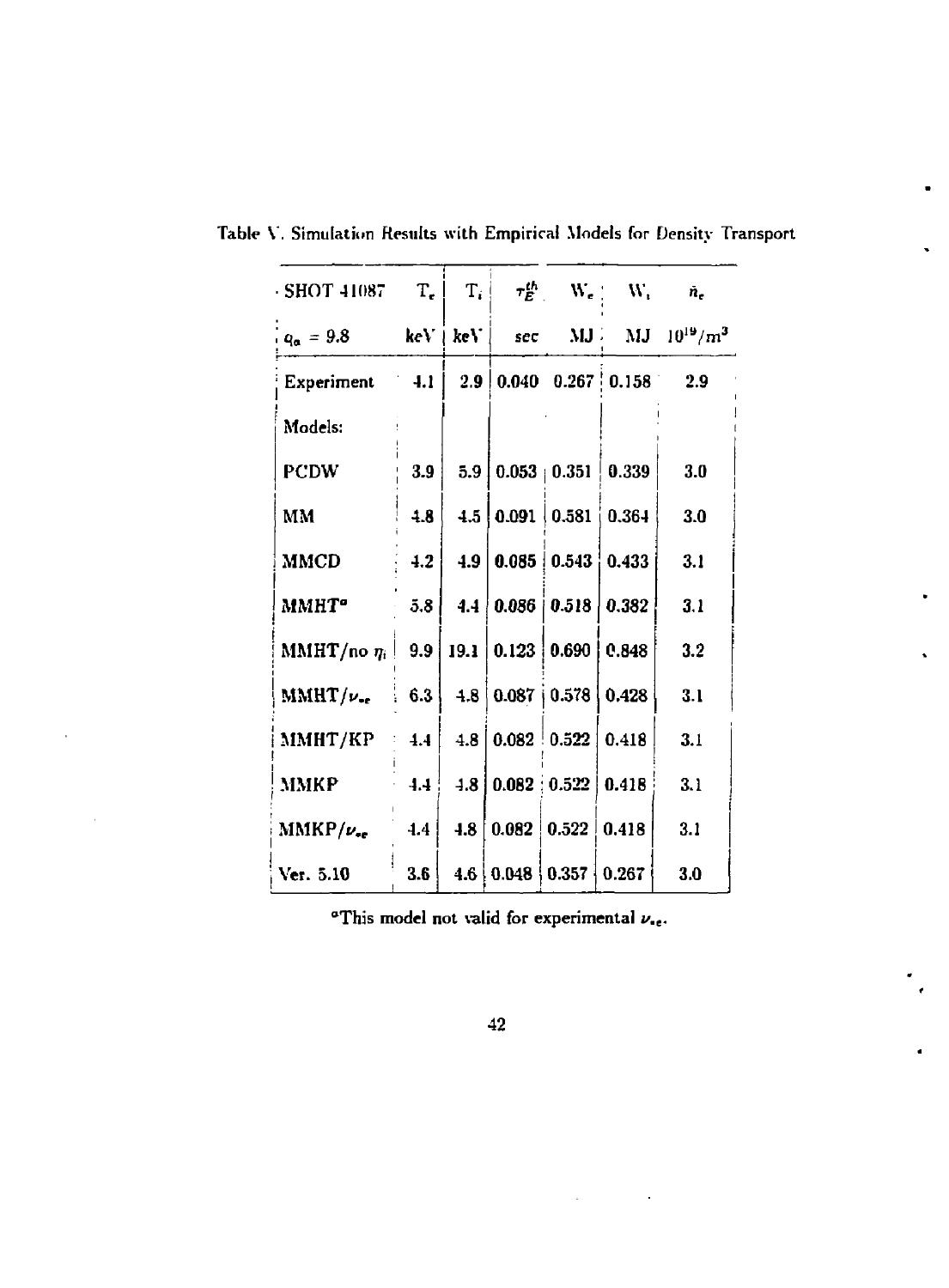# Table VI: Current Scaling Exponent of  $\tau_E$

 $\bar{r}$ 

**with Scaled Theoretical Models for Density Transport** 

|                  | $\alpha$ |
|------------------|----------|
| Exp              | 0.88     |
| Models:          |          |
| MM               | 0.67     |
| MMCD             | 0.44     |
| - ммнт           | 0.91     |
| MMHT/no $\eta_i$ | 1.16     |
| $MMHT/\nu_{ee}$  | 0.73     |
| MMHT/KP          | 0.44     |
| MMKP             | 0.44     |
| $MMRP/\nu_{ee}$  | 0.44     |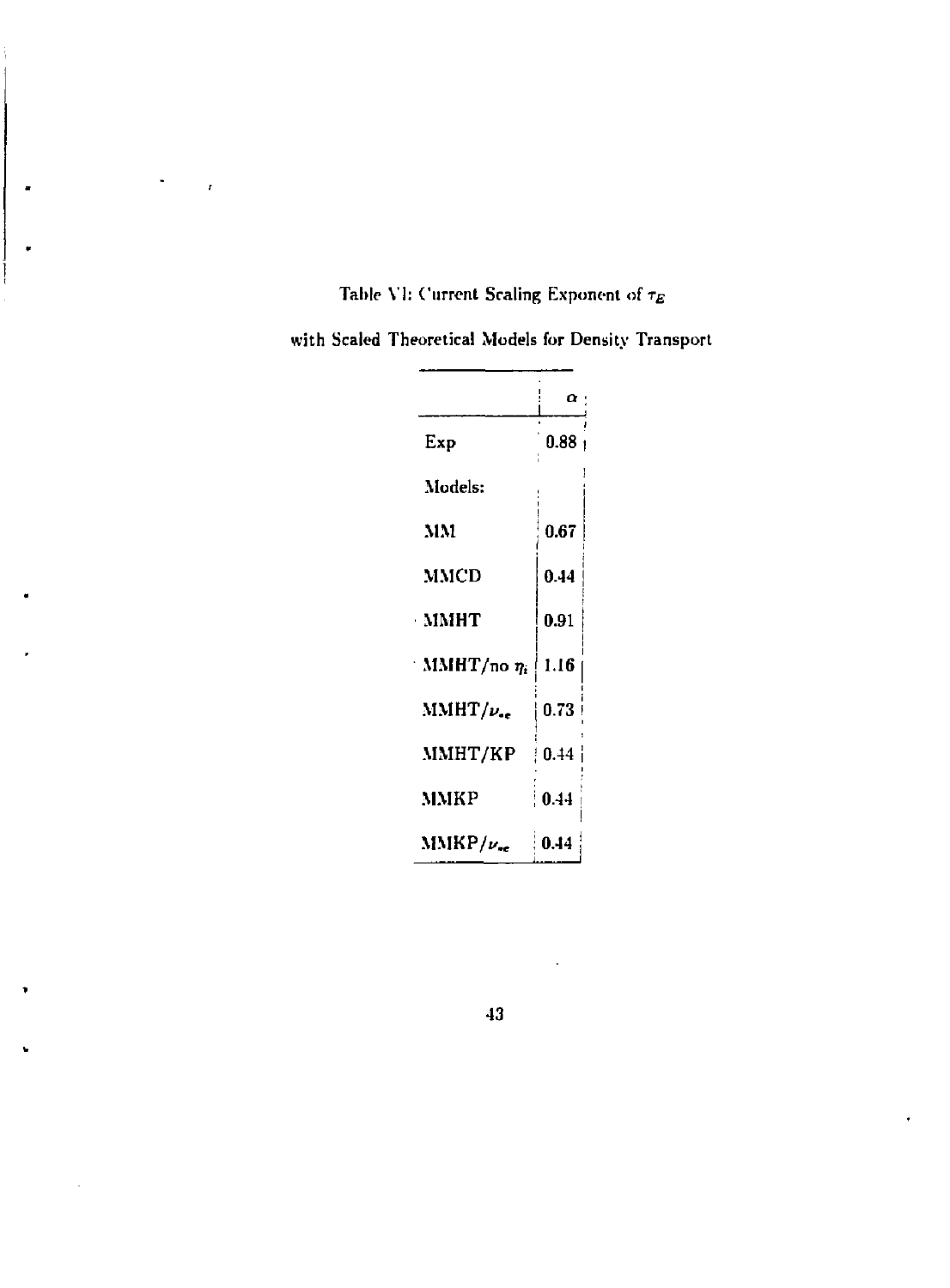|                     | ο    |
|---------------------|------|
| Exp                 | 0.88 |
| Models:             |      |
| <b>PCDW</b>         | 1.11 |
| - MM                | 0.18 |
| MMCD                | 0.23 |
| MMHT                | 0.12 |
| $MMHT/no \eta_i$    | 0.07 |
| MMHT/v.             | 0.19 |
| MMHT/KP             | 0.23 |
| MMKP                | 0.28 |
| $MMKP/\nu_{\rm sc}$ | 0.34 |
| Ver. 5.10           | 0.57 |

**Table Y1J: Current Scaling Exponent of** *TE* **with Empirical Models for** 

**Density Transport** 

**44** 

 $\pmb{\epsilon}$ 

 $\bullet$ 

 $\ddot{\phantom{0}}$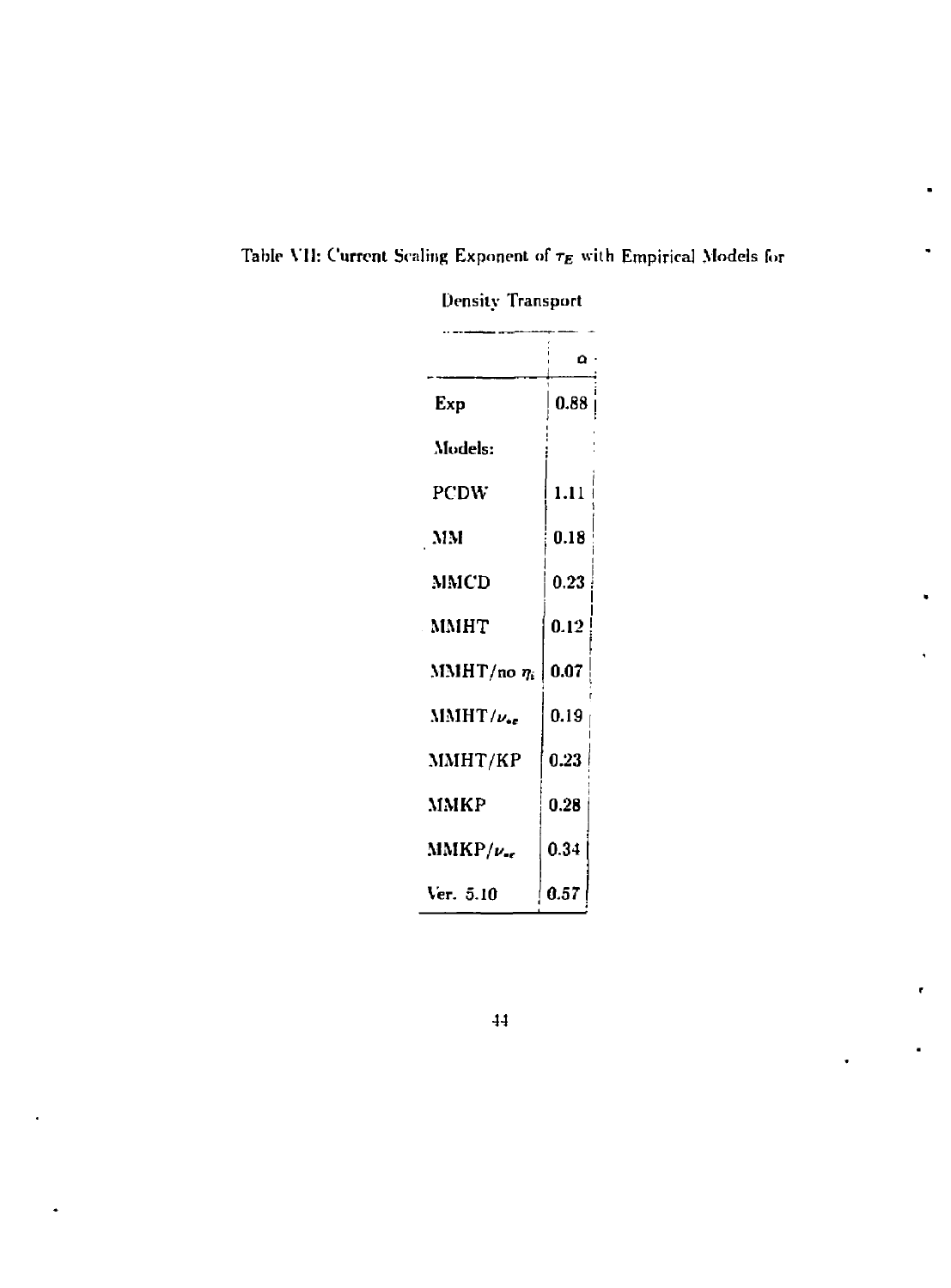#### Figures

- FIG. 1. Simulations of electron density and electron and ion temperature profiles compared to measured data from shots 45601 (a. c, e) and 41087 (b, d, f) for the MMOD model: scaled theoretical models include density transport model.
- FIG. 2. Simulations of electron density and electron and ton temperature profiles compared to measured data from shots 45601 (a. c, e) and 41087 (b, d. f) for the MMHT model; scaled theoretical models include density transport model.
- FIG. 3. Simulations of electron density and electron and ion temperature profiles compared to measured data from shots 45601 (a, c, e) and 41087 (b, d, f) for the MMCD model; empirical density transport.
- FIG. 4. Simulations of electron density and electron and ion temperature profiles compared to measured data from shots 45601 (a. c, e) and 41087 (b, d. f) for the MMHT model: empirical density transport.
- FIG. 5. Simulations of electron density and electron and ion temperature profiles compared to measured data from shots 45601 (a, c, e) and 41087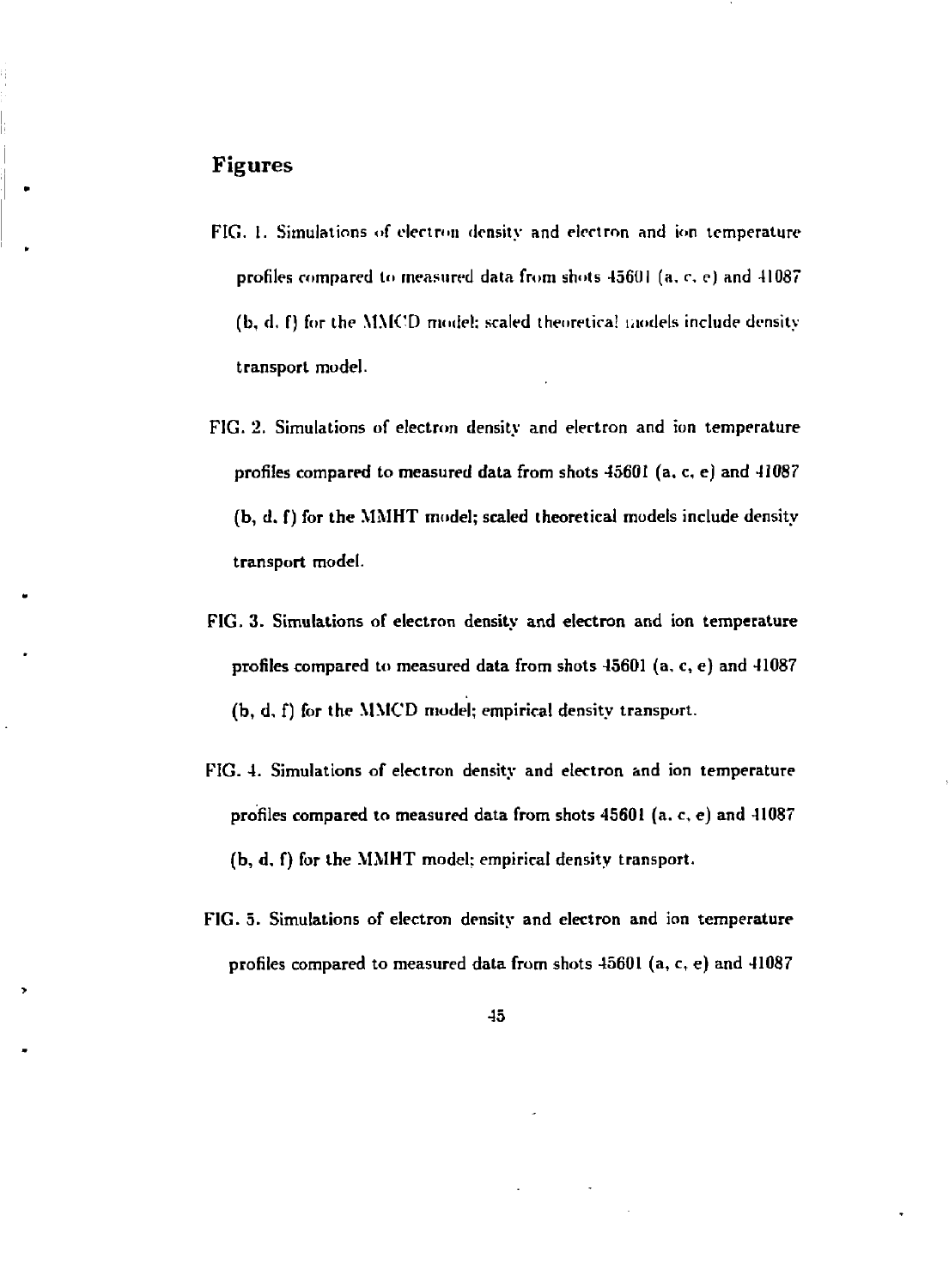**(I), d. f) fur the PC'DW model: empirical density transport.** 

- **FIG. 6. Simulations of electron density and electron and ion temperature profiles compared to measured data from shots 45601 (a, c, e) and 41087 (b, d, f) for the Version 5.10 model: empirical density transport.**
- **FIG. 7.** Components of  $\chi_e$  and  $\chi_i$  for simulations for shots 45601 (a, b) and **41087 (c, d) from trapped electron. 7, and resistive ballooning modes for the MMCD model.**
- **FIG.** 8. Components of  $\chi_e$  and  $\chi$ , for simulations for shots 45601 (a, b) and **41087** (c, d) from trapped electron,  $\eta_i$  and resistive ballooning modes for **the MMHT model.**
- **FIG. 9. Total measured diamagnetic stored energy as a function of plasma current for TFTR L-mode experiments, constrained to beam power and density as in the text (points marked by X). Circles denote experiments simulated in this paper. Squares denote experiments simulated in Ref. 15.**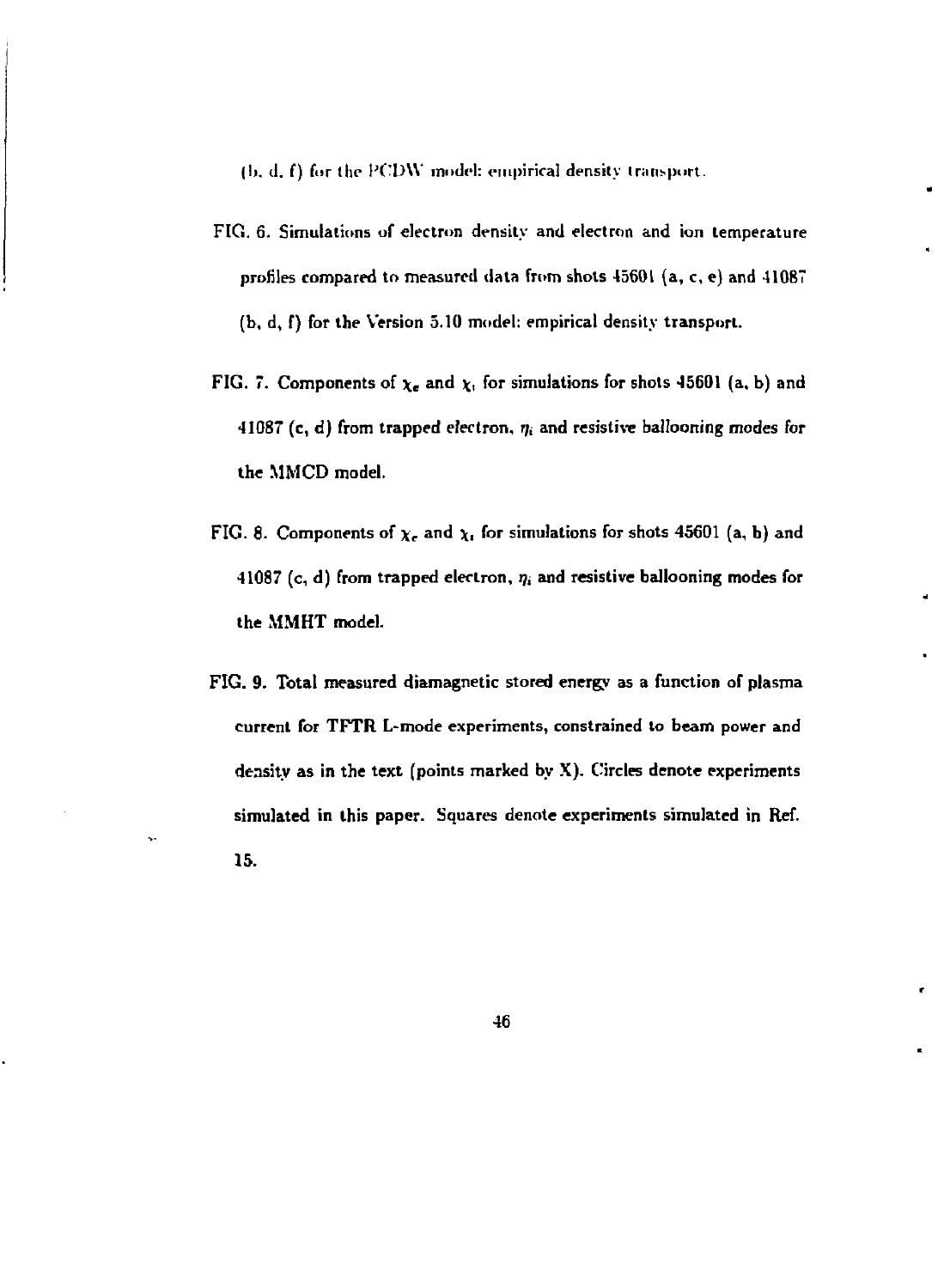

í.

Fig. 1

 $\ddot{a}$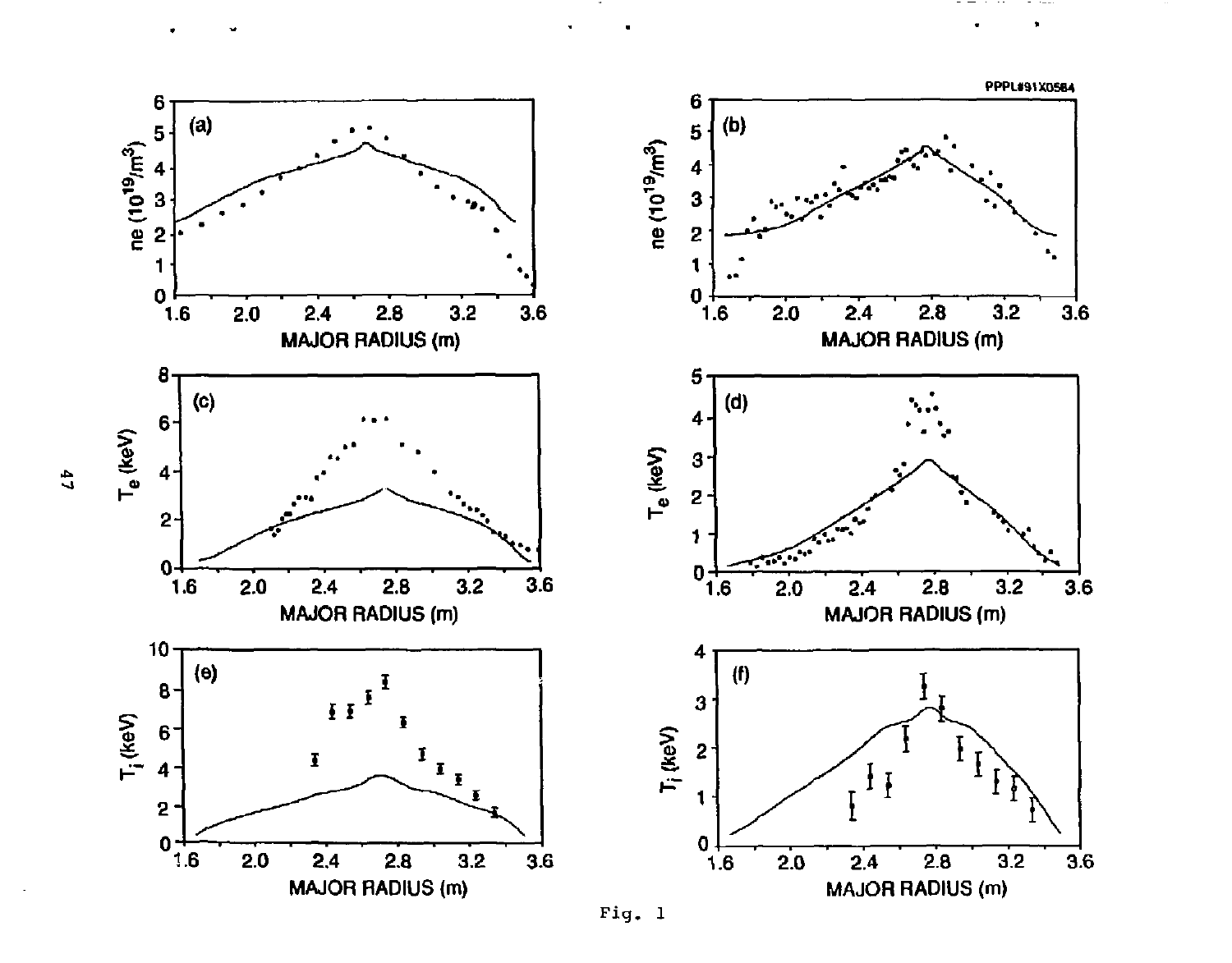

 $\frac{4}{10}$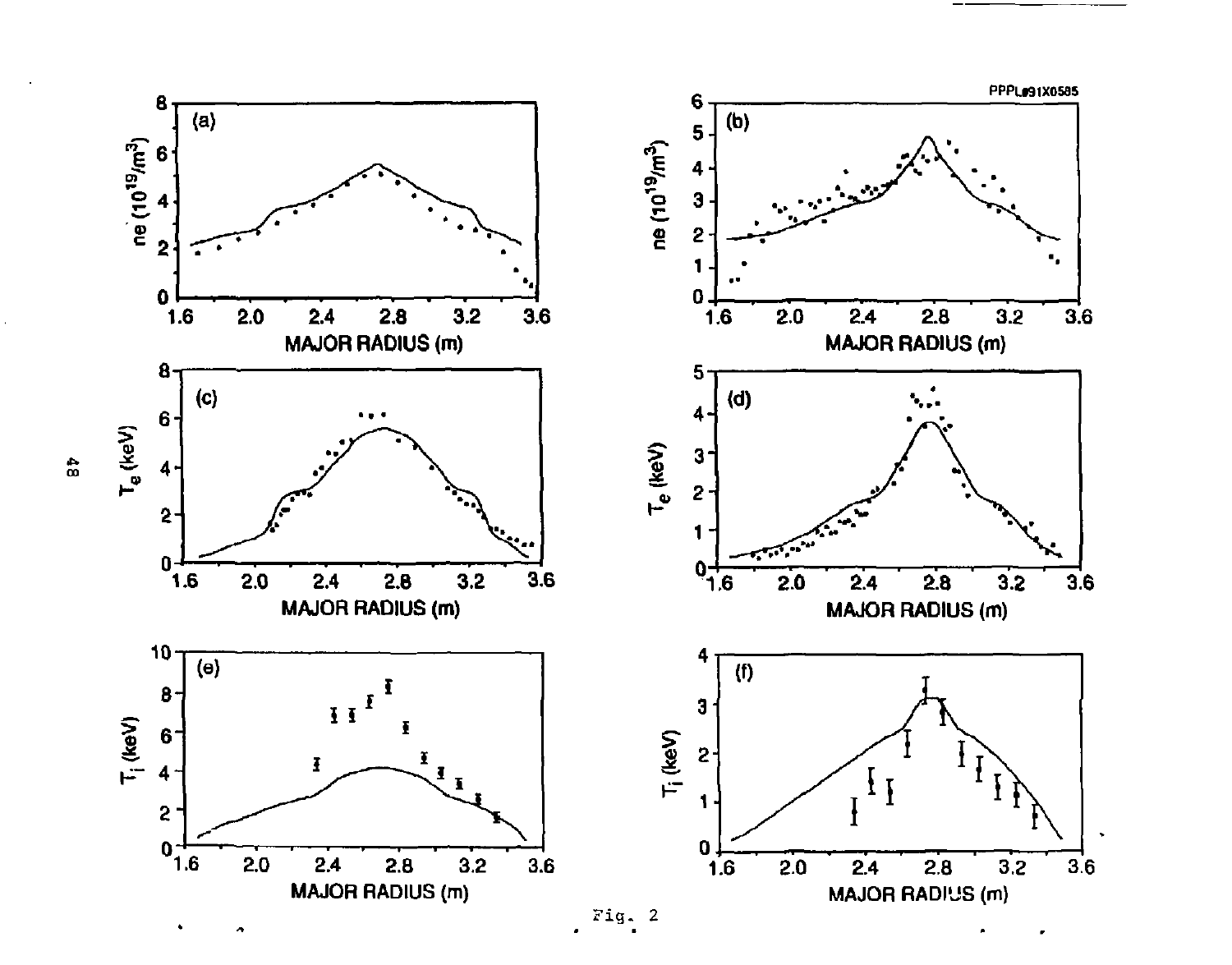

 $\blacksquare$ 

Fig. 3

 $\ddot{\bullet}$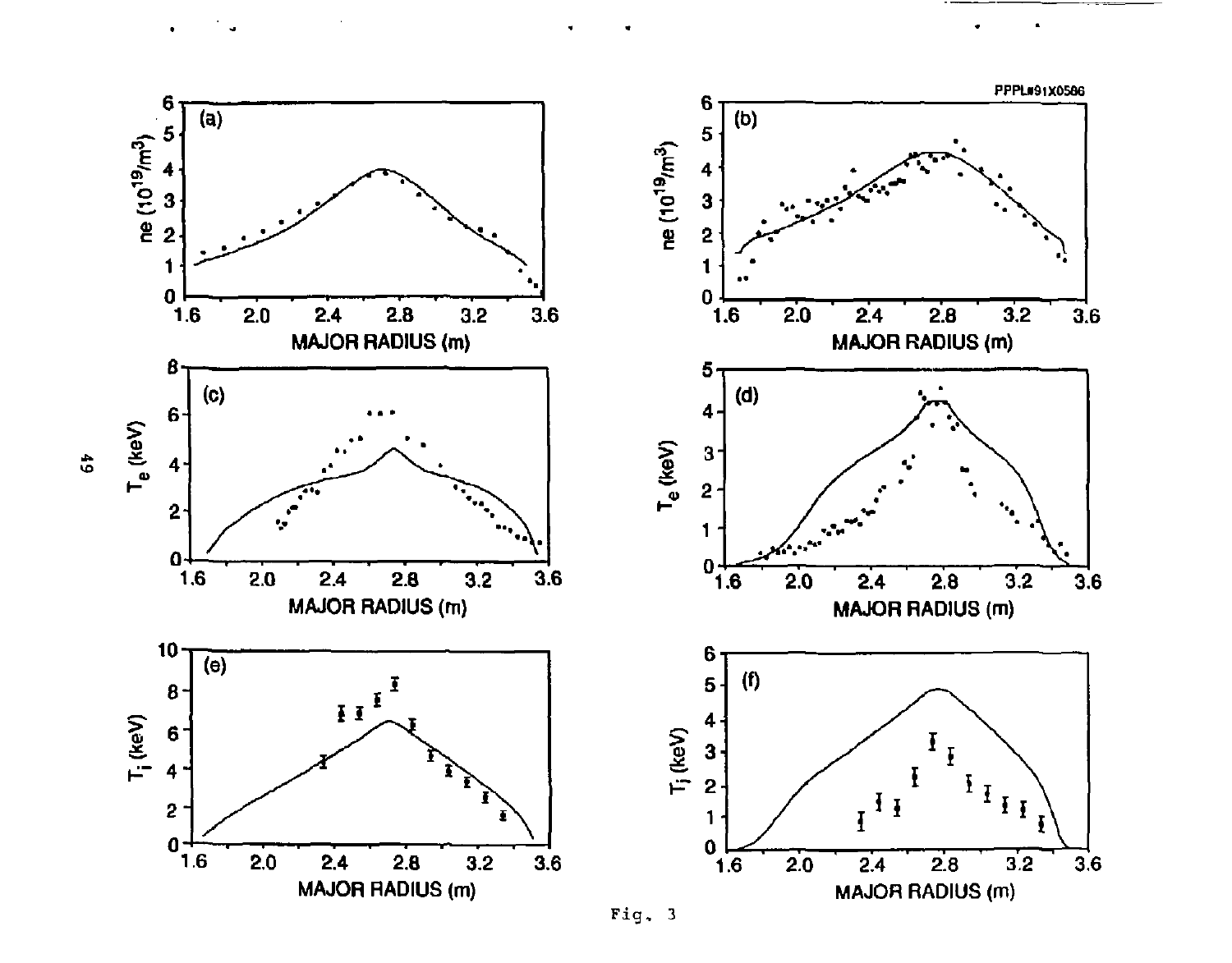**PPPLM1X0S67** 

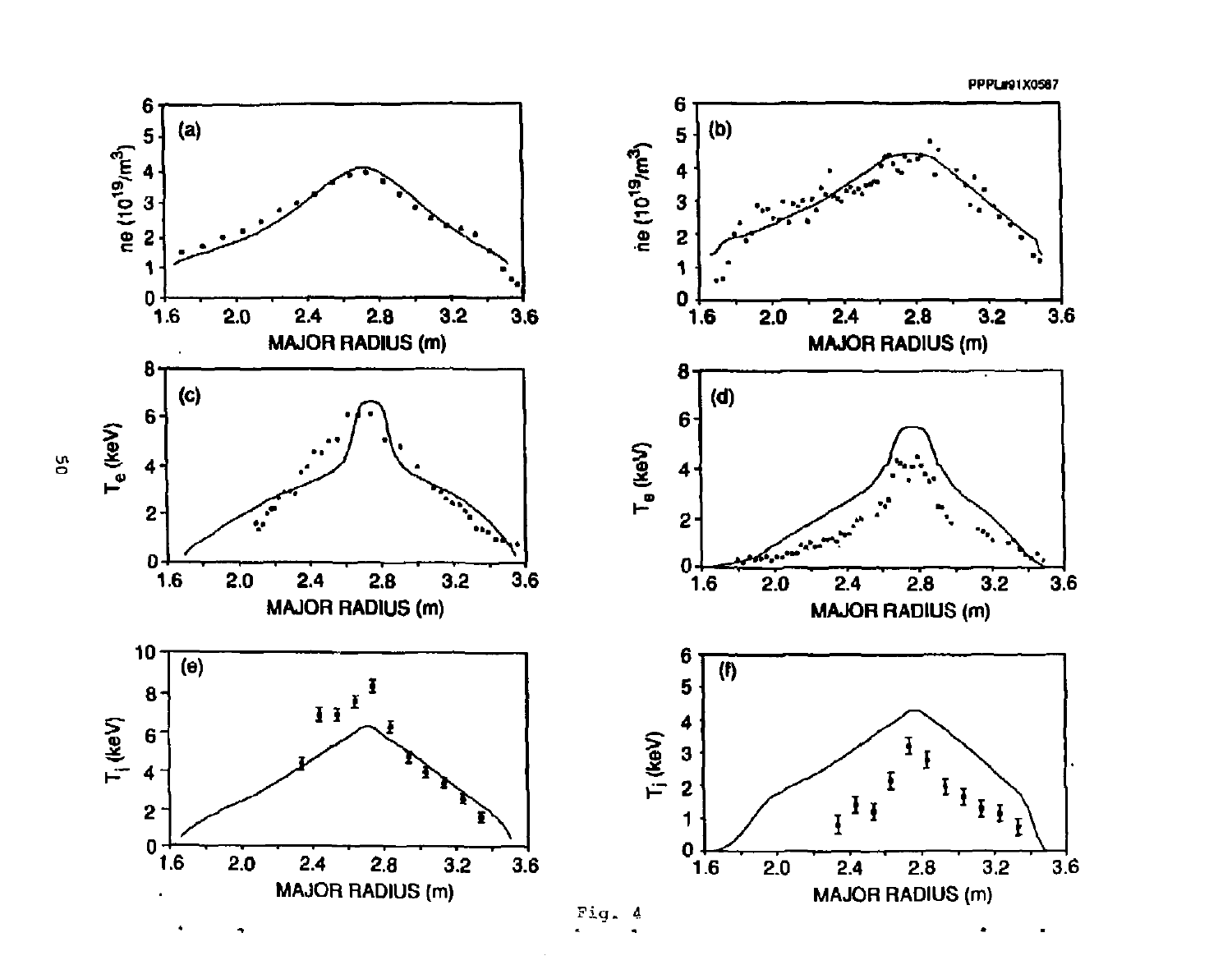

rs.

 $\ddot{\phantom{a}}$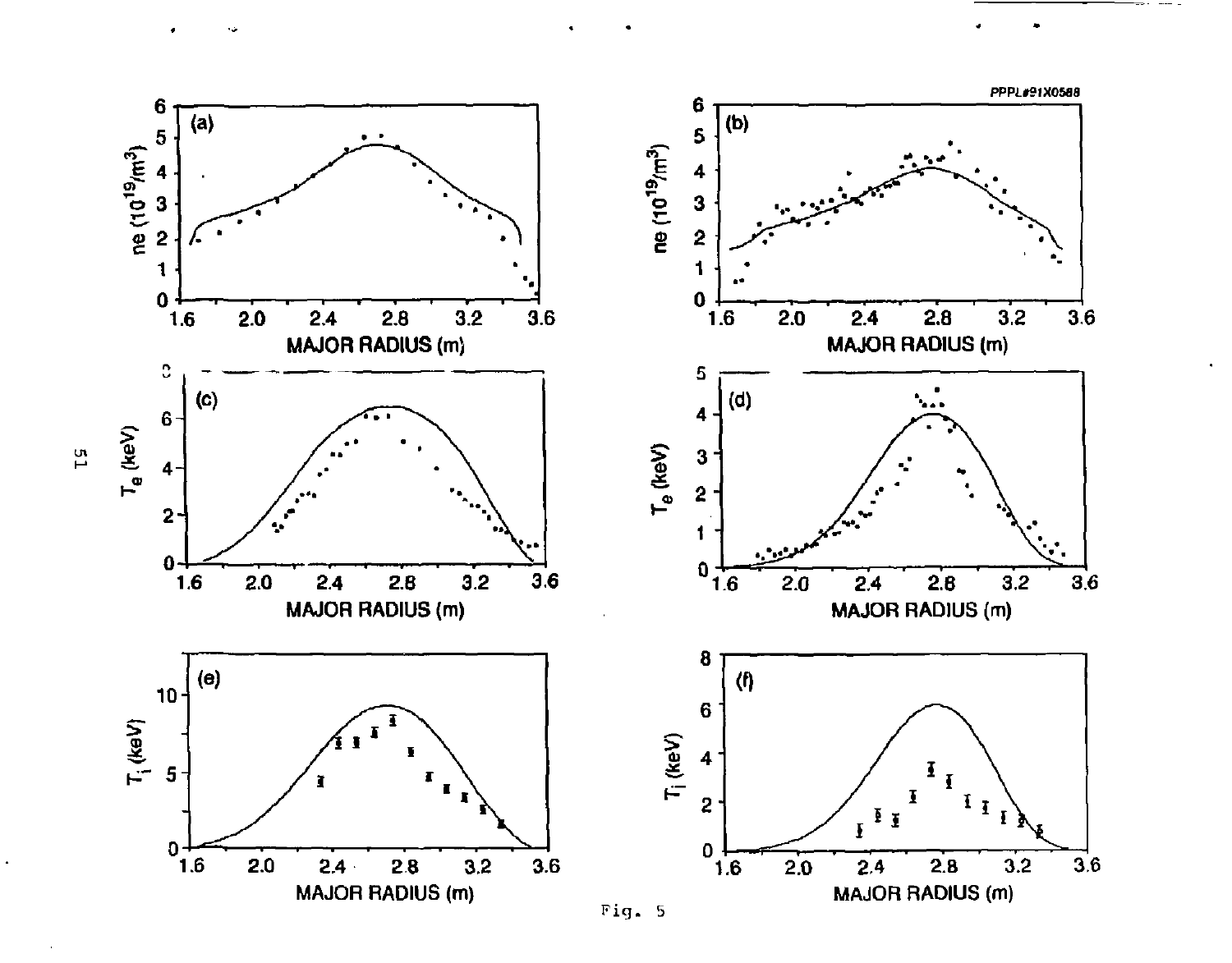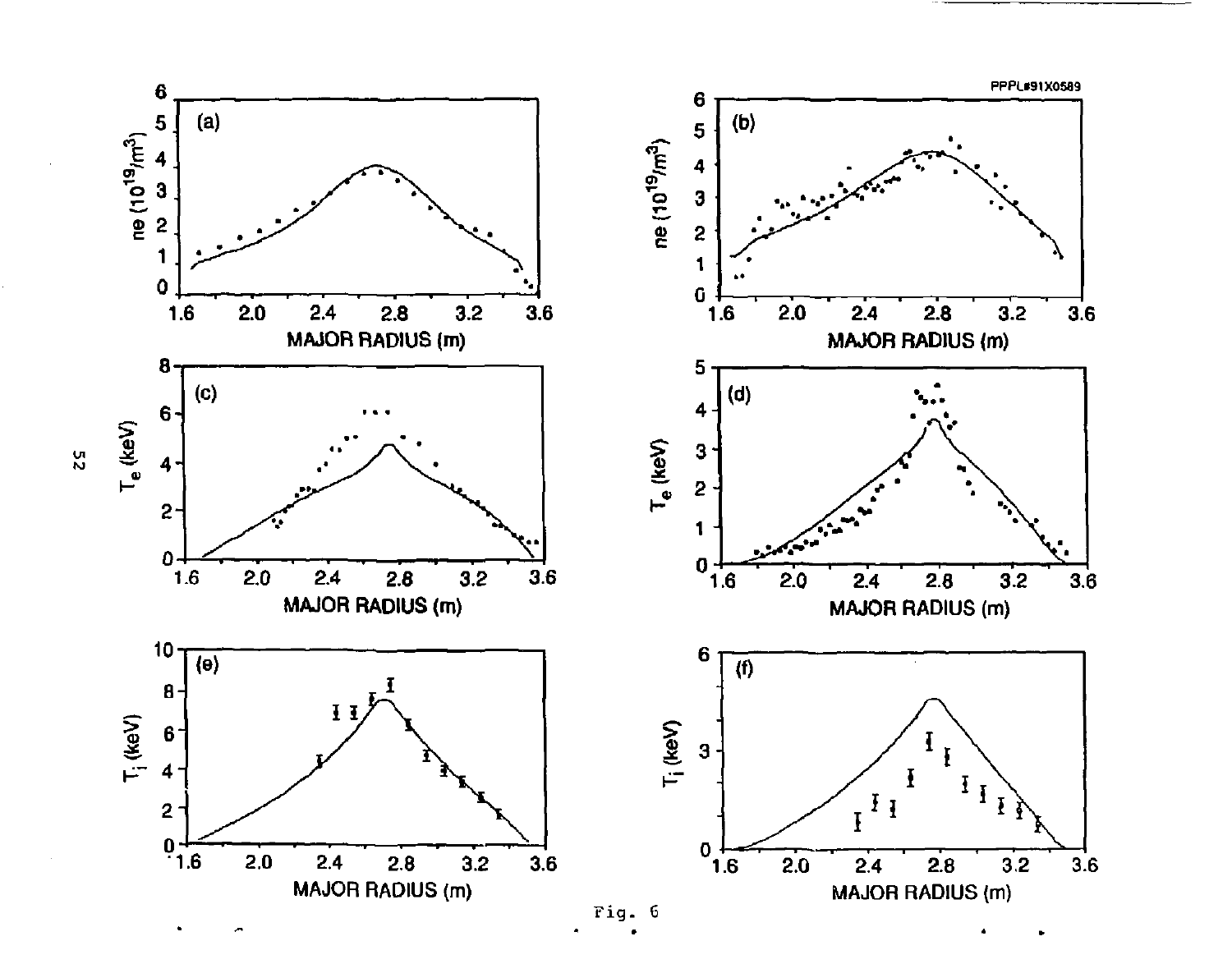

 $\mathop{\mathrm{m}}\limits_{\mathbb{C}^3}$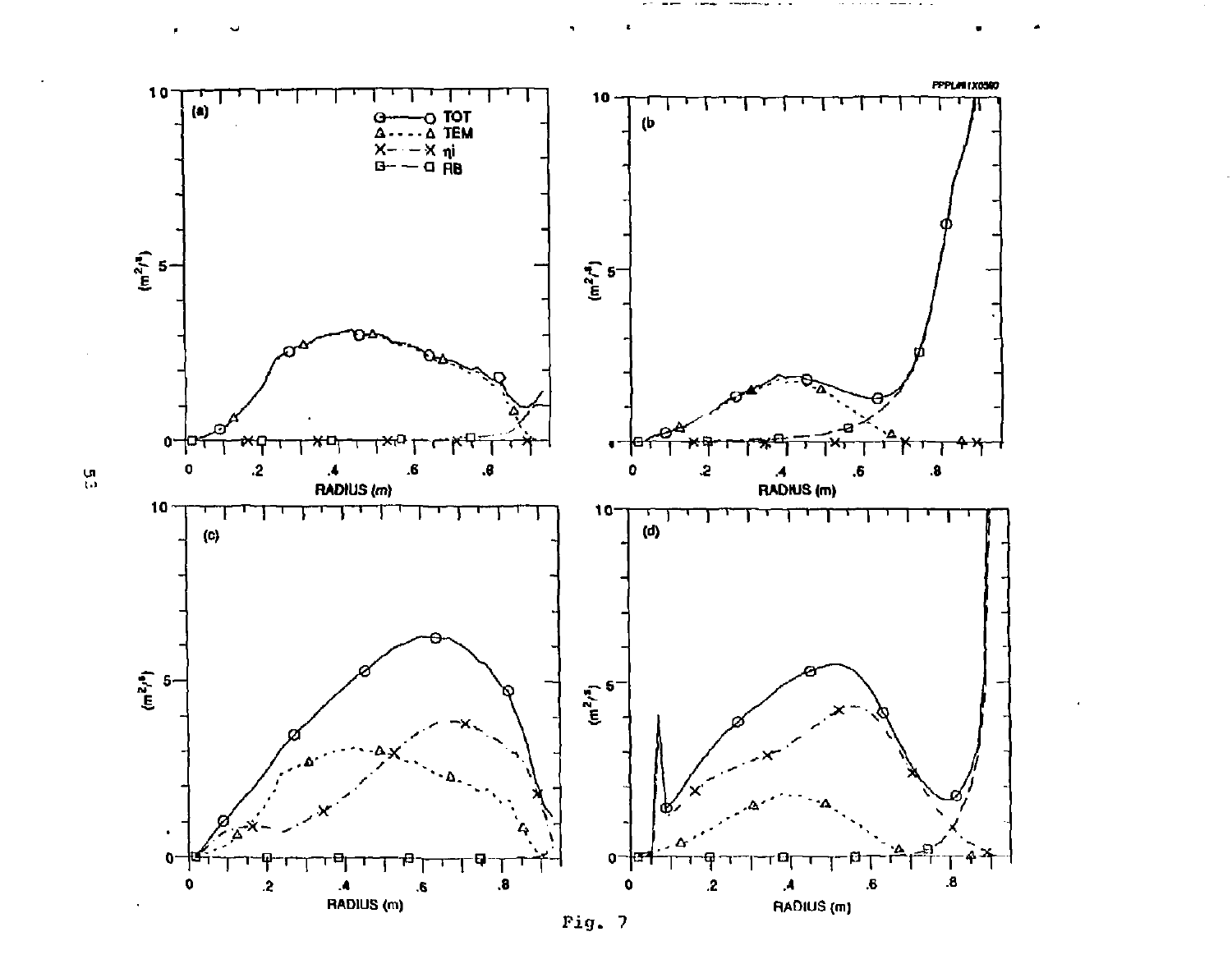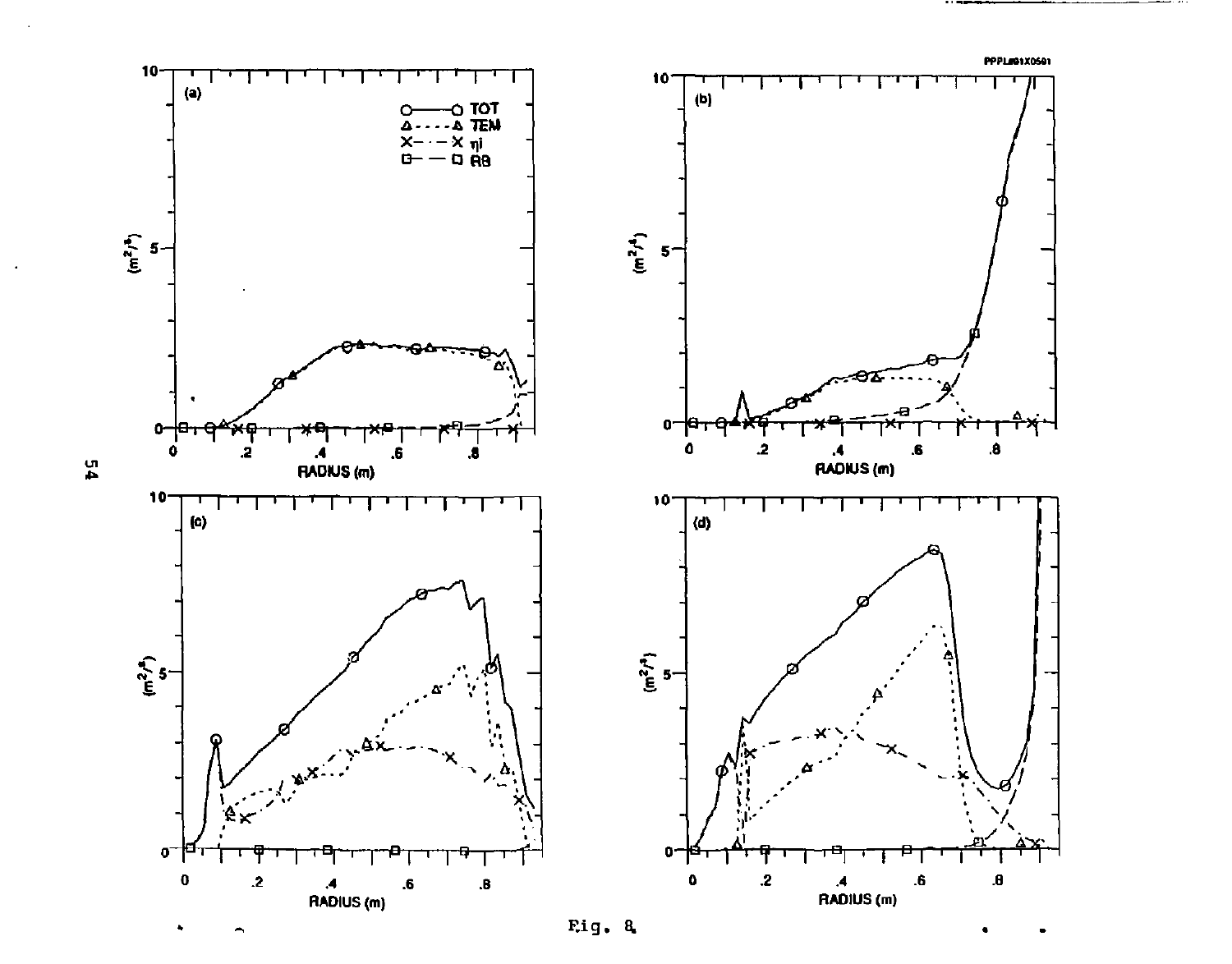

 $\blacksquare$ 

ងូ

 $\sim$   $\sim$ 

 $\bar{\phantom{a}}$